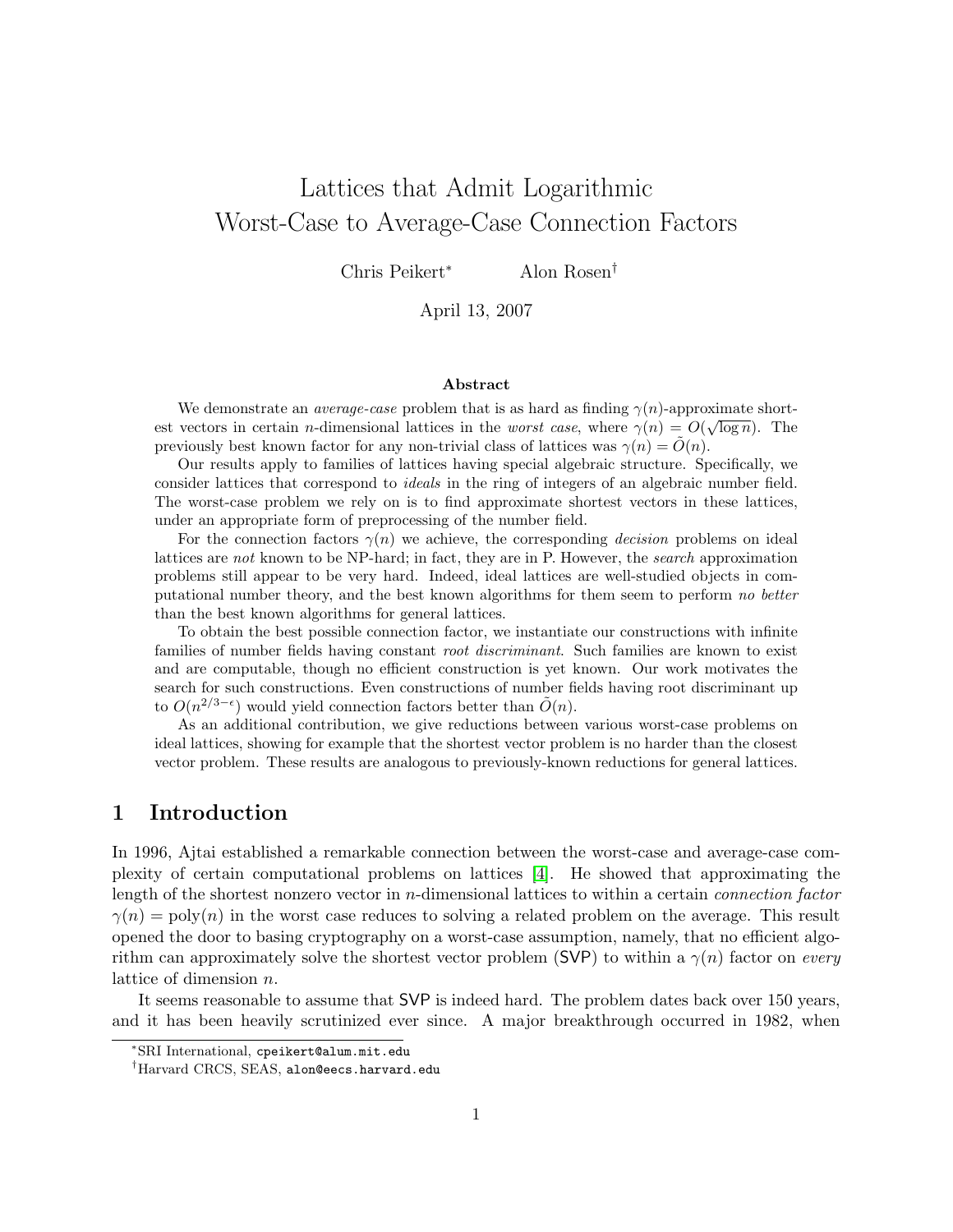Lenstra, Lenstra, and Lovász designed an efficient algorithm that approximates SVP to within a  $2^{O(n)}$  factor [\[31\]](#page-29-0) (which was later improved to  $2^{O(n(\log \log n)^2/\log n)}$  by Schnorr [\[47\]](#page-30-0)). While the so-called LLL algorithm has proved to be useful in many diverse applications, its approximation factors are much too large to undermine the hardness assumption associated with Ajtai's result. To date, the asymptotically best algorithm for SVP offers a trade-off between solution quality and running time, and for any  $poly(n)$  approximation factor still requires time exponential in n [\[7\]](#page-27-1).

In Ajtai's original reduction, the connection factor  $\gamma(n)$  was a rather large polynomial in n. Due to the known time/quality tradeoffs, it is desirable from both a theoretical and practical point of view to obtain reductions for as small of a  $\gamma(n)$  as possible. This was a main goal of several follow-up works [\[16,](#page-28-0) [37\]](#page-29-1), resulting in the currently best known connection factor of  $\gamma(n) = O(n)$  by Micciancio and Regev [\[38\]](#page-29-2).

The SVP also has the interesting property that it is NP-hard for small approximation factors (under randomized reductions). Ajtai first showed hardness for its exact version (in the Euclidean norm) [\[5\]](#page-27-2). This result was improved in a series of works to hardness for any constant approximation factor unless NP  $\varphi$  RP [\[17,](#page-28-1) [34,](#page-29-3) [30\]](#page-29-4), and for almost-polynomial factors  $2^{\log^{1-\epsilon} n}$  unless  $NP \nsubseteq RTIME(2^{polylog(n)})$  [\[30,](#page-29-4) [29\]](#page-29-5). The latter results already approach the perceived limits on the hardness of approximating SVP, as NP-hardness beyond  $O(\sqrt{n})$  factors would imply that NP ⊆ coNP [\[3\]](#page-27-3) (or NP  $\subseteq$  coAM, for factors beyond  $O(\sqrt{n/\log n})$  [\[22\]](#page-28-2)).

In light of the above, improving the worst-case/average-case connection factor to  $\gamma(n) = n^{1/2-\epsilon}$ appears problematic. In particular, it would imply cryptographic functions based on problems not known to be in coNP or coAM; as shown by Akavia et al, this would require significantly new ideas [\[8\]](#page-27-4). Going even further to, say,  $\gamma(n) = \text{polylog}(n)$  would imply cryptography based on quasi-NP-hardness, a feat which appears far beyond our current capabilities. (Though see [\[26\]](#page-29-6) for an interesting first step in this direction.)

Note that all the perceived barriers to improving the connection factor are based on the complexity of the decision version of SVP. However, Ajtai's reduction actually solves certain search problems on lattices. So one potential route to tighter connection factors would be to identify a suitable worst-case problem whose search version appears hard, but whose decision version is easy. Doing so would render the perceived barriers vacuous, while preserving or even improving the concrete hardness of the average-case problem.

#### 1.1 Our Results

We put forward a new class of lattices that admit *very small* worst-case to average-case connection factors. These lattices correspond to certain algebraic structures, namely ideals in the ring of integers of a suitable algebraic number field. Our worst-case problem is to find approximate shortest vectors in such lattices, under an appropriate form of preprocessing of the number field.

For the connection factors we achieve, the corresponding decision problems on these lattices are not known to be NP-hard; in fact, they are in P. However, the search approximation problems still appear to be very hard. Indeed, the best known algorithms for these special lattices seem to perform no better than the best known algorithms for general lattices.

The high-level structure of our worst-case/average-case reduction inherits from a sequence of works starting with Ajtai's original paper [\[4\]](#page-27-0) and the improvements proposed by Micciancio and Regev [\[38\]](#page-29-2), as well as the works of Micciancio [\[36\]](#page-29-7), Peikert and Rosen [\[42\]](#page-30-1), and Lyubashevsky and Micciancio [\[33\]](#page-29-8). The latter works generalized the role of the integers  $\mathbb Z$  in prior reductions, replacing them with some "larger" ring to obtain efficient cryptographic primitives. We show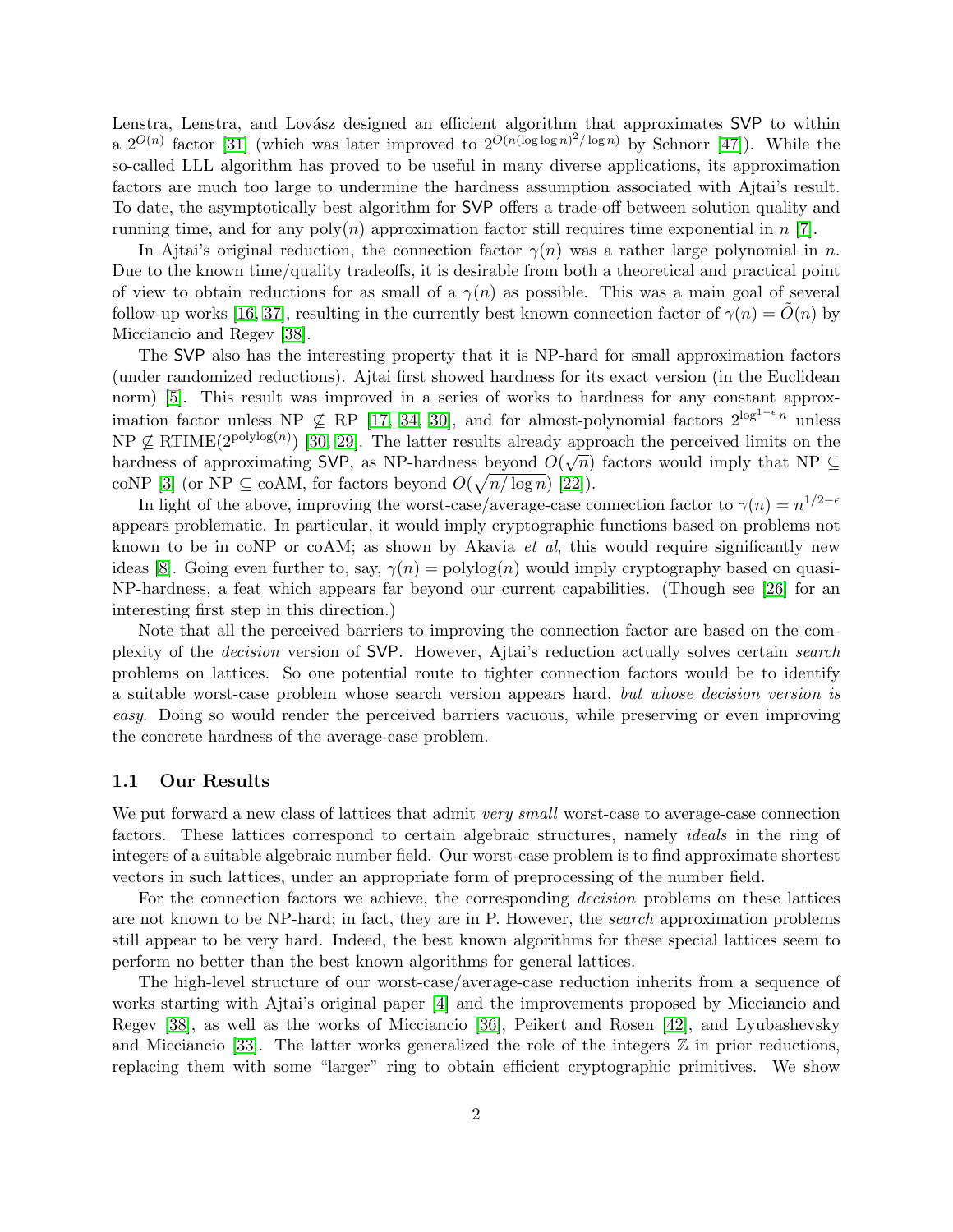that by substituting  $\mathbb Z$  with a ring of *algebraic integers*, one can also obtain significantly better connection factors. Our analysis identifies the root discriminant of the number field as the main quantity governing this improvement.

**Informal Theorem.** Let K be a number field of degree n having root discriminant  $D_K$ . Then there exists an average-case problem which is as hard as finding a  $\gamma$ -approximate shortest nonzero vector in any ideal lattice over K, where  $\gamma \sim \mathcal{D}^{1.5}_K \cdot \sqrt{\log n}$ .

It is a known fact of algebraic number theory that there exist computable infinite families of number fields (of increasing degree n) having *constant* root discriminant [\[46\]](#page-30-2), though we do not know of any efficient construction. In lattices defined over these families, therefore, we obtain a con-√ nection factor of  $O(\sqrt{\log n})$ . More generally, any family of number fields whose root discriminants are as large as  $O(n^{2/3-\epsilon})$  yield lattices admitting connection factors better than  $\tilde{O}(n)$ .

#### 1.2 Explicitness

As far as we are aware, it is still unknown how to *efficiently* compute families of number fields having very small root discriminant. A review of the literature suggests that a fair amount of attention has been devoted to searching for number fields having highly-optimized root discriminants for small *fixed* degrees (see, e.g. [\[19\]](#page-28-3)). To our knowledge, the problem of efficiently constructing good asymptotic families of number field has not received nearly as much attention. The best construction we know of is an infinite family of cyclotomic number fields having root discriminants as small as  $O(n(\log \log n)/(\log n))$  [\[48\]](#page-30-3). As mentioned above, families having root discriminants even up to  $O(n^{2/3-\epsilon})$  would yield improved connection factors for ideal lattices.

We remark that, while number fields having small root discriminant appear to be rare, one can efficiently compute the root discriminant of any given number field. Therefore it is easy to recognize a good number field once it is discovered.

#### 1.3 Uniformity

Our reductions require a small amount of non-uniform advice, which is simply a form of preprocessing: the computational problems are parameterized by some fixed choice of number field, and the non-uniform advice depends only on this choice (not on the input instance). Preprocessing is a standard notion for computational problems over codes and lattices [\[14,](#page-28-4) [35,](#page-29-9) [21\]](#page-28-5), and it seems to be the proper way of stating problems in our setting, given that in real applications the number fields will be chosen well in advance of any particular problem instance. We remark that preprocessing does not seem to help solve our worst-case problems.

A certain amount of advice about the number field also seems necessary for obtaining useful cryptographic hardness, e.g. collision-resistant hash functions. The reason is that we need a way to map inputs of the cryptographic function to "short" algebraic integers. On the face of it, computing such a mapping appears to require some particular information about the number field. See Section [10](#page-26-0) for further discussion.

Note that explicit constructions of number fields may actually come with the required advice "by design," removing the non-uniformity from our reductions entirely and enabling cryptographic hardness. This is indeed the case for the cyclotomic number fields mentioned above.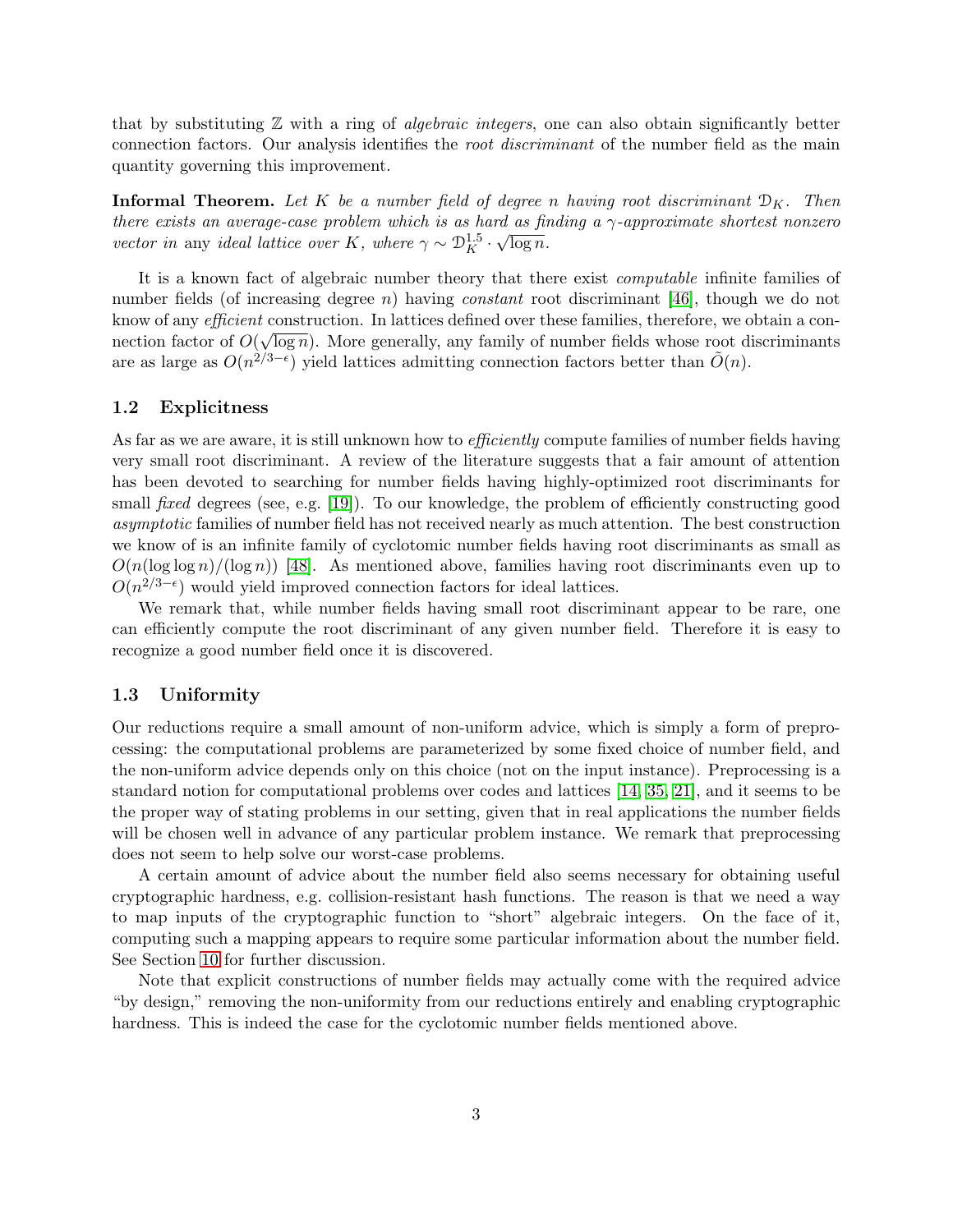#### 1.4 The Worst-Case Problem

Our results are based on the worst-case problem of finding a relatively short non-zero vector in any ideal lattice over certain families of number fields of increasing degree, allowing for arbitrary preprocessing of the number fields. The vector must be short relative to every  $\ell_p$  length.

Due to the algebraic structure of ideal lattices, it is actually trivial to closely approximate the Due to the algebraic structure of ideal lattices, it is actually trivial to closely approximate the length  $\lambda_1$  of a shortest nonzero vector. This is because in ideal lattices,  $\lambda_1$  is always within a  $\sqrt{\mathcal{D}_K}$ factor of Minkowski's upper bound (where  $\mathcal{D}_K$  is the root discriminant of the number field), and this bound is easily computed.<sup>[1](#page-3-0)</sup> However, it does not appear that this makes the search problem any easier. In particular, the search and decision problems are not known to be equivalent (and for general lattices, they are only known to be equivalent when the decision problem is NP-hard).

Finding short vectors in ideal lattices over number fields is a long-standing open problem in algebraic number theory, and is considered to be one of the motivations for the development of the celebrated LLL algorithm [\[31\]](#page-29-0). The problem also plays a role in the Number Field Sieve factoring algorithm and in "ideal reduction," which is, for example, an essential step in the computation of the unit group and class group of a number field (this is a reason why the recent quantum algorithm of Hallgren [\[28\]](#page-29-10) is limited to fixed degree). Any efficient algorithm for finding short vectors in ideal lattices in the worst case would be considered a major breakthrough in computational number theory [\[48,](#page-30-3) [12\]](#page-28-6).

It is hard to qualitatively compare our worst-case/average-case connections with those known for general lattices. On the one hand, our worst-case problem is restricted to a subclass of lattices and hence could be seen as potentially easier than the problems on general lattices. On the other hand, our connection factor is substantially smaller, hence our reduction could be seen as solving a potentially harder problem.

#### 1.5 Additional Contributions

We additionally give relationships between various worst-case problems on ideal lattices. Specifically, we establish approximation-preserving reductions (in any  $\ell_p$  length) from the shortest vector problem (SVP) to the closest vector problem (CVP), and from the exact search version of CVP to the corresponding decision version. Analogous results were already known for general lattices [\[24\]](#page-28-7), but these reductions do not preserve the "ideal" structure of their inputs. (That is, the instances generated by the reduction are not necessarily ideal lattices, even if the input lattice is ideal.) Our new reductions rely crucially on the splitting behavior of integer primes over number fields.

We give bounds on many standard lattice quantities for ideal lattices, including the successive minima, basis minimum, and covering radius, in arbitrary  $\ell_p$  lengths. We also give a new bound on the smoothing parameter which, for ideal lattices over number fields with small root discriminant, is significantly stronger than a prior bound [\[38\]](#page-29-2).

Finally, we point out that number fields having constant root discriminant give rise to a collec-tion of lattices that exemplify the tightness of known transference theorems [\[10,](#page-28-8) [11\]](#page-28-9), simultaneously in all  $\ell_p$  lengths, up to constant factors (or  $O(\sqrt{\log n})$  factors for  $p = 1, \infty$ ). This provides a more general alternative to a similar family of lattices by Conway and Thompson [\[39\]](#page-29-11), which are tight for the  $\ell_2$  length.

<span id="page-3-0"></span> $1$ <sup>1</sup>The structure of ideal lattices also makes it easy to estimate the value of several other lattice parameters, such as the successive minima  $\lambda_i$  and the covering radius  $\mu$ .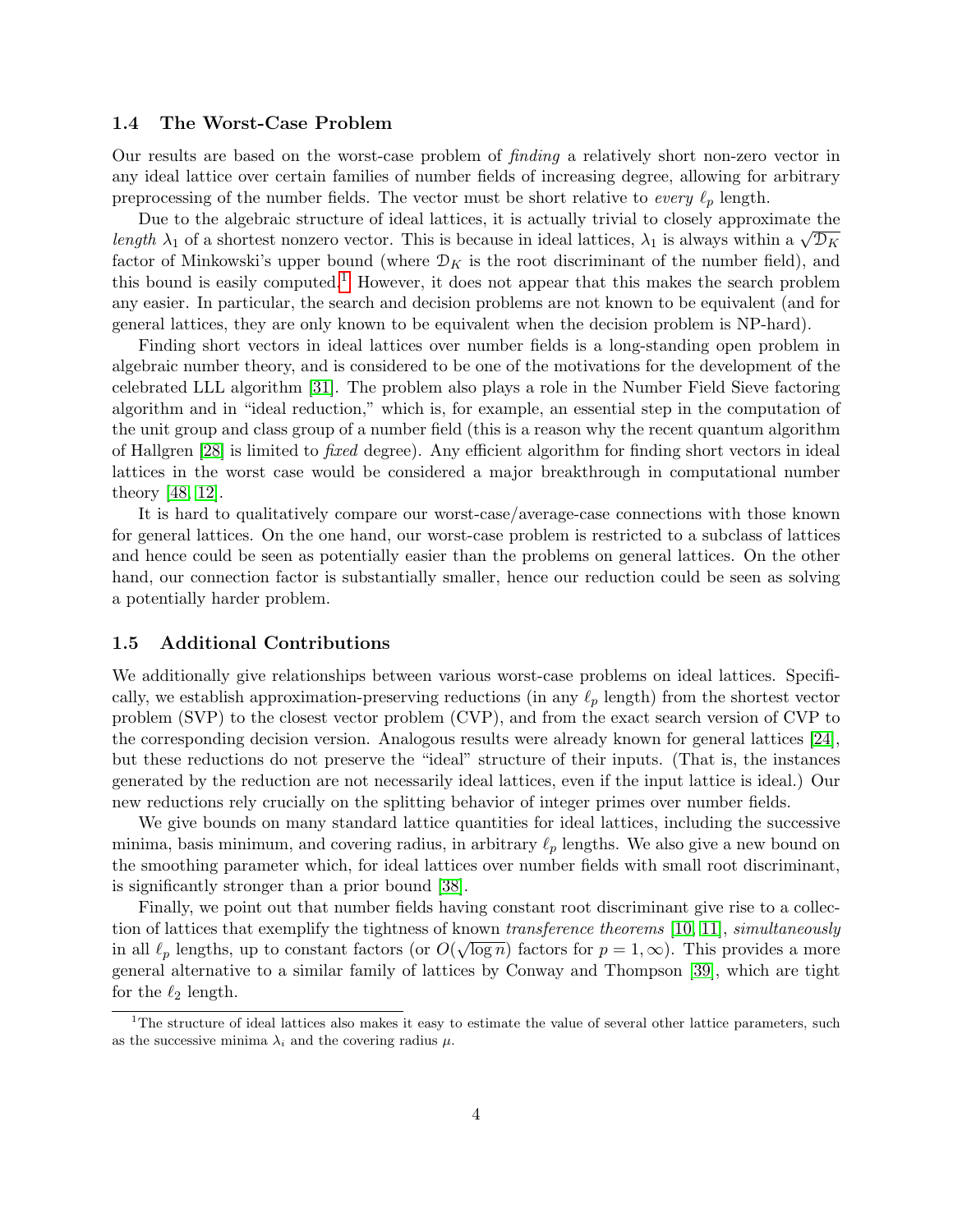# 2 Overview of Techniques

#### 2.1 Ajtai's Framework

Like almost all prior works on worst-case/average-case reductions for lattice problems [\[23,](#page-28-10) [16,](#page-28-0) [37,](#page-29-1) [43\]](#page-30-4), we follow the framework initiated by Ajtai [\[4\]](#page-27-0). This framework shows how to reduce worstcase lattice problems to finding "small" nonzero solutions to random linear equations over certain additive groups G. Specifically, the equations to be solved are of the form  $\sum_j a_j \cdot z_j = 0 \in G$ , for independent and uniformly-random elements  $a_j \in G$  and unknown variables  $z_j \in \mathbb{Z}$ .

To find a short vector in an arbitrary input lattice  $\Lambda$ , the reduction samples random  $a_j \in G$ in a way that is related to  $\Lambda$ . The core idea is a method of sampling  $a_j \in G$  together with a short "offset" vector  $\mathbf{d}_j \in \mathbb{R}^n$ . The crucial property of the sampling procedure is this: for any  $z_j$ 's satisfying the equation  $\sum a_j \cdot z_j = 0$ , the vector  $\mathbf{v} = \sum \mathbf{d}_j \cdot z_j \in \mathbb{R}^n$  is a vector in the input lattice  $\Lambda$  (and is non-zero with significant probability). In particular, when the coefficients  $z_j$  are small, the resulting vector **v** is relatively *short*. The length of **v**, and consequently the connection factor of the reduction, is therefore governed by two main quantities: (1) the "effective size" of the average-case solution (i.e., the amount by which it expands the offset vectors), and (2) the lengths of the offset vectors  $\mathbf{d}_j$  themselves.

In Ajtai's original work [\[4\]](#page-27-0), the group G is  $\mathbb{Z}_q^n$ , for an appropriate  $q = \text{poly}(n)$ . That is, the average-case problem is to find small integers  $z_j$  such that  $\sum \mathbf{a}_j \cdot z_j = 0 \mod q$ , for  $\mathbf{a}_j$  chosen uniformly from  $\mathbb{Z}^n$  modulo q. In Ajtai's reduction, the effective size of the average-case solution is a small polynomial in n, and the length of the offset vectors is a  $poly(n)$  factor larger than the nth successive minimum  $\lambda_n$  of  $\Lambda$ . This results in polynomial connection factors for several worst-case lattice problems.

In later work, Micciancio and Regev [\[38\]](#page-29-2) proposed an elegant method of implementing the sampling procedure, which improved both the effective size of the solution and the lengths of the offset vectors. Their method relies on adding  $n$ -dimensional Gaussian noise to "blur" the lattice, destroying its discrete structure. The amount of noise required to completely blur the lattice is called the *smoothing parameter*, which was shown to be bounded by  $\sim \lambda_n$ . Based on this bound, the sampling procedure produces offset vectors of length  $\sim \sqrt{n} \cdot \lambda_n$ , and it guarantees an average-case solution of effective size  $\sim \sqrt{n}$ . The reduction therefore produces lattice points of length  $\sim n \cdot \lambda_n$ . Using several additional ideas, these techniques can also be used to approximate the *length*  $\lambda_1$  of the shortest vector to within a factor  $\sim n$ .

#### <span id="page-4-0"></span>2.2 Our Approach

We retain all the essential elements of Ajtai's framework and its subsequent improvements, but in a more general setting. The core of our approach is to replace the ring of integers  $\mathbb Z$  with the ring of algebraic integers  $\mathcal{O}_K$  contained in a number field K of degree n. (The idea of replacing Z with some "larger" ring is rooted in work of Micciancio [\[36\]](#page-29-7), whose motivation was improved cryptographic efficiency. See Section [3](#page-6-0) for details and a comparison to our work.)

A number field is a certain kind of field extension of the rationals Q. Every number field K contains a discrete ring  $\mathcal{O}_K$ , called the algebraic integers, which acts as an analog of the integers  $\mathbb Z$ in Q. Strictly speaking, K (and in particular,  $\mathcal{O}_K$ ) is a subset of the complex numbers C. But K also corresponds very naturally to an n-dimensional geometric space via its canonical embedding. In this manner, elements in K can be viewed as vectors which can be added and multiplied, and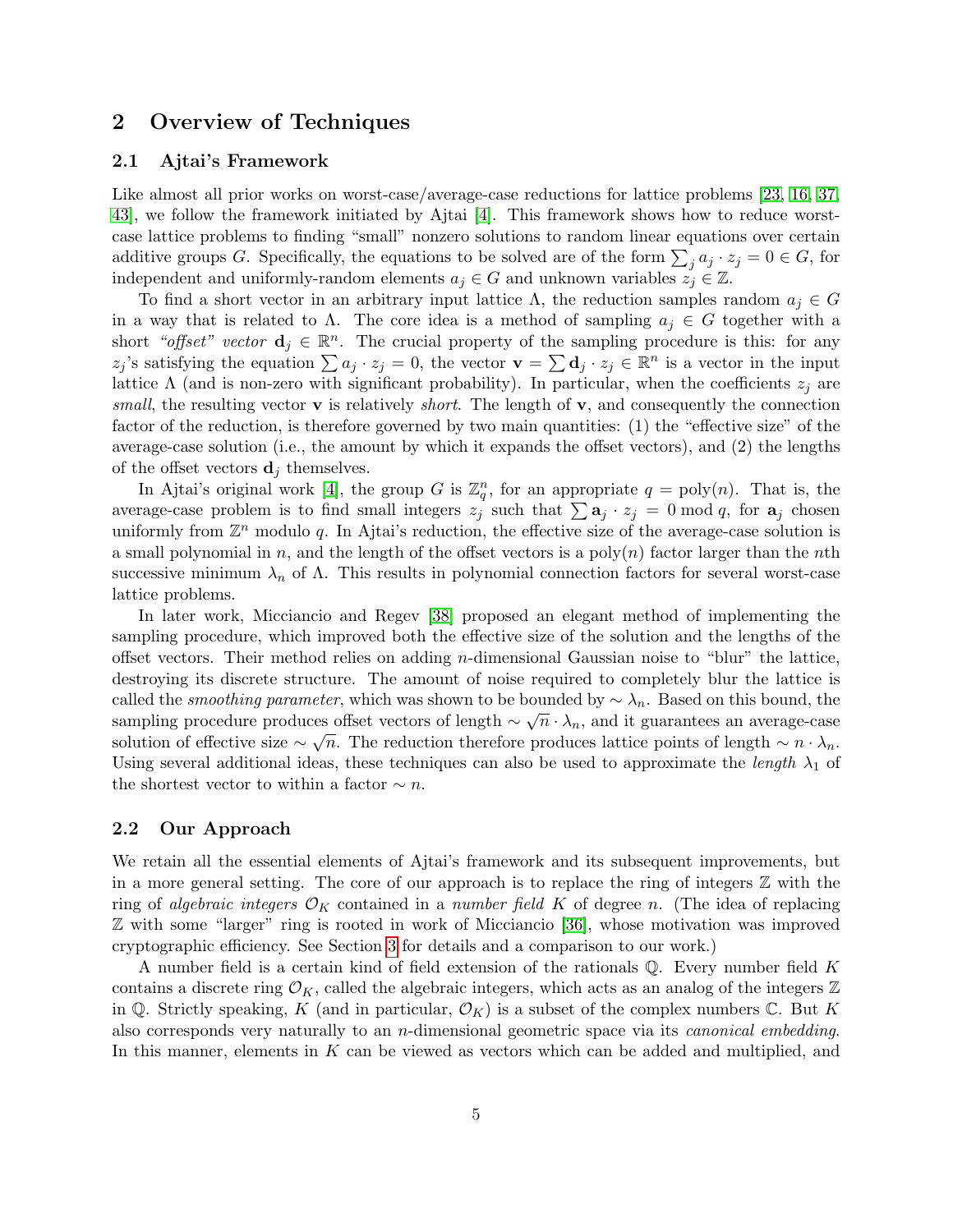which have magnitudes in various  $\ell_p$  lengths.

In Ajtai's framework, replacing  $\mathbb Z$  with  $\mathcal O_K$  alters the type of lattices underlying the worst-case problem. Instead of general lattices, which are made up of all the Z-combinations of some set of basis vectors, we end up with all  $\mathcal{O}_K$ -combinations of some basis elements in  $\mathcal{O}_K$ . Specifically, we get a set  $\{\sum c_i \cdot b_i : c_i \in \mathcal{O}_K\}$  for some collection of elements  $b_i \in \mathcal{O}_K$ , which is called an *ideal* in  $\mathcal{O}_K$ . When embedded in geometric space, an ideal yields an *n*-dimensional *ideal lattice*. This notion is quite natural and standard in algebraic number theory; see e.g. [\[20,](#page-28-11) Chapter 8], [\[13\]](#page-28-12).

Our average-case problem is defined in a similar way. An instance is given by a vector  $a =$  $(a_1, \ldots, a_m) \in \mathcal{O}_K^m$  where the  $a_j$  are uniform and independent representatives from  $\mathcal{O}_K$  modulo q. The problem is to find a "small" solution  $z = (z_1, \ldots, z_m) \in \mathcal{O}_K^m$  (for an appropriate notion of size) satisfying the equation  $\sum_{j=1}^{m} a_j z_j = 0 \text{ mod } q$ .

To obtain our improved connection factors, we will use number fields  $K$  having small root discriminant  $\mathcal{D}_K$  (as a function of the degree n). The best number fields for our purposes will have  $\mathcal{D}_K$  bounded by a *constant*, which is optimal. Using such number fields will yield a factor of  $\sim \sqrt{n}$ improvement in each of the two main aspects of the worst-case to average-case reduction:

1. Smaller average-case solutions. We show that our average-case problem admits very short solutions  $\mathbf{z} \in \mathcal{O}_{K}^{m}$ , having an "effective size" of  $\sim$  $\mathbf{r}$  $\overline{\log n}$ . In all prior work, the solution size solutions  $\mathbf{z} \in \mathcal{O}_K$ , have  $\cos \alpha$  at least  $\sqrt{n \log n}$ .

The improvement stems from properties of the algebraic integers  $\mathcal{O}_K$ . Like  $\mathbb{Z}$ , the ring  $\mathcal{O}_K$ has a discrete structure and a geometric notion of "absolute value" |. In particular, for an element  $x \in \mathcal{O}_K$  with  $|x| \leq \beta$ , multiplying an element by x increases its "size" by at most  $\beta$ . The crucial difference between Z and  $\mathcal{O}_K$  is this: while Z contains only  $\sim 2\beta$  elements of absolute value at most  $\beta$ , the ring  $\mathcal{O}_K$  contains ~  $\beta^n$  such elements. Intuitively, and in a precise geometric sense,  $\mathcal{O}_K$  is much more "densely-packed" than  $\mathbb{Z}$ .

Now consider any  $a \in \mathcal{O}_K^m$  specifying an instance of the average-case problem. Because  $\mathcal{O}_K$  mod q has exactly  $q^n$  residue classes, then intuitively we expect (at least) one out of every  $q^n$  vectors  $\mathbf{z} \in \mathcal{O}_K^m$  to satisfy the equation  $\sum a_j z_j = 0 \mod q$ . The density of  $\mathcal{O}_K$ implies that there are ~  $\beta^{mn}$  (non-zero) vectors  $z \in \mathcal{O}_K^m$  with  $|z_j| \leq \beta$  for every j. By choosing  $\beta = O(1)$  and  $m = O(\log n)$  appropriately so that the number of such z exceeds  $q^n$ , we can show that at least one such z satisfies the equation.

In the reduction, the net effect of using such a **z** is the following: because  $|z_i| \leq \beta = O(1)$ , each offset vector  $\mathbf{d}_i$  expands by only a constant factor when multiplied by  $z_i$ . Because the reduction outputs the sum of  $m = O(\log n)$  such (expanded) offset vectors, the output is only a  $O(\log n)$  factor longer than the individual offsets. In fact, a more sophisticated analysis actually reveals that the overall expansion is only  $O(\sqrt{\log n})$ .

2. Smaller smoothing parameter. In addition, we show that "smoothing" ideal lattices requires much less noise than general lattices. For ideal lattices over number fields with constant  $\mathcal{D}_K$ , the smoothing parameter is  $\sim \lambda_1/\sqrt{n}$ , whereas for general lattices it can be as large as  $\sim \lambda_n \geq \lambda_1$  [\[38\]](#page-29-2). In the reduction, then, the length of the offset vectors  $\mathbf{d}_j$  is  $\sim \lambda_1$ . Combined with the size of the average-case solutions, this fact accounts for our  $O(\sqrt{\log n})$  connection factor for SVP.

The improved smoothing parameter stems from the fact that ideal lattices and their duals simultaneously have large minimum distances  $\lambda_1$  (which in turn is due to their algebraic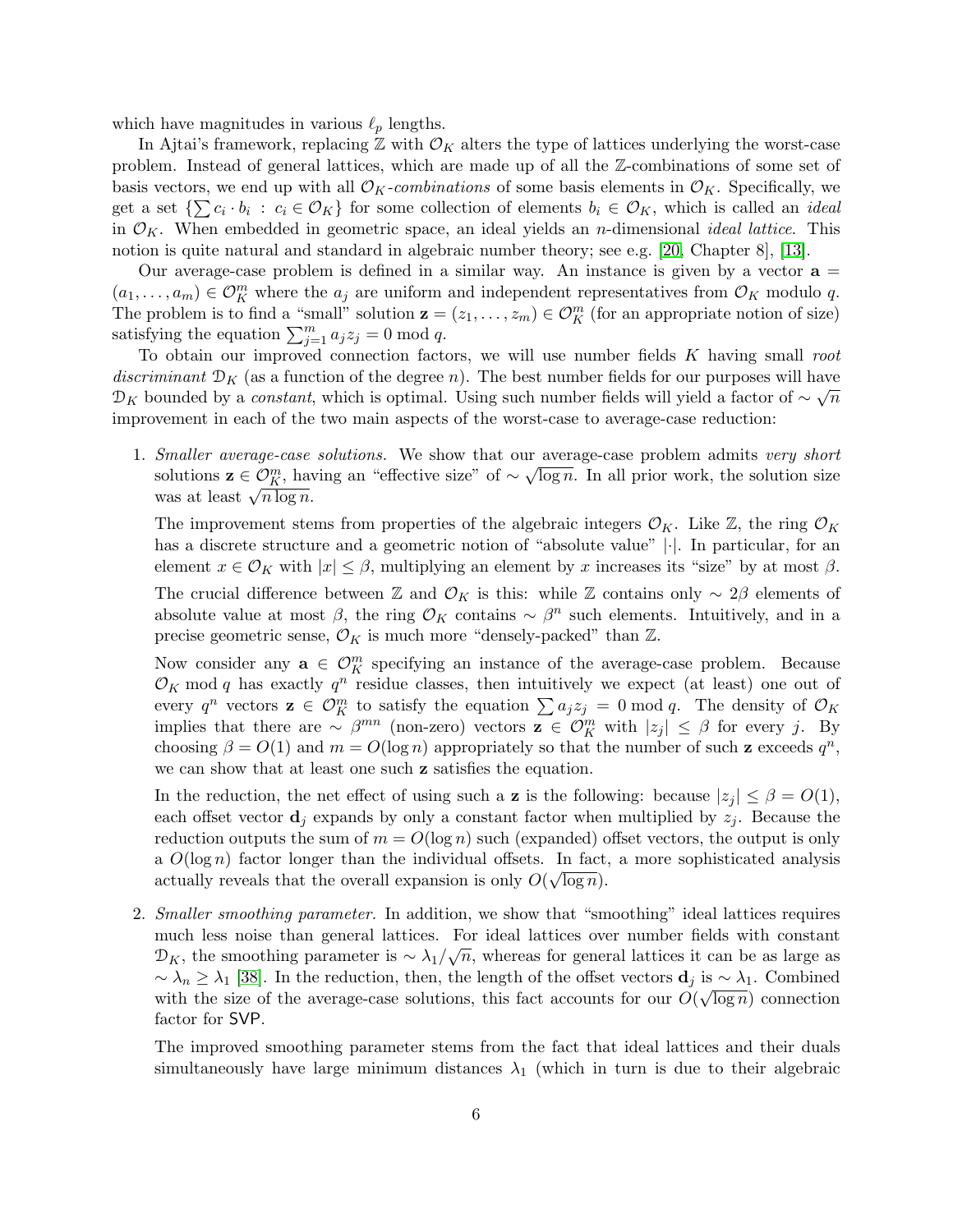properties). In fact, the relationship is near optimal: for an ideal lattice  $\Lambda$  and its dual  $\Lambda^*$ (over some K having constant  $\mathcal{D}_K$ ), we have  $\lambda_1(\Lambda) \cdot \lambda_1(\Lambda^*) = \Omega(n)$ , whereas the bound  $\lambda_1(\Lambda) \cdot \lambda_1(\Lambda^*) \leq n$  applies for any lattice  $\Lambda$  [\[10\]](#page-28-8). We find it a remarkable coincidence that the same property guaranteeing small average-case solutions (namely, small root discriminant) is also exactly what accounts for this improvement in the smoothing parameter.

In addition to the improved connection factors, we also obtain a unified reduction where the worst-case problem can be stated in terms of any  $\ell_p$  length,  $p \in [1,\infty]$ . The connection factor is (essentially) the same for all p. This result relies upon an analysis of Gaussian distributions over lattices from a concurrent work by Peikert [\[41\]](#page-29-12).

Our treatment of general  $\ell_p$  lengths is partly motivated by a recent result of Regev and Rosen [\[45\]](#page-30-5), who showed that worst-case lattice problems are *easiest* in the  $\ell_2$  length (at least for general lattices). In light of this fact, obtaining reductions for arbitrary  $\ell_p$  lengths under a unified connection factor is much more desirable. Furthermore, in algebraic number theory there are multiple notions of magnitude which correspond to different  $\ell_p$  lengths, e.g.  $\ell_{\infty}$  for the "height" of a number, and often  $\ell_1$  length for its "size."

#### 2.3 Relationships Between Worst-Case Problems

We also provide some new reductions between worst-case problems on ideal lattices, showing, for example, that the shortest vector problem is no harder than the closest vector problem. For all of our results, analogous reductions are known for general lattices [\[24\]](#page-28-7), but those reductions do not work for *ideal* lattice problems because they perform transformations that can destroy the ideal property. Nevertheless, our reductions use techniques similar to those for general lattice problems.

The essential technique from [\[24\]](#page-28-7) for reducing, say, the shortest vector problem to the closest vector problem involves constructing a special sequence of sublattices of the input lattice. In this work, we will generate subideals of the input ideal  $\mathcal I$  by multiplying  $\mathcal I$  by a certain collection of appropriately-chosen (fixed) ideals. The crucial property of this collection is that all its ideals are individually "small," and that their product is the ideal  $\langle q \rangle$  generated by some integer  $q \in \mathbb{Z}$ . Such a collection can be derived from any prime  $q \in \mathbb{Z}$  that "splits well" over the number field K.

# <span id="page-6-0"></span>3 Comparison to Related Work

The idea of exploiting special families of lattices is not new. Some of the results in Ajtai's original paper [\[4\]](#page-27-0) are based on lattices that a have "unique" shortest vector (in some formal sense), as are the cryptosystems of Ajtai and Dwork [\[6\]](#page-27-5) and Regev [\[43\]](#page-30-4).

Micciancio generalized Ajtai's framework by replacing the integers  $\mathbb Z$  with an alternate ring R for the purpose of cryptographic efficiency [\[36\]](#page-29-7). He proposed the ring of n-dimensional integer vectors  $\mathbb{Z}^n$ , with cyclic convolution as the product operation. This yielded an efficient and "compact" one-way function assuming the worst-case hardness of problems on cyclic lattices.

In later independent works, Peikert and Rosen [\[42\]](#page-30-1) and Lyubashevsky and Micciancio [\[33\]](#page-29-8) observed that cyclic lattices actually correspond to ideals in the polynomial ring  $R = \mathbb{Z}[x]/\langle x^n - 1 \rangle$ , and obtained efficient *collision-resistant* hash functions by exploiting the algebraic structure of this ring. The latter work also suggested generalizing to other rings of the form  $R = \mathbb{Z}[x]/\langle f(x) \rangle$  for other degree-n polynomials  $f(x)$  satisfying certain special properties.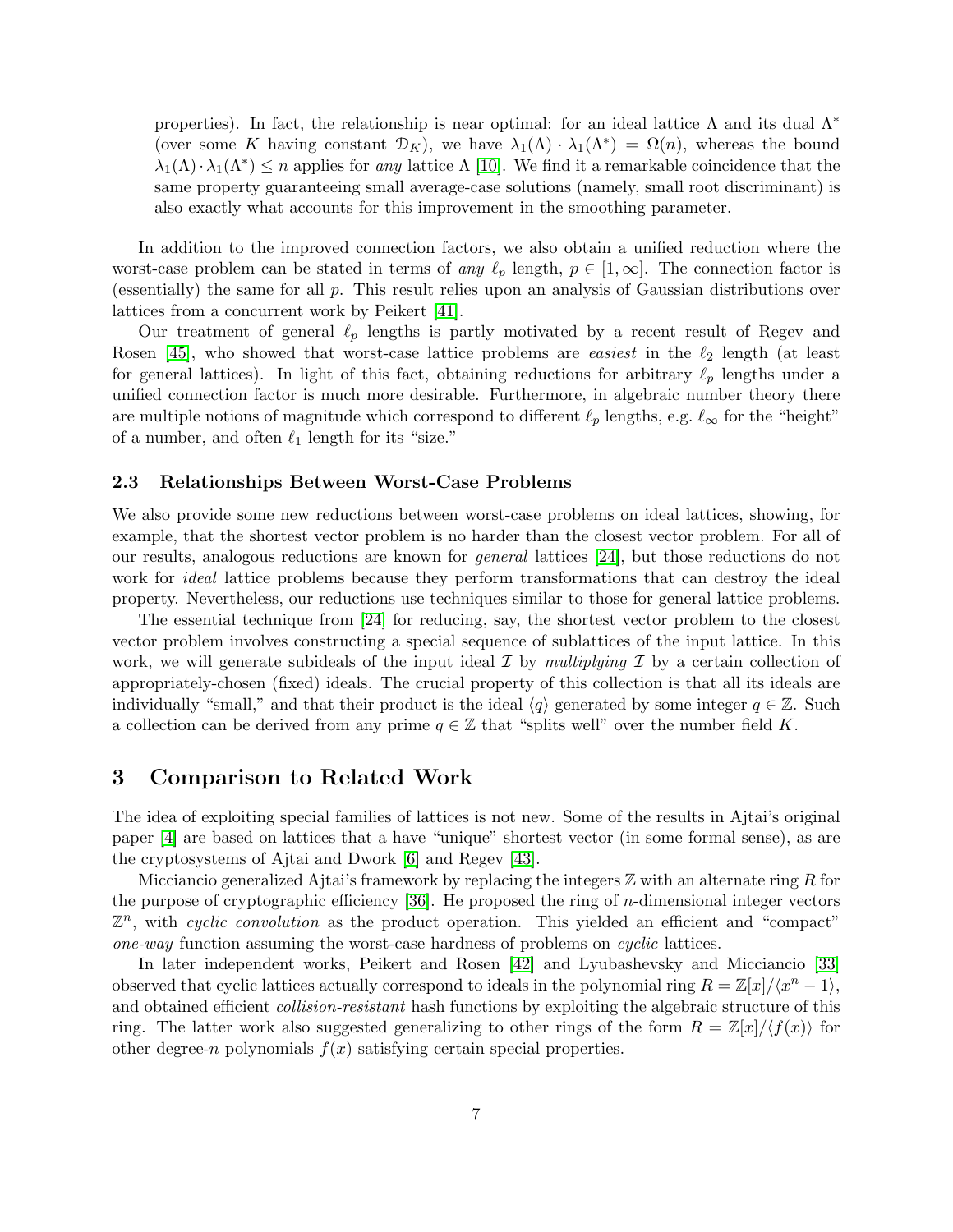Our work is closely related to [\[36,](#page-29-7) [42,](#page-30-1) [33\]](#page-29-8), but differs in a couple of crucial ways. First, we use a different kind of ring, namely the algebraic integers  $\mathcal{O}_K$  in a number field K. In general,  $\mathcal{O}_K$  is not isomorphic to any ring of the form  $\mathbb{Z}[x]/\langle f(x)\rangle$ . However,  $\mathcal{O}_K$  always contains such a subring, and in certain special cases they can coincide. For example, let  $n$  be a power of 2. Then for the cyclotomic number field  $\mathbb{Q}(\zeta)$  where  $\zeta = \exp(\pi i/n)$  is a root of the irreducible polynomial  $f(x) = x<sup>n</sup> + 1$ , the ring  $\mathcal{O}_K$  is indeed isomorphic to  $\mathbb{Z}[x]/\langle f(x) \rangle$ . We caution that cyclotomic number fields are a very special case in this respect, and that they unfortunately do not have the other properties we need to obtain improved connection factors.

Just as importantly, we use a different correspondence between elements of our ring  $\mathcal{O}_K$  and n-dimensional vectors. In [\[36,](#page-29-7) [42,](#page-30-1) [33\]](#page-29-8), a polynomial residue  $g(x) \in R = \mathbb{Z}[x]/\langle f(x) \rangle$  corresponds to a point in  $\mathbb{Z}^n$  simply by reading g's coefficients as an n-dimensional vector. In this work, we use the canonical embedding of K into an n-dimensional geometric space. Even when  $\mathcal{O}_K$  is isomorphic to a ring of the form  $R = \mathbb{Z}[x]/\langle f(x) \rangle$ , the embedding of  $g \in R \equiv \mathcal{O}_K$  is in general quite different from the vector of g's coefficients. Our use of the canonical embedding will prove crucial in characterizing the geometric structure of ideal lattices.

Implicit in [\[38\]](#page-29-2) is a bound on the smoothing parameter (similar to ours) for the special class of lattices having near-optimal (dual) minimum distances. This yields a connection factor of  $\tilde{O}(\sqrt{n})$ for such lattices (because the solutions to the average-case problem are still of size  $\sim \sqrt{n}$ ). Prior to our work, however, it was not clear whether there were any candidate families of such lattices that were amenable to a worst-case hardness assumption. (The sequence of lattices constructed by Conway and Thompson [\[39\]](#page-29-11), for example, are optimal with respect to minimum distance, but it is not clear whether the sequence even contains more than one lattice per dimension  $n$ .

### 4 Preliminaries

#### 4.1 Notation

The complex numbers are denoted by  $\mathbb{C}$ , the reals by  $\mathbb{R}$ , the rationals by  $\mathbb{Q}$ , and the integers by Z. For a real  $r, |r| = |r + \frac{1}{2}$  $\frac{1}{2}$  denotes a closest integer to r. For  $z \in \mathbb{C}$ ,  $\overline{z}$  denotes the complex conjugate of z. For a positive integer n, [n] denotes  $\{1, \ldots, n\}$ . The function log denotes the natural logarithm. For simplicity, we adopt the convention  $x^{1/\infty} = 1$  for any positive  $x \in \mathbb{R}$ . For a function f and countable set A,  $f(A)$  denotes  $\sum_{x \in A} f(x)$ .

Vectors are represented as bold lower-case letters, e.g. x. For a vector x, the ith component of x is denoted by  $x_i$ . The Hermitian inner product between  $\mathbf{x}, \mathbf{y} \in \mathbb{C}^d$  is  $\langle \mathbf{x}, \mathbf{y} \rangle = \sum_{i \in [n]} x_i \overline{y_i}$ . Note that when  $\mathbf{x}, \mathbf{y} \in \mathbb{R}^d$ , the Hermitian inner product and the standard inner product coincide.

For  $p \in [1, \infty)$ , the  $\ell_p$  length of a vector  $\mathbf{x} \in \mathbb{C}^d$  is  $\|\mathbf{x}\|_p = \left(\sum_{i \in [n]} |x_i|^p\right)^{1/p}$ . For  $p = \infty$ , the  $\ell_{\infty}$  length is  $\|\mathbf{x}\|_{\infty} = \max_{i \in [n]} |x_i|$ . Let D be any domain supporting an  $\ell_p$  length. For any set  $V = \{v_i\} \subseteq D$  define  $||V||_p = \sup_i ||v_i||_p$ , and for  $t \in D$ , define  $dist^p(t, V) = \inf_i ||t - v_i||_p$ . We always take  $p = 2$  whenever it is omitted. Note that  $\|\mathbf{x}\|_2^2 = \langle \mathbf{x}, \mathbf{x} \rangle$  for any  $\mathbf{x} \in \mathbb{C}^d$ .

We write  $poly(\cdot)$  for some unspecified polynomial function in its parameter. We say that a function  $f(n)$  is negligible in n if it decreases faster than the inverse of any polynomial in n, and write  $\nu(n)$  for some unspecified negligible function in n.

The statistical distance between two probability distributions A and B is denoted  $\Delta(A, B)$ . The uniform distribution over a set S is denoted  $\mathsf{U}(S)$ .

<span id="page-7-0"></span><sup>&</sup>lt;sup>2</sup>Usually this is called the  $\ell_p$  norm, but the term "norm" will claimed by another notion from number theory.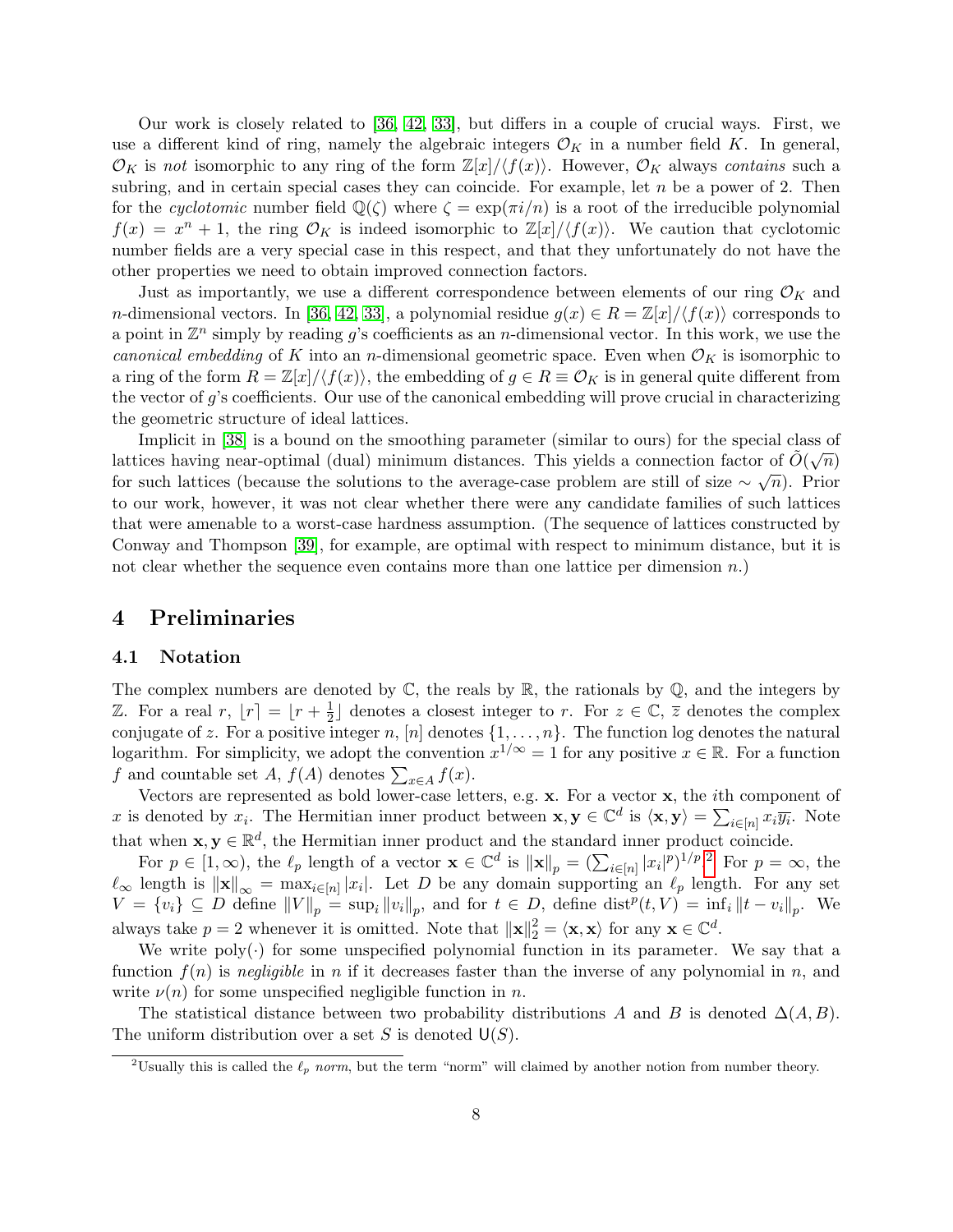#### 4.2 Lattices

Let  $\mathbf{B} = \{\mathbf{b}_1, \dots, \mathbf{b}_n\}$  be a set of n linearly independent vectors in  $\mathbb{C}^d \equiv \mathbb{R}^{2d}$ . The *lattice* generated by B is the set of all integer combinations

$$
\mathcal{L}(\mathbf{B}) = \bigg\{ \sum_{i \in [n]} c_i \mathbf{b}_i \; : \; \forall i \in [n], \ c_i \in \mathbb{Z} \bigg\}.
$$

The set **B** is called a *basis* of the lattice, and its size  $n = |\mathbf{B}|$  the *rank*. Every lattice has an infinite number of bases generating it. For any basis **B**, its fundamental region  $\mathcal{P}(\mathbf{B}) = \{\sum_{i \in [n]} c_i \mathbf{b}_i : c_i \in$  $[0, 1)$ . The *n*-dimensional volume vol $(\mathcal{P}(\mathbf{B}))$ , denoted det  $\mathcal{L}(\mathbf{B})$ , is called the *fundamental volume* and is invariant over any basis B of the lattice.

The minimum distance in  $\ell_p$  length of a lattice  $\Lambda$ , denoted  $\lambda_1^p$  $_{1}^{p}(\Lambda)$ , is the length of its shortest nonzero element (in  $\ell_p$  length):  $\lambda_1^p$  $t_1^p(\Lambda) = \min_{0 \neq \mathbf{x} \in \Lambda} ||\mathbf{x}||_p$ . Minkowski's Theorem relates the minimum distance to the fundamental volume of a lattice:

<span id="page-8-0"></span>**Proposition 4.1** (Minkowski's Theorem). Let  $\Lambda$  be any lattice of rank n and  $\mathcal{B} \subseteq \text{span}(\Lambda)$  be any convex body symmetric about the origin having n-dimensional volume  $vol(\mathcal{B}) > 2^n \cdot det \Lambda$ . Then  $\mathcal B$ contains some nonzero  $\mathbf{x} \in \Lambda$ .

Generalizing the minimum distance, the *ith successive minimum* in  $\ell_p$  length  $\lambda_i^p$  $i^p(\Lambda)$  is the smallest radius r such that the ball  $rB_n^p$  contains i linearly independent lattice points, where  $B_n^p$ is the closed unit ball under the  $\ell_p$  length. A set of n linearly independent lattice points is not necessarily a basis for the lattice. Let  $g^p(\Lambda)$ , which we call the basis minimum (in  $\ell_p$  length), be the minimum r such that the ball  $r\mathcal{B}_n^p$  contains a set of lattice vectors that are a basis of  $\Lambda$ . The covering radius (in  $\ell_p$  length)  $\mu^p(\Lambda)$  is the shortest radius r such  $\ell_p$  balls  $r\mathcal{B}_n^p$  centered at the points of  $\Lambda$  cover the subspace it spans:  $\mu^p(\Lambda) = \max_{\mathbf{x} \in \text{span}(\Lambda)} \text{dist}^p(\mathbf{x}, \Lambda)$ .

The dual lattice of  $\Lambda$ , denoted  $\Lambda^*$ , is defined to be  $\Lambda^* = {\mathbf{x} \in \text{span}(\Lambda) : \forall \mathbf{v} \in \Lambda, \langle \mathbf{x}, \mathbf{v} \rangle \in \mathbb{Z}}.$ The transference theorems of Banaszczyk give relations between lattices and their duals, in both the standard  $\ell_2$  length [\[10\]](#page-28-8) and in general  $\ell_p$  lengths [\[11\]](#page-28-9). Following Cai [\[15\]](#page-28-13) in a straightforward manner, we can generalize Banaszczyk's results to relate the basis minimum of  $\Lambda$  (under any  $\ell_p$ length) to the minimum distance of  $\Lambda^*$  (under the *dual length* of  $\ell_p$ ):

<span id="page-8-1"></span>**Lemma 4.2** (Synthesis of [\[11\]](#page-28-9) and [\[15\]](#page-28-13)). There is a constant C such that for any lattice  $\Lambda$  of rank n and any  $p, r \in [1, \infty]$  with  $1/p + 1/r = 1$ ,

$$
g^{p}(\Lambda) \cdot \lambda_{1}^{r}(\Lambda^{*}) \leq C \cdot n \sqrt{\log n}.
$$

#### 4.3 Gaussian Measures

Our review of Gaussian measures over lattices follows the development of prior works [\[3,](#page-27-3) [43,](#page-30-4) [38\]](#page-29-2). For any  $s > 0$  define the Gaussian function over  $\mathbb{C}^d$  centered at  $\mathbf{c} \in \mathbb{C}^d$  with parameter s as:

$$
\forall \mathbf{x} \in \mathbb{C}^d, \ \rho_{s,\mathbf{c}}(\mathbf{x}) = e^{-\pi ||\mathbf{x} - \mathbf{c}||^2/s^2}
$$

.

The subscripts s and c are taken to be 1 and 0 (respectively) when omitted. The total measure of  $\rho_{s,c}(\mathbf{x})$  over any subspace  $H \subseteq \mathbb{C}^d$  of dimension n is  $s^n$ , therefore we can define a continuous Gaussian probability distribution over H as  $D_{s,c}^H(\mathbf{x}) = s^{-n} \cdot \rho_{s,c}(\mathbf{x})$ . We often take the subspace H to be implicit, omitting the superscript.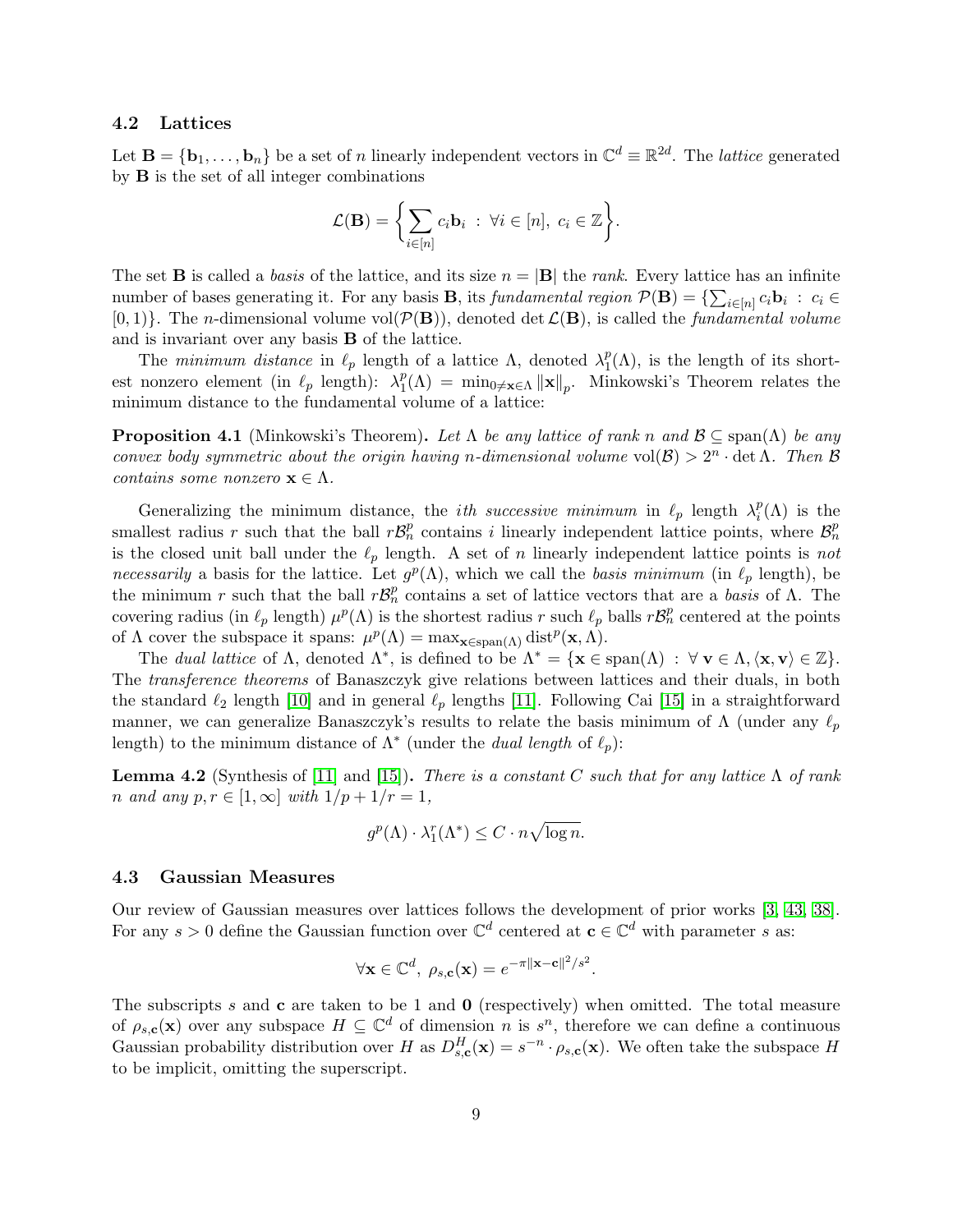$D_{s,c}^H$  is the sum of n one-dimensional Gaussian distributions (aligned in orthogonal directions within  $H$ ), which can each be approximated and sampled arbitrarily well using standard algorithms. For simplicity, we will assume that algorithms can efficiently sample from  $D_{s,\mathbf{c}}^H$  exactly; their analysis can be made rigorous by using a sufficiently precise approximation.

For  $\mathbf{c} \in \mathbb{C}^d$ ,  $s > 0$ , and lattice  $\Lambda$ , define the *discrete Gaussian distribution over*  $\Lambda$ :

$$
\forall \mathbf{x} \in \Lambda, \ D_{\Lambda,s,\mathbf{c}}(\mathbf{x}) = \frac{\rho_{s,\mathbf{c}}(\mathbf{x})}{\rho_{s,\mathbf{c}}(\Lambda)}.
$$

(As above, we may omit the parameters s or c.) Intuitively,  $D_{\Lambda,s,c}$  can be viewed as a "conditional" distribution, resulting from sampling an **x** from  $D_{s,c}^{\text{span}(\Lambda)}$  and conditioning on **x**  $\in \Lambda$ .

The smoothing parameter. Micciancio and Regev [\[38\]](#page-29-2) proposed a new lattice quantity which they called the *smoothing parameter*:

<span id="page-9-1"></span>**Definition 4.3** ([\[38\]](#page-29-2)). For a lattice  $\Lambda$  and positive real  $\epsilon > 0$ , the *smoothing parameter*  $\eta_{\epsilon}(\Lambda)$  is defined to be the smallest s such that  $\rho_{1/s}(\Lambda^* \setminus \{0\}) \leq \epsilon$ .

The name "smoothing parameter" is motivated by the following (informal) fact: if a lattice  $\Lambda$  is "blurred" by adding Gaussian noise with parameter  $s \geq \eta_{\epsilon}(\Lambda)$ , the resulting distribution is within  $\epsilon$  of uniform. The following lemma makes this formal:

**Lemma 4.4** ([\[38\]](#page-29-2)). Let **B** be a lattice basis. For any  $\epsilon > 0$ ,  $\mathbf{c} \in \mathbb{C}^d$ , and  $s \geq \eta_{\epsilon}(\mathcal{L}(\mathbf{B}))$ ,

$$
\Delta(D_{s,\mathbf{c}}^{\text{span}(\mathcal{L}(\mathbf{B}))} \bmod \mathcal{P}(\mathbf{B}), \mathsf{U}(\mathcal{P}(\mathbf{B}))) \le \epsilon/2.
$$

We will need the following simple bound on the smoothing parameter:

<span id="page-9-0"></span>**Lemma 4.5** ([\[38\]](#page-29-2)). For any lattice  $\Lambda$  of rank n and  $\epsilon = 2^{-n}$ ,  $\eta_{\epsilon}(\Lambda) \leq \sqrt{n}/\lambda_1(\Lambda^*)$ .

The behavior of the discrete Gaussian distribution  $D_{\Lambda,s,c}$  also depends on the smoothing pa-rameter. We will need a bound, shown by Peikert and Rosen [\[42\]](#page-30-1), on maximum value of  $D_{\Lambda,s,c}$ (i.e., the probability of the mode):

<span id="page-9-2"></span>**Lemma 4.6** ([\[42\]](#page-30-1)). Let  $\Lambda$  be a lattice of rank n. For any  $\epsilon > 0$ ,  $s \geq 2 \cdot \eta_{\epsilon}(\Lambda)$ ,  $\mathbf{c} \in \mathbb{C}^d$ , and  $\mathbf{x} \in \Lambda$ ,

$$
D_{\Lambda,s,\mathbf{c}}(\mathbf{x}) \leq 2^{-n} \cdot \frac{1+\epsilon}{1-\epsilon}.
$$

# 5 Basic Algebraic Number Theory

In this section we review the necessary background in algebraic number theory. Due to lack of space, we will present most facts without proof (which can be found in any number of introductory books on the topic, e.g. [\[9,](#page-28-14) [40\]](#page-29-13).) As new concepts are introduced, the reader may wish to follow along with an extended example which appears at the end of this section.

An algebraic number  $\zeta \in \mathbb{C}$  is any root of some polynomial in  $\mathbb{Q}[x]$ . The minimal polynomial of  $\zeta$  is the unique monic, irreducible polynomial  $f(x) \in \mathbb{Q}[x]$  of minimal degree having  $\zeta$  as a root. An *algebraic integer* is an algebraic number whose minimal polynomial has integer coefficients.

A number field is a field extension  $K = \mathbb{Q}(\zeta)$  that is constructed by adjoining an algebraic integer  $\zeta$  to the rationals Q. The minimal polynomial  $f(x)$  of  $\zeta$  is called the *generating polynomial*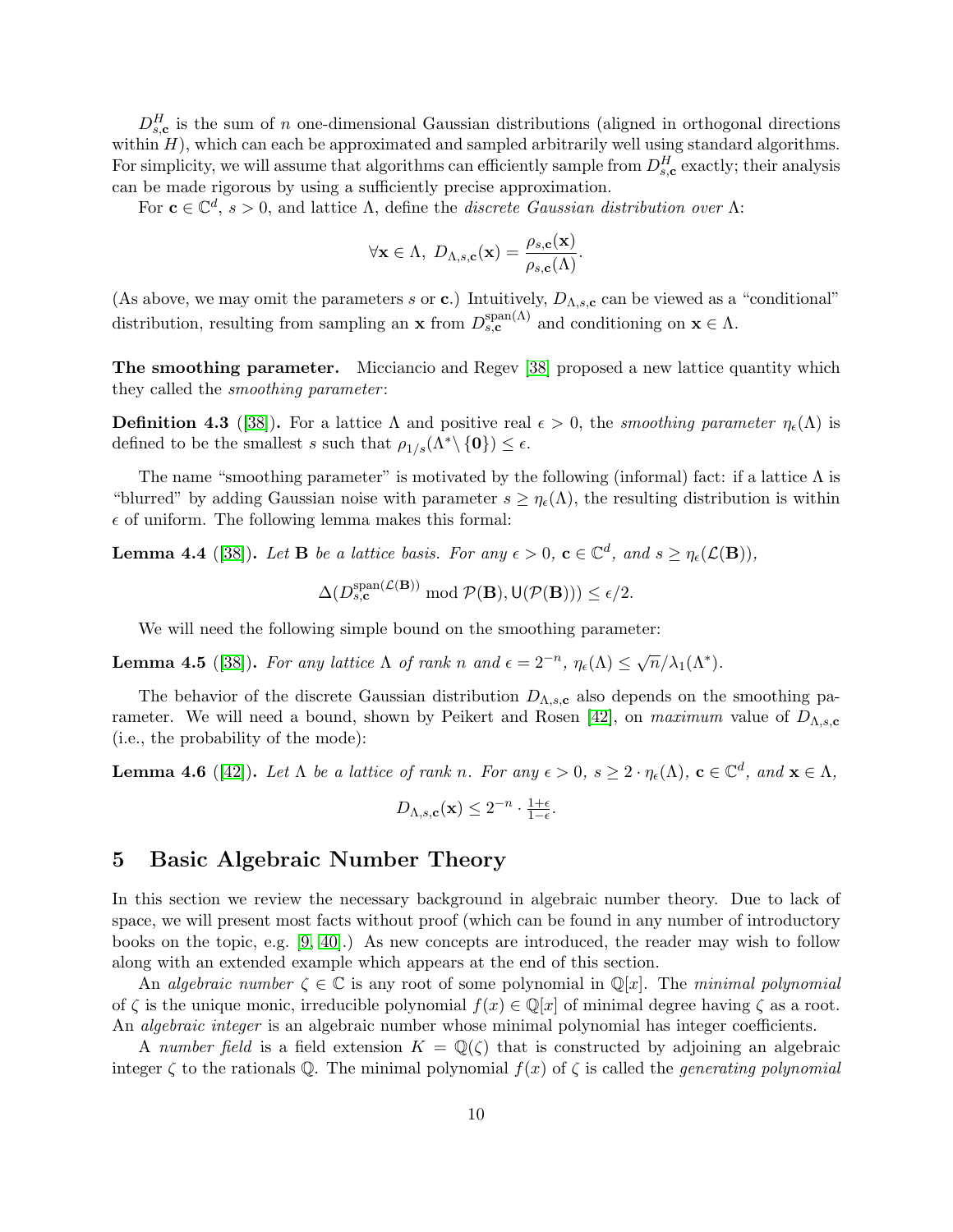of K, and the *degree* of K is the degree of f. Because  $f(\zeta) = 0$ , there is a natural isomorphism between  $\mathbb{Q}[x]/\langle f(x)\rangle$  and K, given by  $x \mapsto \zeta$ . Due to this isomorphism, it actually does not matter which root  $\zeta$  of f we adjoin to Q, as they all yield isomorphic number fields. Therefore, it is often more convenient to view K as the field of polynomials (having rational coefficients) modulo  $f$ , rather than as a subfield of C.

#### 5.1 Embeddings and Geometry

Here we describe how a number field corresponds naturally to an  $n$ -dimensional geometric space.

An *embedding* is a ring homomorphism (i.e., a function that preserves multiplication and addition, and their respective identity elements). A number field  $K = \mathbb{Q}(\zeta)$  of degree n has exactly n embeddings  $\{\sigma_j\}_{j\in[n]}$  into C. Concretely, these embeddings are given by mapping  $\zeta$  to each root of the generating polynomial  $f(x)$ . An embedding whose image lies in  $\mathbb R$  (corresponding to a real root of f) is called a real embedding; otherwise (for a complex root of f) it is called a complex embedding. Just as f has pairs of complex conjugate roots, the complex embeddings of  $K$  are also paired into complex conjugates  $\tau, \overline{\tau}$  where  $\overline{\tau}(x) = \tau(x)$  for all  $x \in K$ . The number of real embeddings is denoted  $r_1$ , and the number of pairs of conjugate complex embeddings is denoted  $r_2$ , so we have  $n = r_1 + 2r_2$ . The pair  $(r_1, r_2)$  is called the *signature* of K. By convention, we let  ${\{\sigma_j\}}_{j\in[r_1]}$  be the real embeddings, and we number the remaining complex embeddings so that  $\sigma_{j+r_1+r_2} = \overline{\sigma_{j+r_1}}$  for all  $j \in [r_2]$ .

The canonical embedding  $\sigma: K \to \mathbb{R}^{r_1} \times \mathbb{C}^{2r_2}$  is defined by

$$
\sigma(x) = (\sigma_1(x), \ldots, \sigma_n(x)).
$$

One can see that  $\sigma$  is an embedding (i.e., a ring homomorphism) from K to  $\mathbb{R}^{r_1} \times \mathbb{C}^{2r_2}$ , where multiplication and addition in  $\mathbb{R}^{r_1} \times \mathbb{C}^{2r_2}$  are component-wise. Due to the  $r_2$  pairs of conjugate embeddings,  $\sigma(K)$  spans the *n*-dimensional subspace

$$
H = \left\{ (x_1, \ldots, x_n) \in \mathbb{R}^{r_1} \times \mathbb{C}^{2r_2} : x_{j+r_1+r_2} = \overline{x_{j+r_1}}, \ \forall \ j \in [r_2] \right\} \subseteq \mathbb{C}^n.
$$

With the canonical embedding in hand, we can define geometric norms ("lengths") on K. For any  $x \in K$  and any  $p \in [1, \infty]$ , define the  $\ell_p$  length of x to be  $||x||_p = ||\sigma(x)||_p = (\sum_{i \in [n]} |\sigma_i(x)|^p)^{1/p}$ for  $p < \infty$ , and  $\max_{i \in [n]} |\sigma_i(x)|$  for  $p = \infty$ . As always, we assume the  $\ell_2$  length when p is omitted. From these definitions and because  $\sigma$  is a ring homomorphism, one can see that for any  $x, y \in K$ and any  $p \in [1,\infty]$ :

$$
||xy||_p \leq ||x||_{\infty} \cdot ||y||_p.
$$

Therefore the  $\ell_{\infty}$  length acts as an "absolute value" for elements in K (as alluded to in the discussion from Section [2.2\)](#page-4-0).

#### 5.2 The Ring of Integers and Its Ideals

Here we describe how K contains a discrete *n*-dimensional analog of the integers  $\mathbb{Z}$ , called the *ring* of integers  $\mathcal{O}_K$ .

Let  $\mathcal{O}_K \subset K$  be the set of all algebraic integers contained in K. This set forms a ring under standard addition and multiplication of complex numbers. Additionally,  $\mathcal{O}_K$  is a free Z-module of rank n, i.e. it is the set of all Z-combinations of some basis  $B = \{b_1, \ldots, b_n\} \subset \mathcal{O}_K$ . Such a basis is called an integral basis for K.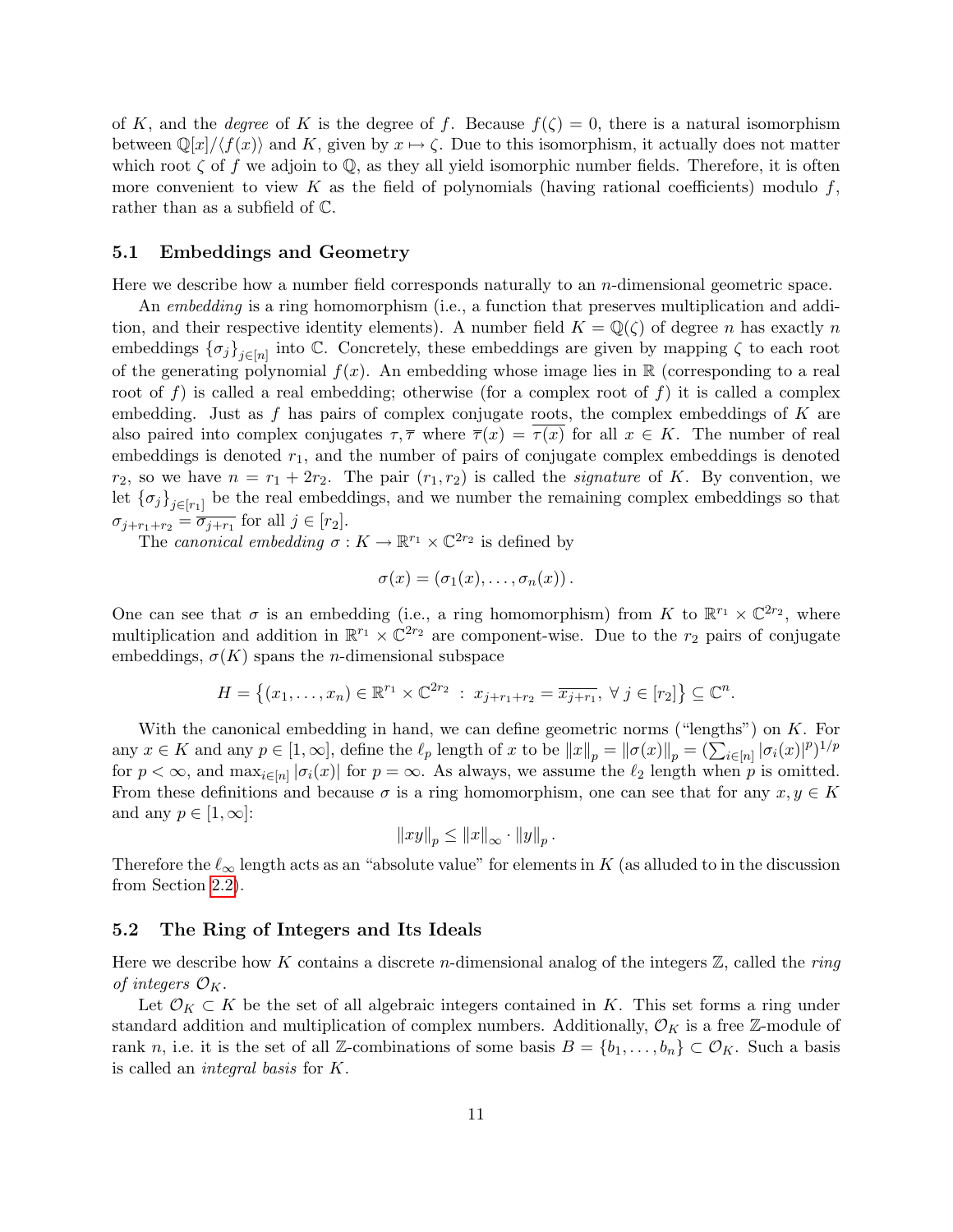An *ideal*  $\mathcal{I} \subseteq \mathcal{O}_K$  in the ring of integers is a nontrivial (i.e.,  $\mathcal{I} \neq \{0\}$ ) set which is a group under addition and which is closed under multiplication by  $\mathcal{O}_K$ , i.e.  $xr \in \mathcal{I}$  for all  $x \in \mathcal{I}$  and all  $r \in \mathcal{O}_K$ .<sup>[3](#page-11-0)</sup> An ideal in  $\mathcal{O}_K$  is the set of all  $\mathcal{O}_K$ -combinations of some number of elements  $g_1, g_2, \ldots \in \mathcal{O}_K$ , and is denoted  $\langle g_1, g_2, \ldots \rangle$ . Similarly to  $\mathcal{O}_K$ , an ideal is also a free Z-module of rank n with some Z-basis  $\{u_1, \ldots, u_n\}$ . The product of two ideals Z and J is another ideal that is the ideal generated by all products  $xy$ , where  $x \in \mathcal{I}$  and  $y \in \mathcal{J}$ .

An ideal  $\mathfrak{q} \subsetneq \mathcal{O}_K$  is *prime* if whenever  $a, b \in \mathcal{O}_K$  and  $ab \in \mathfrak{q}$ , then  $a \in \mathfrak{q}$  or  $b \in \mathfrak{q}$  (or both). The ring  $\mathcal{O}_K$  has *unique factorization of ideals*, that is, every ideal  $\mathcal{I} \subseteq \mathcal{O}_K$  can be uniquely expressed as a product of *prime* ideals. For any prime  $q \in \mathbb{Z}$ , the ideal  $\langle q \rangle$  factors into prime ideals as  $\langle q \rangle = \mathfrak{q}_1^{e_1} \cdots \mathfrak{q}_L^{e_L}$  where the  $\mathfrak{q}_i$  are distinct prime ideals and  $1 \leq e_i \leq n$ . The prime q is said to split completely if  $L = n$  and every  $e_i = 1$ , and is said to be fully ramified if  $L = 1$  and  $e_1 = n$ .

A fractional ideal  $\mathcal I$  is a generalization of an ideal, all of whose elements can be written as fractions with some fixed denominator. Formally, there is some  $d \in \mathcal{O}_K$  such that  $d\mathcal{I} = \{dx : x \in \mathcal{I}\}\$ is an ideal in  $\mathcal{O}_K$ .

#### 5.3 Field Norm

Here we describe a quantity which measures the "size" of a field element or a (fractional) ideal, relative to the ring of integers.

The (field) norm of an element  $x \in K$  is the product of all its embeddings  $N(x) = \prod_{i \in [n]} \sigma_i(x)$ ; it is nonzero if  $x \neq 0$ , is always in  $\mathbb{Q}$ , and is in Z if  $x \in \mathcal{O}_K$ . Because the  $\sigma_i$  are ring homomorphisms, the norm is multiplicative:  $N(xy) = N(x)N(y)$ .

The above definition generalizes to (fractional) ideals. For any *integral* ideal  $\mathcal{I} \subseteq \mathcal{O}_K$ , the norm is defined to be  $N(\mathcal{I}) = |\mathcal{O}_K/\mathcal{I}|$  (i.e., the number of distinct residues in  $\mathcal{O}_K$  mod  $\mathcal{I}$ ). The norm of the element  $x \in \mathcal{O}_K$  and the norm of its principal ideal coincide (up to sign):  $N(\langle x \rangle) = |N(x)|$ . For any  $x \in \mathcal{I}$ ,  $N(x)$  is divisible by  $N(\mathcal{I})$  (because  $\langle x \rangle$  is a subideal of  $\mathcal{I}$ ).

For a fractional ideal I over K with denominator  $d \in \mathcal{O}_K$  (i.e.,  $d\mathcal{I}$  is an integral ideal), the norm is defined to be  $N(\mathcal{I}) = N(d\mathcal{I})/N(d)$ , so it is multiplicative for (fractional) ideals as well.

#### 5.4 Ideal Lattices

Here we describe how the ring of integers and its ideals yield lattices under the canonical embedding.

Recall that  $\mathcal{O}_K$  is a Z-module having some basis  $\{b_1, \ldots, b_n\}$ . Therefore, it embeds as an ndimensional lattice  $\sigma(\mathcal{O}_K)$  spanning  $H \subseteq \mathbb{R}^{r_1} \times \mathbb{C}^{2r_2}$  and having basis  $\{\sigma(b_1), \ldots, \sigma(b_n)\}.$  The (absolute) discriminant of K, denoted  $\Delta_K$ , is the squared fundamental volume (det  $\sigma(\mathcal{O}_K)$ )<sup>2</sup> of this lattice.<sup>[4](#page-11-1)</sup> The *root discriminant* of K, denoted  $\mathcal{D}_K$ , is defined to be  $\Delta_K^{1/n}$ . Intuitively, this is a measure of the "density" of the the algebraic integers (where smaller  $\mathcal{D}_K$  means more dense).

The same ideas apply to any (fractional) ideal  $\mathcal{I}$ , which has some basis  $\{u_1, \ldots, u_n\}$ . Then  $\sigma(\mathcal{I})$ is a lattice spanning the subspace H and having basis  $\{\sigma(u_1), \ldots, \sigma(u_n)\}\)$ . We call such a lattice an *ideal lattice* (over K). The fundamental volume of an ideal lattice  $\sigma(\mathcal{I})$  is  $N(\mathcal{I})\sqrt{\Delta_K}$ .

The dual of an ideal lattice  $\sigma(\mathcal{I})$  is another ideal lattice corresponding to a (possibly fractional) ideal  $\mathcal{I}^*$  over an isomorphic number field  $\overline{K} \equiv K$ . The precise form of  $\mathcal{I}^*$  is somewhat complicated and involves an ideal called the *different* [\[13\]](#page-28-12); we will only need the fact that  $N(\mathcal{I}^*) = (N(\mathcal{I})\Delta_K)^{-1}$ .

<span id="page-11-1"></span><span id="page-11-0"></span><sup>3</sup>Nontriviality is a somewhat non-standard condition; we adopt it for ease of exposition.

<sup>&</sup>lt;sup>4</sup>Some texts define the discriminant as a signed quantity; because we will only be concerned with its magnitude, we adopt the simpler absolute definition.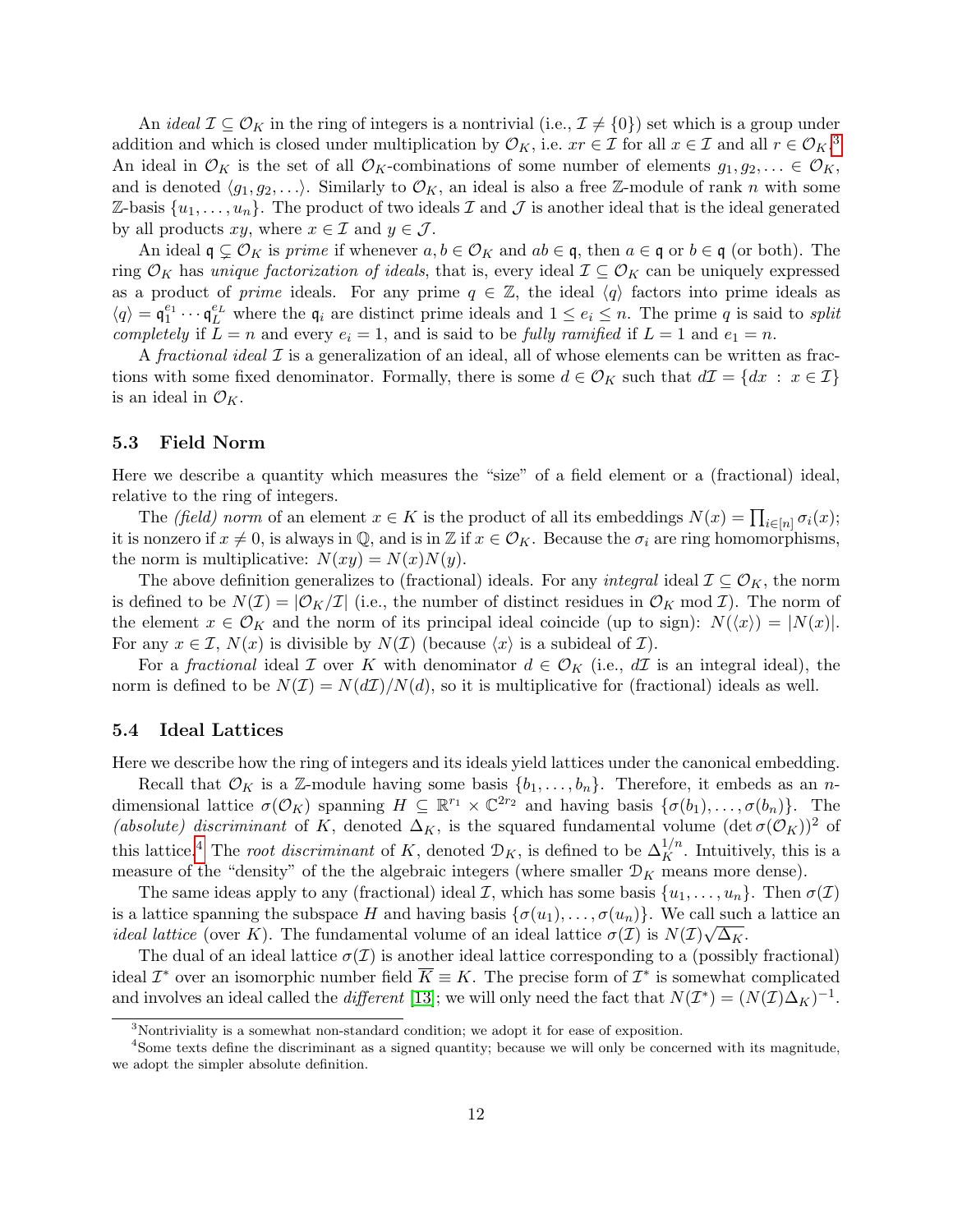For ease of notation, when referring to an ideal lattice we will often omit the embedding  $\sigma$ . For example, we will write  $\lambda_1(\mathcal{I})$  instead of  $\lambda_1(\sigma(\mathcal{I}))$ , det  $\mathcal I$  instead of det  $\sigma(\mathcal{I})$ , etc.

#### 5.5 Distributions over Number Fields

By treating K as a Euclidean space (i.e., one with an  $\ell_2$  length), we can also define Gaussian distributions over K, and discrete Gaussians on ideals over K. For  $c \in K$ , real  $s > 0$ , and  $x \in K$ , define the Gaussian function  $\rho_{s,c}(x) = \exp(-\pi \|x-c\|^2 / s^2)$ . We define the continuous Gaussian probability distribution over K as  $D_{s,c}^{K}(x) = s^{-n} \cdot \rho_{s,c}(x)$ .<sup>[5](#page-12-0)</sup> The discrete Gaussian distribution on a fractional ideal I is  $D_{\mathcal{I},s,c}(x) = \rho_{s,c}(x)/\rho_{s,c}(x)$  for every  $x \in \mathcal{I}$  (and zero elsewhere on K). We may efficiently sample from (a close approximation of)  $D_{s,c}^{K}$  by sampling from  $D_{s,c}^{H}$  where  $\mathbf{c} = \sigma(c)$ , and applying  $\sigma^{-1}$  to the result.

#### 5.6 Computational Issues

We next describe how to represent a number field K with its ring of integers  $\mathcal{O}_K$ , and how to perform basic operations in polynomial time. Our exposition mainly follows [\[28\]](#page-29-10); a detailed treatment of these issues can be found in [\[18,](#page-28-15) Sections 4.2–4.7] and [\[27,](#page-29-14) Section 2].

For measuring the computational complexity of working with a number field  $K$ , "polynomial" is taken to mean some polynomial in both n and  $\log \Delta_K$ . Elements in K will be represented relative to some *integral* basis  $B = \{b_1, \ldots, b_n\}$ : an element  $x \in K$  is represented by a vector  $\mathbf{x} = (x_1, \ldots, x_n) \in \mathbb{Q}^n$ , where  $x = \sum_{i \in [n]} x_i b_i$  is the unique representation of x relative to B. Membership in  $\mathcal{O}_K$  can be tested simply by checking if  $\mathbf{x} \in \mathbb{Z}^n$ , and addition is implemented simply by adding representations component-wise. For multiplication, it suffices by linearity to have the representation (in  $\mathbb{Z}^n$ ) of each product  $b_i b_j \in \mathcal{O}_K$  for  $i, j \in [n]$ , which are of polynomial size. Given these products  $b_i b_j$ , we can compute all of the following in polynomial time: multiplicative inverses, the discriminant  $\Delta_K$ , and the embeddings from K into  $\mathbb C$  and their inverses.

An *integral* ideal  $\mathcal{I} \subseteq \mathcal{O}_K$  is represented by a Z-basis  $U = \{u_1, \ldots, u_n\} \subset \mathcal{O}_K$ , where the  $u_i$  are given relative to B. A fractional ideal I is additionally represented by a denominator  $d \in \mathcal{O}_K$  for which  $d\mathcal{I} \subseteq \mathcal{O}_K$ . Given a set U, it is possible in polynomial time to confirm that U is a Z-basis for an ideal in  $\mathcal{O}_K$  and to compute its norm. The basis U can also be kept efficiently in *Hermite* Normal Form (HNF), which makes the representation of the ideal unique. It is possible to multiply ideals and to reduce an element modulo an ideal in polynomial time. Given two ideals  $\mathcal{I}' \subseteq \mathcal{I}$ , it is possible to sample uniformly from the quotient group  $\mathcal{I}/\mathcal{I}'$  in polynomial time and enumerate  $\mathcal{I}/\mathcal{I}'$  in time polynomial in  $|\mathcal{I}/\mathcal{I}'|$ ,  $\log \Delta_K$ , and n.

### 5.7 Example

Let  $\zeta =$ √ 13, an algebraic integer whose minimal polynomial is  $f(x) = x^2 - 13$ . The number field  $K = \mathbb{Q}(\zeta)$  is of degree 2, and consists of all numbers of the form  $a + b\zeta$  for  $a, b \in \mathbb{Q}$ .

The embeddings from K into  $\mathbb C$  are both real, and correspond to the roots  $\zeta$  and  $-\zeta$  of f, so the canonical embedding  $\sigma$  is given by  $\sigma(a+b\zeta) = (a+b\zeta, a-b\zeta)$ . The subspace H spanned by  $\sigma(K)$  is simply  $\mathbb{R}^2$ . The  $\ell_2$  length (for example) on K is  $\|a + b\zeta\|_2 = \sqrt{2a^2 + 26b^2}$ .

<span id="page-12-0"></span> $5$ Strictly speaking,  $K$  is not a continuous space, and therefore cannot support a continuous probability distribution. This problem can be circumvented by formally defining the Gaussian distribution  $D_{s,c}^K$  over the continuous vector space  $K_{\mathbb{R}} = K \otimes_{\mathbb{Q}} \mathbb{R} \equiv H$ , where  $\otimes$  denotes the field tensor product.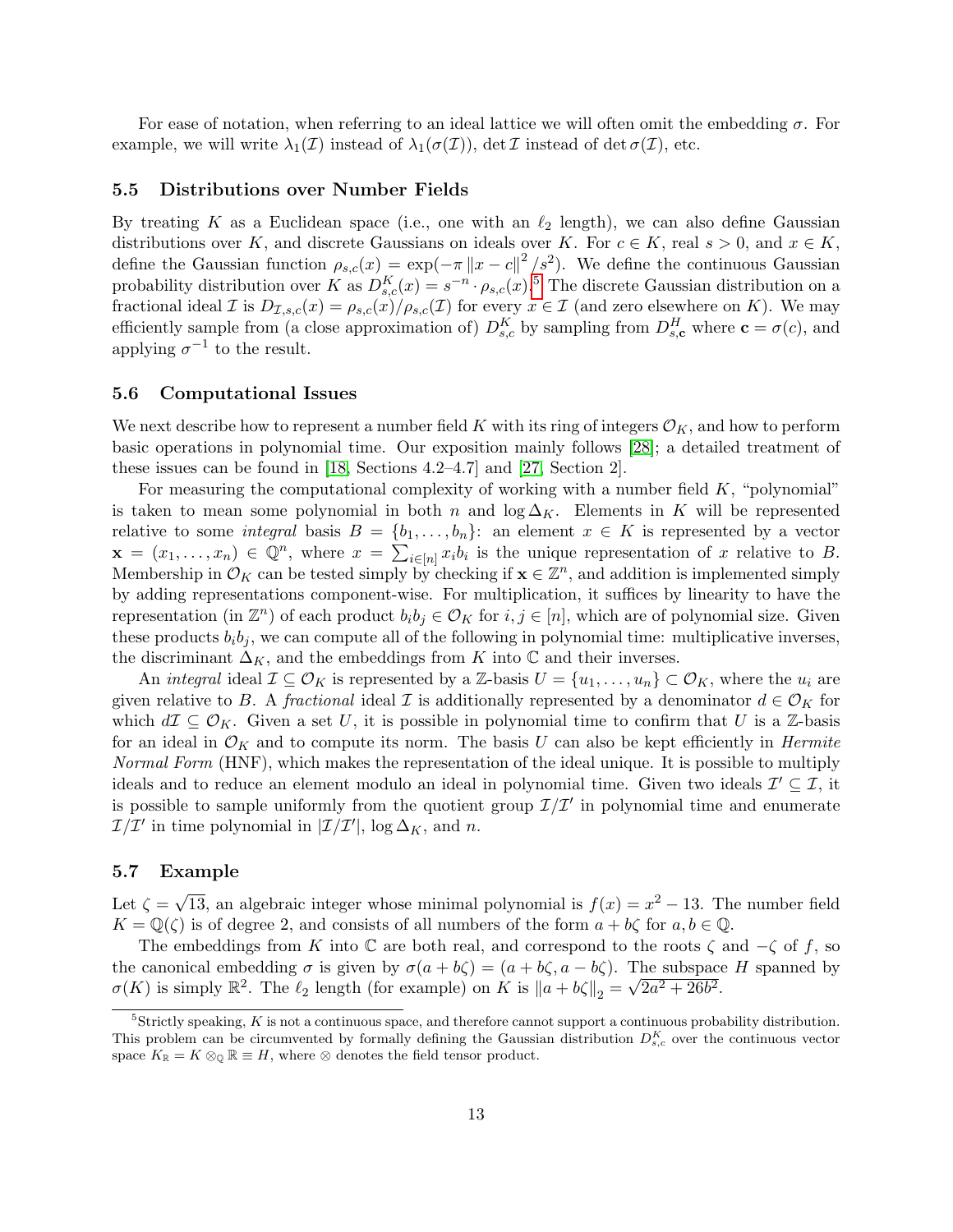An integral basis  $B = \{b_1, b_2\}$  for K is given by  $b_1 = 1, b_2 = \frac{1+\zeta}{2}$  $\frac{+6}{2}$  (we will not prove this). Note that  $\{1,\zeta\}$  is not an integral basis, because it does not generate the algebraic integer  $\frac{1+\zeta}{2} \in K$ (which is a root of  $x^2 - x - 3$ ). The ideal  $\langle 2 \rangle$  is itself prime and has norm  $N(2) = 4$ , while the ideal  $\langle 3 \rangle$  factors as the product of prime ideals  $\langle 3, 1 + \zeta \rangle$  and  $\langle 3, 1 - \zeta \rangle$ , each having norm 3. The prime ideal  $\langle 3, 1 + \zeta \rangle$  has a Z-basis  $\{3, \frac{1+\zeta}{2}\}$  $\frac{+6}{2}$ .

The lattices for  $\mathcal{O}_K$  and the prime ideal  $\langle 3, 1 + \zeta \rangle$  (constructed using the embeddings of their  $\mathbb{Z}$ -bases) are depicted in Figure [1.](#page-13-0) The discriminant  $\Delta_K$  of K is 13.



<span id="page-13-0"></span>Figure 1: The lattices for the ideals  $\mathcal{O}_K$  and  $\mathcal{I} = \langle 3, 1 + \zeta \rangle$  over the number field  $K = \mathbb{Q}(\zeta)$ , where  $\zeta = \sqrt{13}$ . All the points are elements of  $\mathcal{O}_K$ . The filled points are the elements of  $\mathcal{I}$ . All nonzero  $x \in \mathcal{O}_K$  have nonzero integer field norm, hence lie on some hyperbola of the form  $N(x) = \sigma_1(x) \cdot \sigma_2(x) \in \mathbb{Z} \setminus \{0\}.$  All nonzero  $x \in \mathcal{I}$  have norm divisible by  $N(\mathcal{I}) = 3$ , hence lie on some hyperbola  $N(x) \in 3\mathbb{Z}\setminus\{0\}.$ 

### 6 Properties of Ideal Lattices

In this section we develop several useful facts about ideal lattices. It is likely that some of these facts are already known, however they play such an important role in our work that we prefer to present their proofs in full. Throughout this section,  $K$  denotes any number field of degree  $n$ .

#### <span id="page-13-2"></span>6.1 Minima

Here we develop several useful facts about, and connections among, the various minima (minimum distance, basis minimum) of ideal lattices. We start with a straightforward upper bound on the minimum distance  $\lambda_1$  of an ideal lattice.

<span id="page-13-1"></span>**Lemma 6.1.** Let K have signature  $(r_1, r_2)$ , and let I be a fractional ideal over K. Then for any  $p \in [1,\infty],$ 

> $\lambda_1^p$  $\frac{p}{1}(\mathcal{I}) \leq n^{1/p} \cdot N^{1/n}(\mathcal{I}) \cdot \sqrt{\mathcal{D}_K} \cdot \big(\frac{2}{\pi}\big)$  $\frac{2}{\pi}\right)^{r_2/n}$ .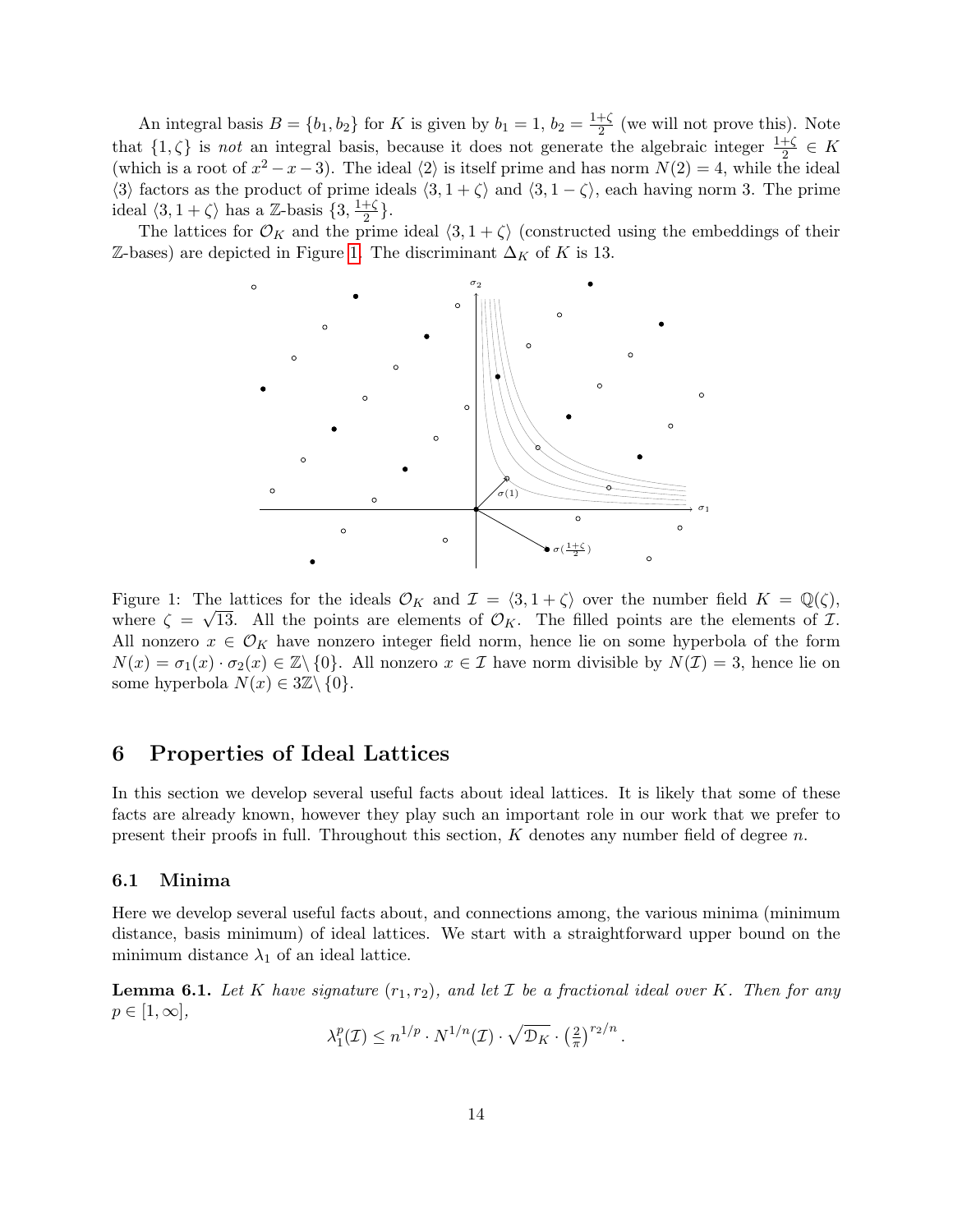*Proof.* It suffices to prove the claim for  $p = \infty$ , because  $||x||_p \leq n^{1/p} \cdot ||x||_{\infty}$  for any  $x \in K$ .

We will use Minkowski's Theorem (Proposition [4.1\)](#page-8-0) to bound the minimum distance  $\lambda_1^{\infty}$ . This requires some care because the  $\ell_{\infty}$  length over H can involve complex coordinates.

Consider the *n*-dimensional closed "unit cube"  $C = {\mathbf{x} \in H : ||\mathbf{x}||_{\infty} \leq 1}$  in  $H \subseteq \mathbb{R}^{r_1} \times \mathbb{C}^{2r_2}$ . The cube C is the (Cartesian) product of  $r_1$  one-dimensional cubes  $C_1 = \{x \in \mathbb{R} : |x| \leq 1\}$ , and  $r_2$ two-dimensional "cubes"  $C_2 = \{(z,\overline{z}) \in \mathbb{C}^2 : |z| \leq 1\}$ . The first cube  $C_1$  has volume 2. The second two-dimensional closed  $C_2 - \{(2, 2) \in \mathbb{C} : |2| \ge 1\}$ . The first close  $C_1$  has volume 2. The second closed disc of radius  $\sqrt{2}$ , so its volume is  $2\pi$ . All together, the volume of C is  $\mathrm{vol}(\mathcal{C}) = 2^{r_1} \cdot (2\pi)^{r_2} = 2^n \cdot (\pi/2)^{r_2}$ , where we have used  $n = r_1 + 2r_2$ .

Now for any  $\beta > N^{1/n}(\mathcal{I}) \cdot \sqrt{\mathcal{D}_K} \cdot (2/\pi)^{r_2/n}$ , we have

$$
\text{vol}(\beta \mathcal{C}) = \beta^n \text{ vol}(\mathcal{C}) > 2^n \cdot N(\mathcal{I}) \cdot \sqrt{\Delta_K} = 2^n \cdot \det \sigma(\mathcal{I}).
$$

By Minkowski's Theorem (Proposition [4.1\)](#page-8-0),  $\beta \mathcal{C}$  contains a nonzero point of  $\sigma(\mathcal{I})$ , so  $\lambda_1^{\infty}(\mathcal{I}) \leq \beta$ .  $\Box$ 

Our next lemma provides a matching *lower bound* on  $\lambda_1$  for ideal lattices, which differs by a Our flext femma provides a matching *lower bound* on  $\lambda_1$  for ideal fattices, which differs by a factor of at most  $\sqrt{\mathcal{D}_K}$  from the upper bound of Lemma [6.1.](#page-13-1) This trivially implies that the value actor of at most  $\sqrt{\nu_K}$  from the upper bound of Lemma 6.1. This trivially implies that the value  $\lambda_1$  is easy to approximate to within a  $\sqrt{\mathcal{D}_K}$  factor, because the value of the lower bound is easy to compute. This distinguishes ideal lattices in a crucial way from general lattices, in which  $\lambda_1$  can be much shorter than the Minkowski bound, and is even hard to approximate [\[5,](#page-27-2) [34,](#page-29-3) [30,](#page-29-4) [29\]](#page-29-5).

The lower bound on  $\lambda_1$  is one of two *fundamental properties* of ideal lattices that yield our improved connection factors. It lies at the heart of the improved smoothing parameter (Lemma [6.5\)](#page-15-0), and is also crucial for bounding the basis minimum of  $\mathcal{O}_K$  (Lemma [6.3\)](#page-14-0), which is needed for technical reasons in the reduction.

<span id="page-14-1"></span>**Lemma 6.2** (First Foundation). For any  $x \in K$  and  $p \in [1, \infty]$ , we have  $||x||_p \ge n^{1/p} \cdot |N(x)|^{1/n}$ . Then for any fractional ideal  $\mathcal I$  over  $K$ , we have  $\lambda_1^p$  $n_1^p(\mathcal{I}) \geq n^{1/p} \cdot N^{1/n}(\mathcal{I}).$ 

*Proof.* For  $1 \leq p < \infty$ , by the inequality of arithmetic and geometric means we get:

$$
||x||_p^p = \sum_{i \in [n]} |\sigma_i(x)|^p \ge n \cdot \left(\prod_{i \in [n]} |\sigma_i(x)|^p\right)^{1/n} = n \cdot |N(x)|^{p/n}.
$$

Taking pth roots of both sides, we get the claimed bound.

For  $p = \infty$ , we see that  $||x||_{\infty} = \max_{i \in [n]} |\sigma_i(x)| \ge \left( \prod_{i \in [n]} |\sigma_i(x)| \right)^{1/n} = |N(x)|^{1/n}$ .

Now consider any fractional ideal I with denominator d, i.e.  $d\mathcal{I}$  is an ideal of  $\mathcal{O}_K$ . For any  $x \in \mathcal{I}$ ,  $dx \in \mathcal{O}_K$  is an element of  $d\mathcal{I}$ . Therefore  $N(dx) = N(d)N(x) \in \mathbb{Z}$  is divisible by  $N(d\mathcal{I}) =$  $|N(d)| N(\mathcal{I})$ . For  $x \neq 0$ , we then have  $|N(x)| \geq N(\mathcal{I})$ , and the claim follows. П

Recall that the basis minimum  $g^p(\mathcal{I})$  is the minimal length of a basis (in  $\ell_p$  length) for  $\mathcal{I}$ .

<span id="page-14-0"></span>**Lemma 6.3.** There is a constant C such that for any fractional ideal I over K and any  $p \in [1,\infty)$ ,

$$
g^{p}(\mathcal{I}) \leq C \cdot n^{1/p} \cdot N^{1/n}(\mathcal{I}) \cdot \mathcal{D}_{K} \cdot \sqrt{\log n}.
$$

In particular,  $g^{\infty}(\mathcal{O}_K) \leq C \cdot \mathcal{D}_K \cdot \sqrt{\frac{g^{\infty}(\mathcal{O}_K)}{T}}$  $\overline{\log n}$ .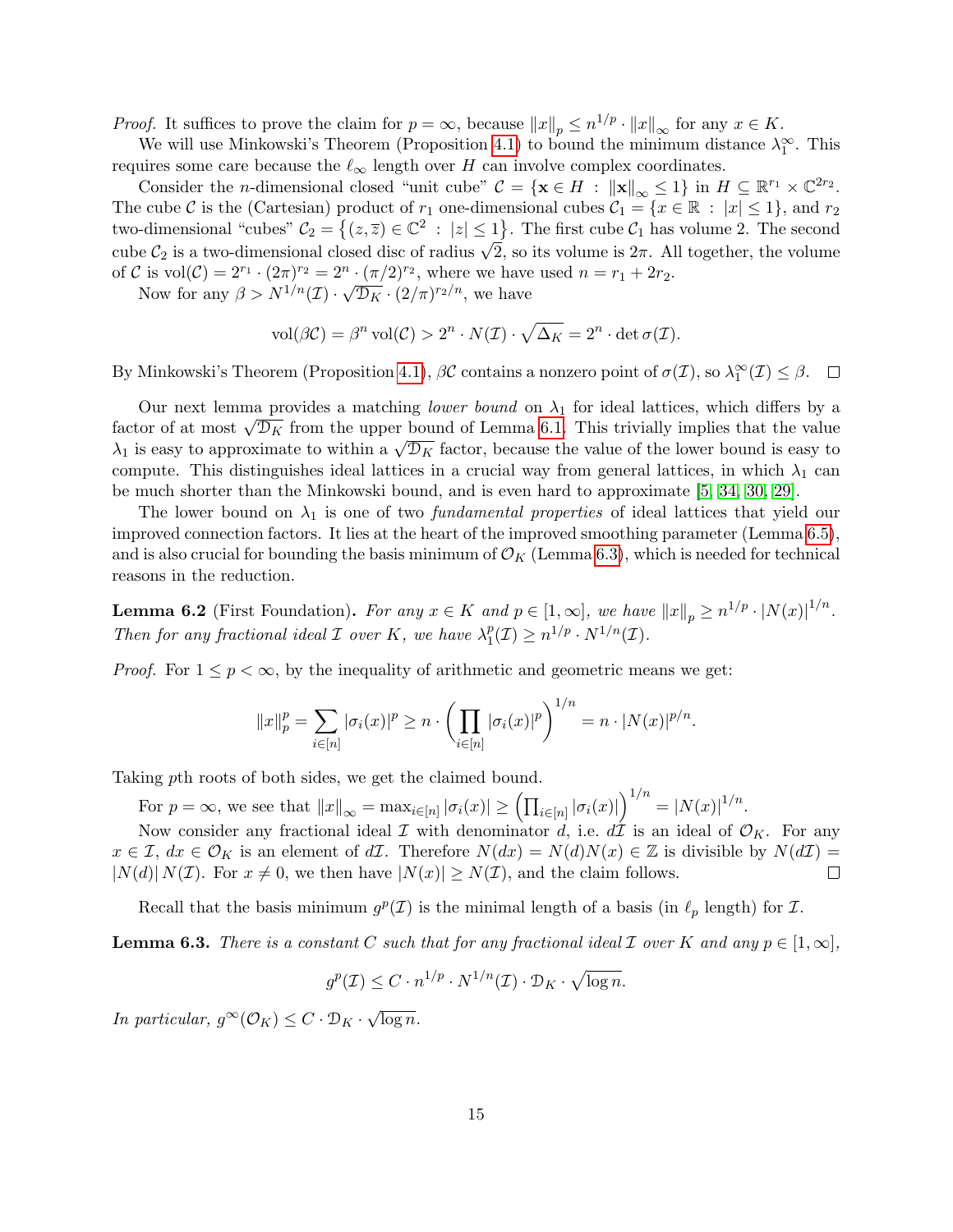*Proof.* Let r be such that  $1/p + 1/r = 1$ . By Lemma [4.2,](#page-8-1) there is some C such that

$$
g^{p}(\mathcal{I}) \cdot \lambda_{1}^{r}(\mathcal{I}^{*}) \leq C \cdot n \sqrt{\log n}.
$$

Because  $\mathcal{I}^*$  is a fractional ideal over a number field of degree n having root discriminant  $\mathcal{D}_K$ , Lemma [6.2](#page-14-1) applies, yielding

$$
\lambda_1^r(\mathcal{I}^*) \ge n^{1/r} \cdot N^{1/n}(\mathcal{I}^*) = n^{1/r} \cdot N^{-1/n}(\mathcal{I}) \cdot \mathcal{D}_K^{-1}.
$$

Division yields the claim. The particular case of  $\mathcal{I} = \mathcal{O}_K$  follows from  $N(\mathcal{O}_K) = 1$ .  $\Box$ 

The basis minimum of  $\mathcal{O}_K$  actually yields a tight connection between the first and nth successive minima of any ideal lattice. This is because a single element can be multiplied by the  $n$  elements of a short integral basis, yielding  $n$  independent elements (though possibly not a basis) of similar length in the ideal. We remark that this technique is *constructive* (given a short integral basis), and indeed we will also use it in our worst-case to average-case reduction.

**Lemma 6.4.** For any fractional ideal  $\mathcal I$  over  $K$  and any  $p \in [1,\infty]$ ,

$$
\lambda_n^p(\mathcal{I}) \le g^\infty(\mathcal{O}_K) \cdot \lambda_1^p(\mathcal{I}).
$$

*Proof.* Let  $B = \{b_1, \ldots, b_n\}$  be an integral basis of K with  $||B||_{\infty} = g^{\infty}(\mathcal{O}_K)$ . Take  $x \in \mathcal{I}$  such that  $||x||_p = \lambda_1^p$  $_{1}^{p}(\mathcal{I})$ , and consider the set  $X = \{b_1x, \ldots, b_nx\}$ . First,  $X \subseteq \mathcal{I}$  because  $b_i \in \mathcal{O}_K$  for all  $i \in [n]$ . Also, the elements in X are nonzero (because  $\mathcal{O}_K$  is an integral domain) and independent (because  $b_1, \ldots, b_n$  are independent), so  $\lambda_n^p(\mathcal{I}) \leq ||X||_p \leq ||B||_\infty \cdot ||x||_p = g^\infty(\mathcal{O}_K) \cdot \lambda_1^p$  $_{1}^{p}(\mathcal{I}).$  $\Box$ 

### 6.2 Smoothing Parameter

Here we present a bound on the smoothing parameter for ideal lattices which is especially strong for number fields of small root discriminant (see discussion below). The proof is quite straightforward given our tools from above; it mainly relies on the fact that (the duals of) ideal lattices have large minimum distance  $\lambda_1$ .

<span id="page-15-0"></span>**Lemma 6.5.** For any fractional ideal  $\mathcal I$  over  $K$ ,  $\eta_{\epsilon}(\mathcal I) \leq N^{1/n}(\mathcal I) \cdot \mathcal D_K$ , where  $\epsilon = 2^{-n}$ .

Proof. We have

$$
\eta_{\epsilon}(\mathcal{I}) \leq \frac{\sqrt{n}}{\lambda_1(\mathcal{I}^*)} \leq \frac{\sqrt{n}}{\sqrt{n} \cdot N^{1/n}(\mathcal{I}^*)} = \frac{1}{(N^{1/n}(\mathcal{I}) \cdot \mathcal{D}_K)^{-1}},
$$

where the first inequality follows from Lemma [4.5,](#page-9-0) the second from Lemma [6.2,](#page-14-1) and the last equality by the norms of dual ideals.  $\Box$ 

As mentioned in Section [2.2,](#page-4-0) Lemma [6.5](#page-15-0) provides up to a  $\Theta(\sqrt{n})$  factor improvement over a similar bound for general lattices  $[38]$ . Consider a number field K with *constant* root discriminant  $\mathcal{D}_K$ , and a fractional ideal  $\mathcal I$  over  $K$  with  $N(\mathcal I) = 1$  (without loss of generality). Then by Lemma [6.2](#page-14-1) we have  $\lambda_1(\mathcal{I}) \geq \sqrt{n}$ , and by Lemma [6.5,](#page-15-0)  $\eta_{\epsilon}(\mathcal{I}) \leq \mathcal{D}_K \sim \lambda_1/\sqrt{n}$ . In contrast, the bound for general lattices is  $\eta_{\epsilon}(\mathcal{I}) \sim \lambda_n$  (for a larger, but still negligible, function  $\epsilon(n)$ ).

We also remark that the proof of Lemma  $6.5$  is oblivious to the particular ideal  $\mathcal{I}$ . The proof only depends on the discriminant of the number field (and  $N(\mathcal{I})$ , but that can be normalized away). We do not know if there is a stronger bound that uses more information about the lattice or has a better dependence on the discriminant, even for a negligible  $\epsilon(n)$  larger than  $2^{-n}$ .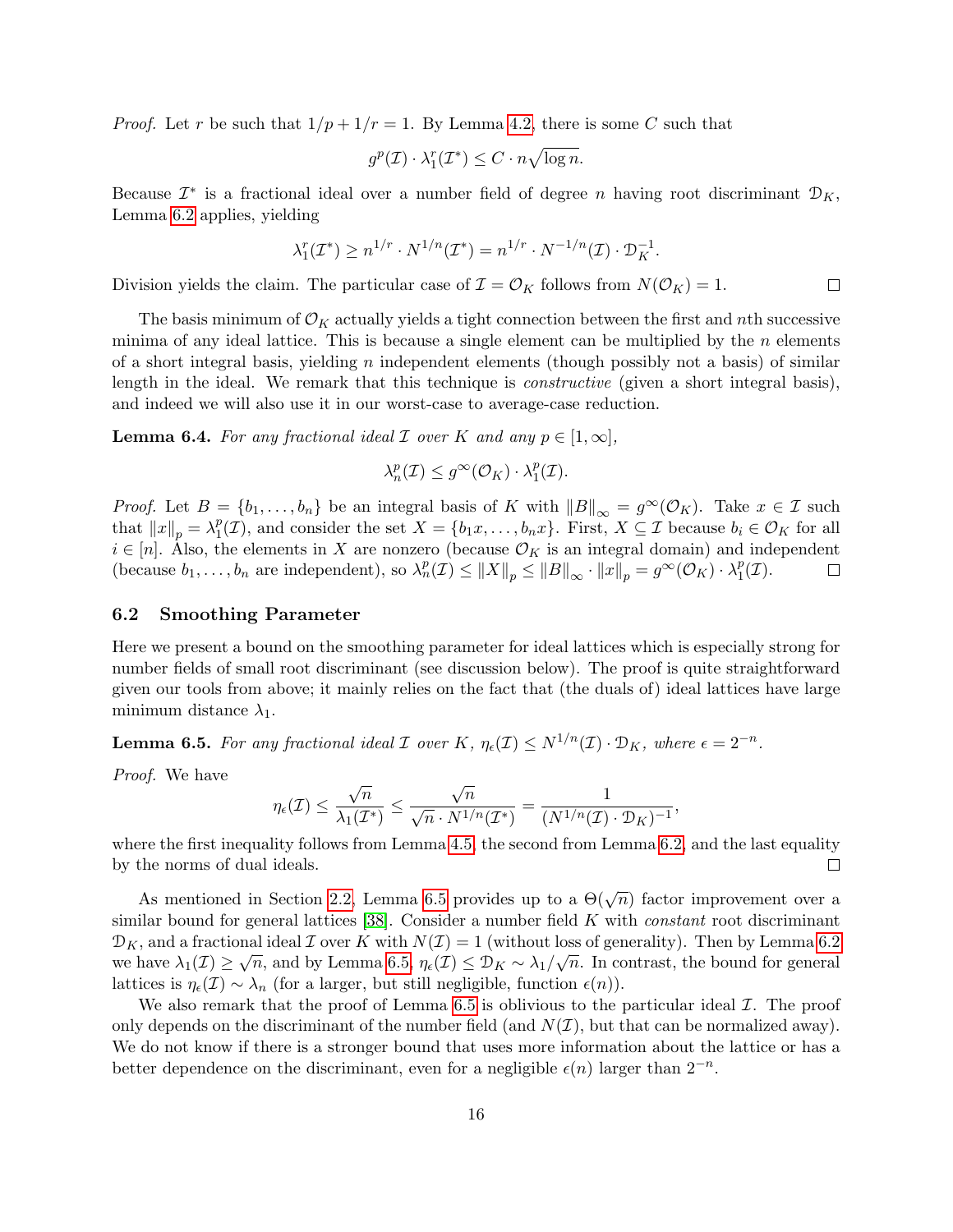#### <span id="page-16-1"></span>6.3 Module Lattices

As described in Section [2.2,](#page-4-0) our average-case problem involves an equation over  $\mathcal{O}_K^m$  for some positive integer m. As we will see in this subsection, the set of solutions to the equation forms a structure called a  $\mathcal{O}_K$ -module, which can be viewed as a straightforward generalization of an ideal. Here we develop some of the essential concepts about modules: we define  $\ell_r$  lengths for  $\mathcal{O}_K^m$ , describe how modules embed as lattices, and give a crucial bound on the lengths of solutions to our average-case problem.

An  $\mathcal{O}_K$ -module in  $\mathcal{O}_K^m$  is a set  $\Psi \subseteq \mathcal{O}_K^m$  that is closed under (coordinate-wise) addition and scalar multiplication by any element in  $\mathcal{O}_K$ . Formally, for any  $\mathbf{x} = (x_1, \ldots, x_m), \mathbf{y} = (y_1, \ldots, y_m) \in \mathcal{O}_K^m$ and any  $c \in \mathcal{O}_K$ , we have  $\mathbf{x} + \mathbf{y} = (x_1 + y_1, \dots, x_m + y_m) \in \Psi$  and  $c\mathbf{x} = (cx_1, \dots, cx_m) \in \Psi$ . For  $m = 1$ , then, an  $\mathcal{O}_K$ -module is simply an ideal in  $\mathcal{O}_K$ .

Let  $\sigma$  be the canonical embedding of K into  $H \subseteq \mathbb{R}^{r_1} \times \mathbb{C}^{2r_2}$ . Overloading notation slightly, also define  $\sigma: K^m \to H^m$  as  $\sigma(\mathbf{z}) = (\sigma(z_1), \ldots, \sigma(z_m))$ . For any  $r \in [1, \infty)$ , define the  $\ell_r$  length

$$
\|\mathbf{z}\|_{r} = \|\sigma(\mathbf{z})\|_{r} = \left(\sum_{i \in [n], j \in [m]} |\sigma_i(z_j)|^r\right)^{1/r}.
$$

The  $\ell_{\infty}$  length is defined similarly, as  $||\mathbf{z}||_{\infty} = ||\sigma(\mathbf{z})||_{\infty} = \max_{i,j} |\sigma_i(z_j)|$ .

For a positive  $q \in \mathbb{Z}$  and  $\mathbf{a} = (a_1, \dots, a_m) \in \mathcal{O}_K^m$ , define the set

$$
\Psi_q^K(\mathbf{a}) = \Big\{ \mathbf{z} = (z_1, \dots, z_m) \in \mathcal{O}_K^m \: : \: \sum_{j \in [m]} a_j z_j \in \langle q \rangle \Big\}.
$$

(We omit K when it is clear from context.) One can verify that  $\Psi = \Psi_q(\mathbf{a})$  is an  $\mathcal{O}_K$ -module. In addition, it is a free module of rank m, that is, it is generated by an  $\mathcal{O}_K$ -basis  $\{\mathbf{b}_1, \ldots, \mathbf{b}_m\} \subset \mathcal{O}_K^m$ . Therefore, the embedding  $\sigma(\Psi) \subset H^m$  is a lattice of rank mn; we call it a module lattice (often omitting  $\sigma$  for clarity).

Our next lemma provides the second fundamental fact needed for obtaining our improved connection factors: the module lattices  $\Psi_q(\mathbf{a})$  contain very short solution vectors (in any  $\ell_r$  length). For simplicity, consider the  $\ell_{\infty}$  length. The lemma states that  $\Psi_q(\mathbf{a})$  contains a nonzero element For simplicity, consider the  $\ell_{\infty}$  length. The lemma states that  $\Psi_q(\mathbf{a})$  contains a nonzero element of length at most  $\sqrt{\mathcal{D}_K} \cdot q^{1/m}$ . Looking ahead, this bound will be made as small as a *constant* for constant  $\mathcal{D}_K$  and appropriately-chosen  $q = \text{poly}(n)$ ,  $m = O(\log n)$ .

<span id="page-16-0"></span>**Lemma 6.6** (Second Foundation). Let K be a number field of degree n with signature  $(r_1, r_2)$ , let  $r \in [1, \infty]$ , and let m, q be positive integers. Then for any  $\mathbf{a} \in \mathcal{O}_{K}^{m}$ ,

$$
\lambda_1^r(\Psi_q^K(\mathbf{a})) \leq (mn)^{1/r} \cdot q^{1/m} \cdot \sqrt{\mathcal{D}_K} \cdot \left(\frac{2}{\pi}\right)^{r_2/n}.
$$

*Proof.* It suffices to prove the claim for  $r = \infty$ , because  $||\mathbf{z}||_r \leq (mn)^{1/r} \cdot ||\mathbf{z}||_{\infty}$ , for all  $\mathbf{z} \in K^m$ .

The proof is similar to that of Lemma [6.1:](#page-13-1) we analyze the fundamental volume of the  $mn$ dimensional lattice  $\sigma(\Psi_q(\mathbf{a})) \subset H^m$ , then use Minkowski's Theorem to bound its minimum distance.

First,  $\Psi_q(\mathbf{a})$  is an additive subgroup of  $\mathcal{O}_K^m$ . Now consider the quotient group  $G = \mathcal{O}_K^m / \Psi_q(\mathbf{a})$ : two elements  $\mathbf{z}, \mathbf{z}' \in \mathcal{O}_K^m$  represent the same residue in G iff  $\sum a_j z_j = \sum a_j z'_j \bmod \langle q \rangle$ . Therefore the size of G is at most the number of residue classes mod  $\langle q \rangle$ , which is  $N(\langle q \rangle) = N(q) = q^n$ . The determinant of the lattice  $\sigma(\mathcal{O}_K^m)$  is  $(\sqrt{\Delta_K})^m$ , so we conclude that det  $\Psi_q(\mathbf{a}) \leq q^n \cdot (\sqrt{\Delta_K})^m$ .

Now consider the mn-dimensional "closed unit cube"  $\mathcal{C}^m = \{ \mathbf{x} \in H^m : ||\mathbf{x}||_{\infty} \leq 1 \}$ , where  $\mathcal{C}$  is the unit cube in H. From the proof of Lemma [6.1,](#page-13-1) the volume of  $\mathcal{C}^m$  is  $2^{mn} \cdot (\pi/2)^{mr_2}$ .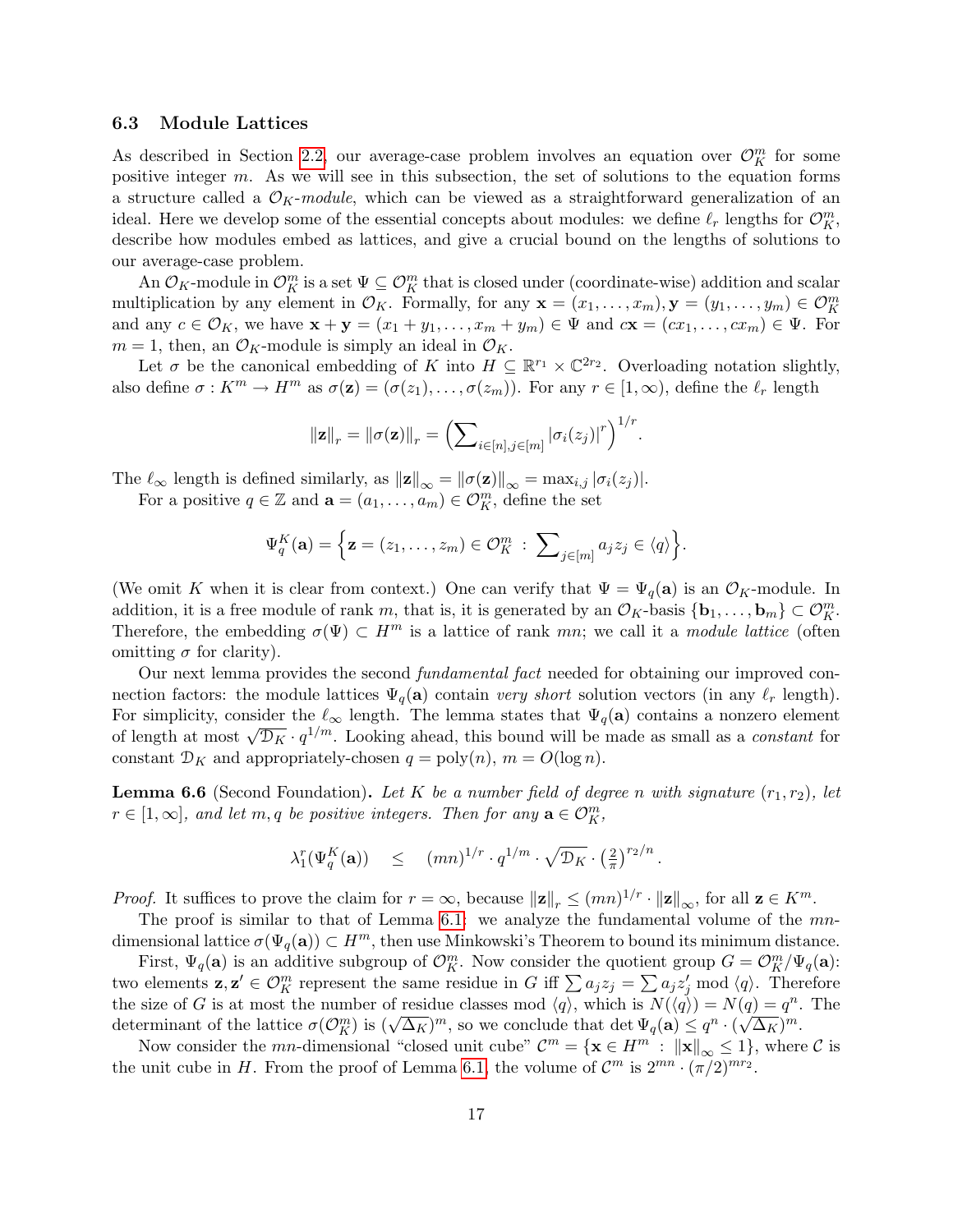Now for any  $\beta > q^{1/m} \cdot \sqrt{ }$  $\overline{\mathcal{D}_K} \cdot (2/\pi)^{r_2/n}$ , we have

$$
\text{vol}(\beta \mathcal{C}^m) = \beta^{mn} \cdot \text{vol}(\mathcal{C}^m) > 2^{mn} \cdot q^n \cdot (\sqrt{\Delta_K})^m.
$$

By Minkowski's Theorem (Proposition [4.1\)](#page-8-0),  $r\mathcal{C}$  contains a nonzero point of  $\Psi_q(\mathbf{a})$ .

#### 6.4 Sums of Discrete Gaussians

In our worst-case to average-case reduction, the output is distributed roughly according to the sum of m discrete Gaussians over the input ideal. Each discrete Gaussian is scaled by a factor  $z_j \in \mathcal{O}_K$ , where  $\mathbf{z} = (z_1, \ldots, z_m) \in \mathcal{O}_K^m$  is a short solution to the random instance of our average-case problem. Therefore the length of the output, and hence the quality of the reduction, is largely determined by the behavior of such sums of discrete Gaussians. In this section, we give tail bounds on the  $\ell_p$ length as a function of the length  $||\mathbf{z}||_r$ , for various values of p and r. The bounds follow from a general analysis of discrete Gaussians in a concurrent paper by Peikert [\[41\]](#page-29-12).

<span id="page-17-0"></span>**Lemma 6.7.** Let  $\mathcal{I}$  be a fractional ideal over a number field  $K$  of degree n. Let m be a positive integer,  $\epsilon \leq 1/(2m+1)$  be a positive real,  $s \geq \eta_{\epsilon}(\mathcal{I})$ , and  $\mathbf{z}, \mathbf{c} \in K^m$ . Let  $y_j \sim D_{\mathcal{I},s,c_j}$  be independent samples from discrete Gaussians over *I*, and define  $v = \sum_{j \in [m]} z_j \cdot (y_j - c_j)$ .

If  $||\mathbf{z}||_{\infty} \leq \beta$ , then we have  $\Pr \left[ ||v||_p > L \right] \leq \frac{1}{2}$  $\frac{1}{2}$ , where

$$
L = c_p \cdot s \cdot \beta \cdot \sqrt{m} \cdot \begin{cases} n^{1/p} & \text{for} \quad p \in [1, \infty) \\ \sqrt{\log n} & \text{for} \quad p = \infty \end{cases}
$$

and  $c_p$  is a constant depending only on p.

In the context of module lattices and our average-case problem, a requirement of the form  $\|\mathbf{z}\|_{\infty} \leq \beta$  (as in the lemma above) is qualitatively the *strictest* one we can impose. In light of Lemma [6.6,](#page-16-0) it is also interesting (and may be useful in cryptographic contexts) to consider relaxed requirements of the form  $\|\mathbf{z}\|_r \leq \beta \cdot (mn)^{1/r}$  for other  $\ell_r$  lengths. For such z, we can show a nearly identical bound on the sum of discrete Gaussians in any  $\ell_p$  length for  $p \leq r$ . The only effective difference from Lemma [6.7](#page-17-0) is an  $m^{1/r}$  factor rather than  $\sqrt{m}$ , when  $r < 2$ .

<span id="page-17-1"></span>Lemma 6.8. Take the same notation described in Lemma [6.7.](#page-17-0)

If 
$$
||z||_r \leq \beta \cdot (mn)^{1/r}
$$
 for some  $r \in [1, \infty)$ , then for any  $p \leq r$  we have  $\Pr [||v||_p > L] \leq \frac{1}{2}$ , where

$$
L = c_p \cdot s \cdot \beta \cdot m^{\max\{1/2, 1/r\}} \cdot n^{1/p}.
$$

The proofs of Lemmas [6.7](#page-17-0) and [6.8](#page-17-1) are somewhat technical (but relatively straightforward), and are given in Appendix [A.](#page-30-6)

# 7 Computational Problems on Ideal Lattices

In this section we define several computational problems (both worst-case and average-case) relating to number fields and ideal lattices.

 $\Box$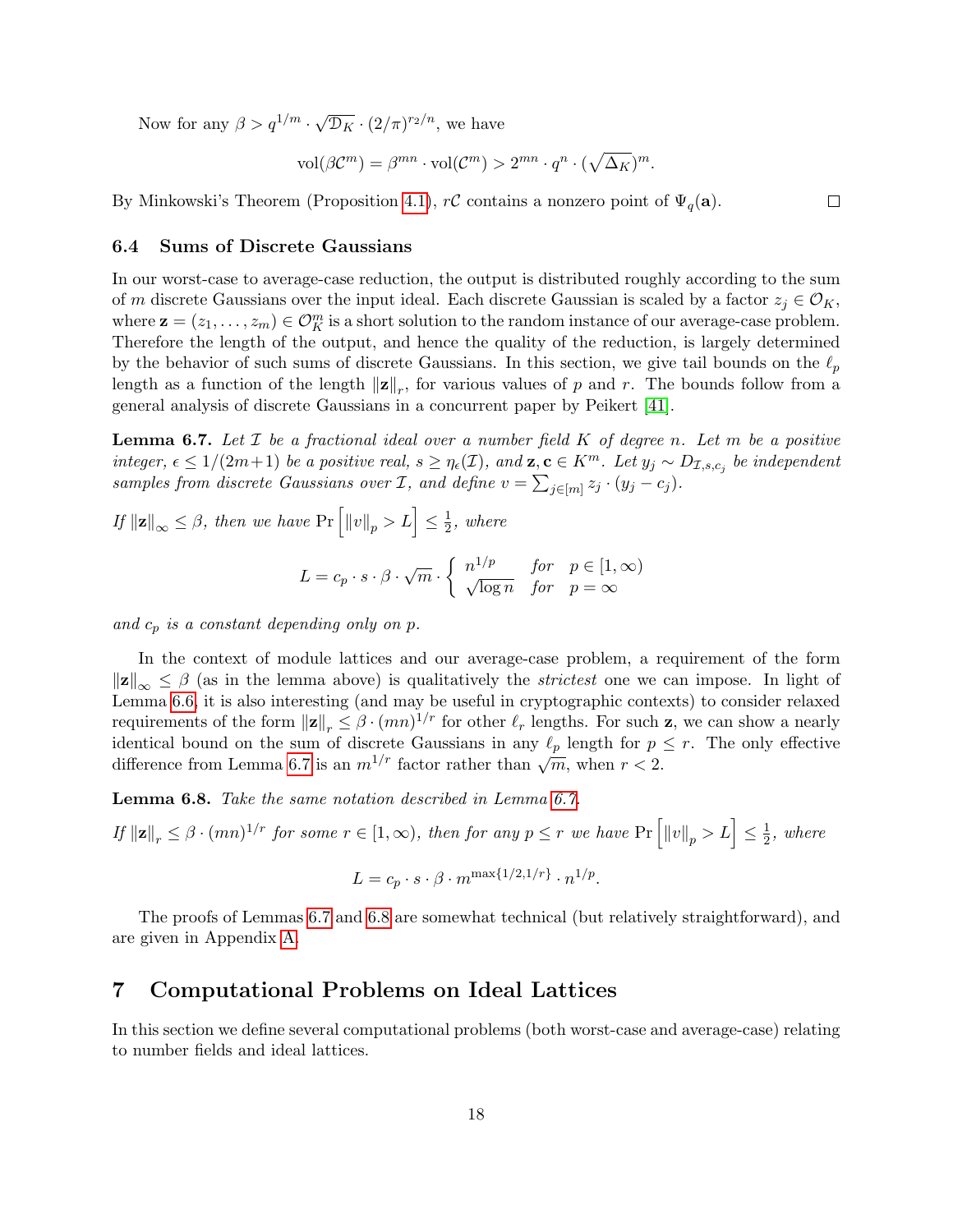#### 7.1 Preprocessing Number Fields

All of the problems we define are parameterized by a fixed choice of number field  $K$  (or, in their asymptotic versions, an infinite family  $K$  of number fields). Because the number field is fixed for all time in advance, an adversary can perform computations on it for an arbitrarily long time, and use what it has learned when finally presented with a specific instance over  $K$  to solve. This is an example of a general notion called preprocessing, which also applies to problems in coding, lattices, and cryptography (see, e.g. [\[14,](#page-28-4) [35,](#page-29-9) [21\]](#page-28-5)).

All of the problems we define in this section should be interpreted as problems with preprocessing of the number field. That is, any algorithm for solving a problem over  $K$  receives a polynomiallylong (in the representation of  $K$ ) auxiliary input which can depend arbitrarily on  $K$ . We refer to this auxiliary input as "advice about  $K$ " in any of our reductions that use it. Alternately, one may imagine a specific circuit designed to solve a problem over a specific number field. Similar comments apply for families  $K$  of number fields and sequences of advice strings or circuit families.

#### 7.2 Worst-Case Problems

Here we define several worst-case problems on ideal lattices. By scaling, it will suffice to define these problems only for integral (rather than fractional) ideals  $\mathcal{I} \subseteq \mathcal{O}_K$ .

In all of the computational problems below, p is any value in  $[1,\infty]$ ,  $\gamma$  is a fixed positive real, and  $\phi$  is some arbitrary function on lattices (one may imagine  $\phi = \lambda_1^p$  $_{1}^{p}$  or  $\phi = \eta_{\epsilon}$  for concreteness). For now, all of the problems are defined over a fixed number field K.

**Definition 7.1** (Ideal Generalized/Shortest Vector Problem). An input to K-IGVP<sup>p, $\phi$ </sup> is an ideal  $\mathcal{I} \subseteq \mathcal{O}_K$ . The goal is to output a nonzero  $x \in \mathcal{I}$  such that  $||x||_p \leq \gamma \cdot \phi(\mathcal{I})$ . The *ideal shortest vector* problem, denoted K-ISVP<sup>p</sup><sub>7</sub>, is the special case where  $\phi = \lambda_1^p$  $\frac{p}{1}$ .

We next define an *incremental* version of IGVP, which will be the actual worst-case problem we reduce to our average-case problem. The purpose of introducing this incremental problem is to simplify the worst-case to average-case reduction down to its most essential ideas.

**Definition 7.2** (Incremental IGVP). An input to K-IncIGVP<sup>p, $\phi$ </sup> is a pair  $(\mathcal{I},x)$  where  $\mathcal{I}$  is an ideal in  $\mathcal{O}_K$  and  $x \in \mathcal{I}$  such that  $||x||_p > \gamma \cdot \phi(\mathcal{I})$ . The goal is to output a nonzero  $x' \in \mathcal{I}$  such that  $||x'||_p \leq ||x||_p / 2.$ 

It is straightforward to show that there is a standard reduction from  $K$ -IGVP $^{p,\phi}_\gamma$  to  $K$ -InclGVP $^{p,\phi}_\gamma$ which makes a polynomial number of calls to its oracle.

We can also define a generalized promise problem on ideal lattices, which captures the problem of estimating any particular lattice parameter (such as  $\lambda_1$  or the covering radius  $\mu$ ).

**Definition 7.3** (Generalized Parameter Problem). An input to K-GaplGPP $_{\gamma}^{\phi}$  is a pair  $(\mathcal{I}, R)$  where I is an ideal in  $\mathcal{O}_K$  and  $R \in \mathbb{R}$ . It is a YES instance if  $\phi(\mathcal{I}) \leq R$ , and is a NO instance if  $\phi(\mathcal{I}) > \gamma \cdot R$ .

The problem K-GapISVP<sup>p</sup> is defined by setting  $\phi = \lambda_1^p$ <sup>p</sup>. The problem K-GapICRP<sup>p</sup><sub> $\gamma$ </sub> is defined by setting  $\phi = \mu^p$ .

The following are the ideal lattice variants of the closest vector problem in its search and decision versions (respectively):

**Definition 7.4** (Ideal Closest Vector Problem). An input to K-ICVP<sup>p</sup><sub>7</sub> is a pair  $(\mathcal{I}, t)$  where  $\mathcal{I}$  is an ideal in  $\mathcal{O}_K$  and  $t \in K$ . The goal is to output a  $v \in \mathcal{I}$  such that  $||t - v||_p \leq \gamma \cdot \text{dist}^p(t, \mathcal{I})$ .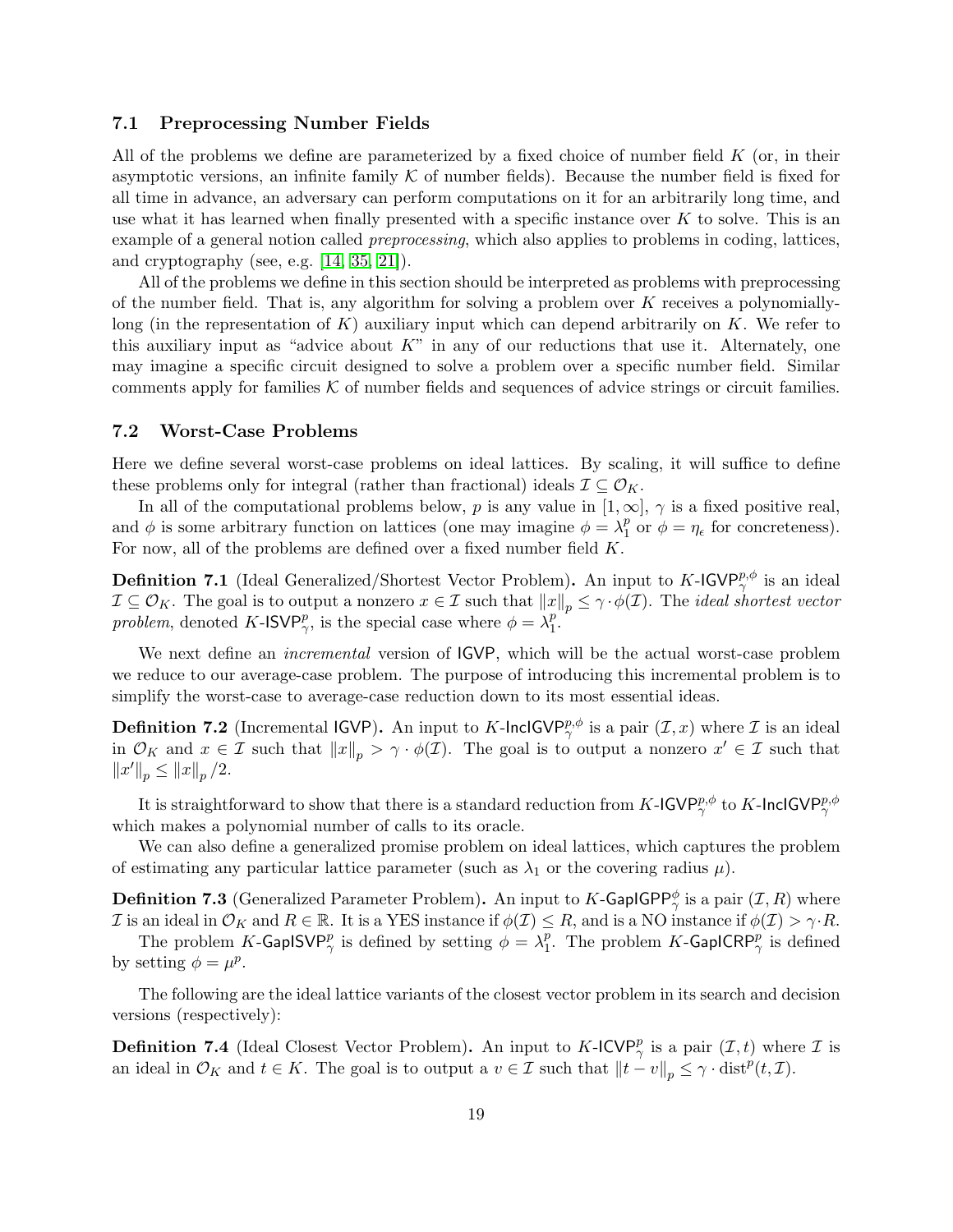**Definition 7.5** (Gap ICVP). An input to  $K$ -GapICVP $^p_\gamma$  is a tuple  $(\mathcal{I},t,R)$  where  $\mathcal{I}$  is an ideal in  $\mathcal{O}_K,$  $t \in K$ , and  $R \in \mathbb{R}$ . It is a YES instance if  $dist^p(t, \mathcal{I}) \leq R$ , and is a NO instance if  $dist^p(t, \mathcal{I}) > \gamma \cdot R$ .

Asymptotics. In order to speak meaningfully about asymptotic hardness, we parameterize all of the above problems by an infinite family  $\mathcal{K} = \{K_n\}_{n \in \mathcal{I}}$  of number fields (for some infinite set  $T \subseteq \mathbb{N}$ , where  $K_n$  has degree n.<sup>[6](#page-19-0)</sup> This is analogous to the formulation of computational problems for particular infinite families of error-correcting codes (e.g., Reed-Solomon codes).

For an infinite family K of number fields and a function  $\gamma : \mathbb{Z}^+ \to \mathbb{R}^+$ , for any problem  $K$ - $P_{\gamma}$ above, we define  $\mathcal{K}\text{-P}_{\gamma}$  to be the ensemble of instances from  $K_n\text{-P}_{\gamma(n)}$ . When reducing from a problem  $K$ -P to another problem  $K$ -P', we say that the reduction is *number field-preserving* if, for every input instance of the problem  $K_n$ -P, the reduction only issues queries on instances of the problem  $K_n$ -P'.

#### 7.3 Average-Case Problem

We now define our average-case problem, whose goal is to find a nontrivial  $\mathbf{z} = (z_1, \ldots, z_m) \in \Psi_q(\mathbf{a})$ that is short in  $\ell_r$  length, for random **a**.

**Definition 7.6** (Short Algebraic Integer Solution). For a number field K, positive  $q, m \in \mathbb{Z}$ , positive  $\beta \in \mathbb{R}$ , and  $r \in [1,\infty]$ , an input to the problem K-SAIS $_{q,m,\beta}^r$  is a vector  $\mathbf{a} \in \mathcal{O}_{K}^m$ . The goal is to find a nonzero  $\mathbf{z} \in \Psi_q(\mathbf{a})$  such that  $\|\mathbf{z}\|_r \leq \beta \cdot (mn)^{1/r}$ .

For an infinite family  $\mathcal{K} = \{K_n\}$  of number fields,  $r \in [1,\infty]$ , and functions  $q(n)$ ,  $m(n)$ ,  $\beta(n)$ , define K-SAIS $_{q,m,\beta}^r$  to be the probability ensemble over instances  $\mathbf{a} = (a_1, \ldots, a_{m(n)})$  of  $K_n$ - $SAB_{q(n),m(n),\beta(n)}$  where the  $a_i$  are chosen independently and uniformly from a canonical set of residues representing  $\mathcal{O}_{K_n}/\langle q(n)\rangle$ .

Implicit in the definition of K-SAIS is the assumption that a short enough solution  $\mathbf{z} \in \Psi_q(\mathbf{a})$ exists (otherwise the problem is trivially unsolvable). Lemma [6.6](#page-16-0) gives a relationship among the parameters that guarantees the existence of a solution. We require that  $\beta$  be no less than the bound from Lemma [6.6,](#page-16-0) otherwise we say that the problem is undefined.

# 8 Complexity of Worst-Case Problems

#### 8.1 Easy Estimation Problems

In this subsection we show that it is easy to estimate various parameters of ideal lattices to within small factors, by showing that their corresponding promise problems are in P. These results all follow very easily from the bounds we derived in Section [6.1](#page-13-2) (plus other tools on lattices such as transference theorems), therefore we will omit detailed explanations. We remark that none of these results seem to have any impact on the apparent difficulty of search problems on ideal lattices.

**Lemma 8.1.** Let  $\mathcal{K} = \{K_n\}$  be a family of number fields. The problem  $\mathcal{K}$ -GapIGPP $_{\gamma}^{\phi}$  is easy (i.e., in P) for the following choices of the lattice parameter  $\phi$  and approximation factor  $\gamma(n)$ :

 $\bullet \ \phi = \lambda_1^p$  $_{1}^{p}$  and  $\gamma(n) = \sqrt{\mathcal{D}_{K_n}}$ .

<span id="page-19-0"></span><sup>&</sup>lt;sup>6</sup>In fact, for any number field K of fixed degree, all of the above problems are solvable exactly (i.e., for  $\gamma = 1$ ) in time polynomial in the instance size, e.g. using [\[7\]](#page-27-1). Of course, the running time grows exponentially in the degree.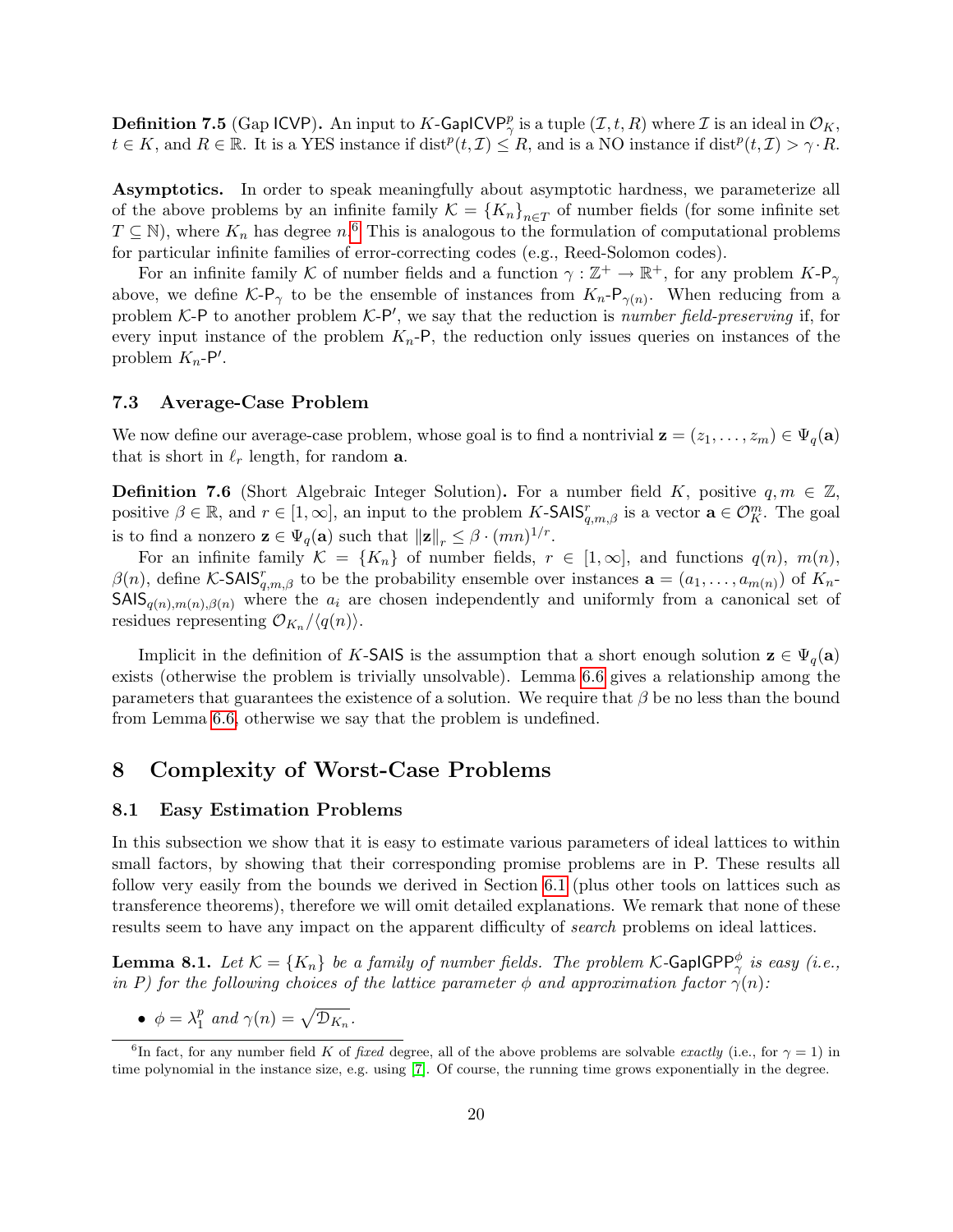- $\phi = \lambda_n^p$  or  $\phi = g^p$  (the basis minimum in  $\ell_p$  length) and  $\gamma(n) = \mathcal{D}_{K_n} \cdot O(n)$ √  $\overline{\log n}$ ).
- $\phi = \mu^p$  (the covering radius in  $\ell_p$  length) and  $\gamma(n) = \sqrt{\mathcal{D}_{K_n}} \cdot O(n)$ √  $\overline{\log n}$ ).

#### 8.2 Reductions Between Problems

In this subsection we provide some (worst-case to worst-case) reductions between problems on ideal lattices, such as from ISVP to ICVP. For all of our results, analogous reductions are known to exist for general lattices [\[24\]](#page-28-7), but those reductions are not valid for ideal lattice problems because they query their oracles on non-ideal lattices. Nevertheless, the reductions we demonstrate here use techniques similar to those for general lattice problems.

The essential technique from [\[24\]](#page-28-7) for reducing, say, SVP to CVP can be abstracted in the following way: for an instance involving a lattice  $\Lambda$ , construct a carefully-chosen set of sublattices  $\Lambda_i \subseteq \Lambda$  such that (1) the quotient groups  $\Lambda/\Lambda_i$  are all small, and (2) the intersection of all the  $\Lambda_i$ s cannot contain a shortest vector of  $\Lambda$ . For general lattices,  $\Lambda_i$  is constructed simply by doubling the *i*th basis vector of  $\Lambda$ , and leaving the remaining basis vectors unchanged. This makes the size of the quotient groups  $|\Lambda/\Lambda_i|=2$ , and the intersection  $\bigcap \Lambda_i=2\Lambda$ . While this technique satisfies the conditions from above, in our setting it may not yield ideal sublattices.

Instead, we will generate subideals of the input ideal  $\mathcal I$  by multiplying  $\mathcal I$  by a collection of appropriately-chosen (fixed) ideals. We also generalize the above structure, constructing several *chains* of subideals  $\mathcal{I}_{i,e} \subset \cdots \subset \mathcal{I}_{i,1} \subset \mathcal{I}_{i,0} = \mathcal{I}$  such that (1) the quotient groups  $\mathcal{I}_{i,j-1}/\mathcal{I}_{i,j}$  are all small, and (2) the intersection of all the  $\mathcal{I}_{i,j}$  s cannot contain a shortest vector in  $\mathcal{I}$ .

Our reductions will rely on an integer prime  $q \in \mathbb{Z}$  that "splits well" over  $\mathcal{O}_K$  into prime ideal divisors having small norm. That is, if  $\langle q \rangle$  factors in  $\mathcal{O}_K$  as  $\langle q \rangle = \mathfrak{q}_1^{e_1} \cdots \mathfrak{q}_L^{e_L}$ , we will need  $N(\mathfrak{q}_i)$ to be small for all i. One way (but not the only way) of satisfying this condition is to let  $q$  be a prime that splits completely in  $\mathcal{O}_K$ , namely,  $\langle q \rangle$  factors into n distinct prime ideals, each of norm q. Guruswami [\[25\]](#page-28-16) demonstrated that there exist infinite families of number fields, all having the same (constant) root discriminant, for which some fixed  $q$  splits completely in every member of the family. Another way is to let q be a prime that is *fully ramified* in  $\mathcal{O}_K$ , namely,  $\langle q \rangle = \mathfrak{q}^n$  where  $N(\mathfrak{q}) = q$ . We do not know if there is an efficient way, given an arbitrary number field, to find a prime q that splits completely, is fully ramified, or otherwise splits well for our purposes.

No matter how q splits in  $\mathcal{O}_K$ , the ideals  $\mathfrak{q}_1^{e_1}, \ldots, \mathfrak{q}_L^{e_L}$  are pairwise relatively prime, so for any fractional ideal  $\mathcal I$  we have

$$
\bigcap_{i\in[L]}(\mathfrak{q}_i^{e_i}\mathcal{I})=\bigcap_{i\in[L]}\mathfrak{q}_i^{e_i}\bigg)\cdot\mathcal{I}=q\cdot\mathcal{I},
$$

which cannot contain a shortest vector of  $\mathcal{I}$ .

For the remainder of this section, let K be a number field for which prime  $q \in \mathbb{Z}$  factors as  $\langle q \rangle = \mathfrak{q}_1^{e_1} \cdots \mathfrak{q}_L^{e_L}$ . All of the reductions we give below are between problems on the fixed number field K (not a family  $K$ ), because their efficiency depends only on the input size and the splitting behavior of  $q$ , and not (explicitly) on the dimension  $n$ .

<span id="page-20-0"></span>**Reducing ISVP to ICVP.** Here we show that for ideal lattices, and for any  $\ell_p$  length, approximating the shortest vector is no harder than approximating the closest vector, with no loss in approximation ratio.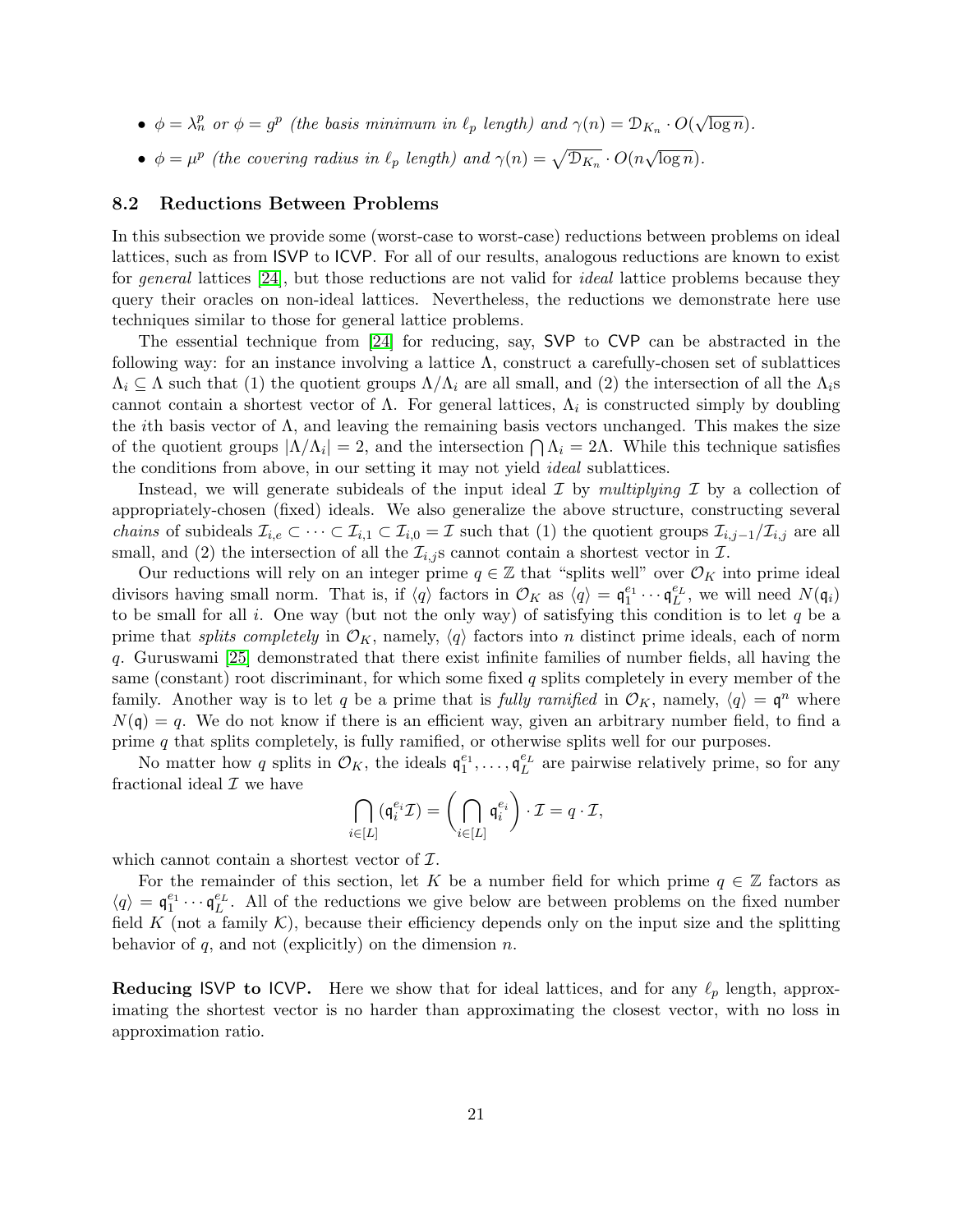**Proposition 8.2.** For any  $\gamma$  and any  $p \in [1,\infty]$ , there is a deterministic non-adaptive Cook reduction from K-ISVP<sub>?</sub> (resp., K-GapISVP<sub>?</sub>) to K-ICVP<sub>?</sub> (resp., K-GapICVP<sub>?</sub>). The reduction makes  $\sum_{i\in[L]}e_i\cdot(N(\mathfrak{q}_i)-1)$  oracle queries, and runs in time  $\text{poly}(S)\cdot\sum_{i\in[L]}e_i\cdot N(\mathfrak{q}_i)$ , where S is the input size.

Proof. We provide a reduction between the search problems, which can be easily adapted for the decision versions. The advice about K needed by the reduction is the value of q and the factorization of  $\langle q \rangle$  into prime ideals.

Suppose oracle A solves K-ICVP<sup>p</sup><sub> $\gamma$ </sub> in the worst case. Then our reduction proceeds as follows: on input an ideal  $\mathcal{I} \subseteq \mathcal{O}_K$ ,

- 1. For each  $i \in [L]$  and each  $j \in \{0, \ldots, e_i\}$ , let  $\mathcal{I}_{i,j} = \mathfrak{q}_i^j$  ${}_{i}^{j} \mathcal{I}.$
- 2. For each  $i \in [L], j \in [e_i]$ , and each nonzero  $t_{i,j,k} \in \mathcal{I}_{i,j-1}/\mathcal{I}_{i,j}$ , let  $v_{i,j,k} \leftarrow \mathcal{A}(\mathcal{I}_{i,j}, t_{i,j,k})$ .
- 3. Among all vectors  $t_{i,j,k} v_{i,j,k}$ , output one whose  $\ell_p$  length is minimal.

We first analyze the running time of the reduction. Given bases for  $\mathcal I$  and each  $\mathfrak q_i$  we can efficiently compute a basis for  $\mathcal{I}_{i,j} = \mathfrak{q}_i^j$  $i<sup>j</sup>Z$  by performing  $j \leq n$  multiplications of ideals. We can also enumerate over  $\mathcal{I}_{i,j-1}/\mathcal{I}_{i,j}$  in time  $N(\mathfrak{q}_i) \cdot \text{poly}(S)$ . The size of  $\mathcal{I}_{i,j-1}/\mathcal{I}_{i,j}$  is  $N(\mathfrak{q}_i)$ , so the number of calls to A is  $\sum_{i\in[L]}e_i\cdot(N(\mathfrak{q}_i)-1)).$ 

We now prove that the reduction is correct. First, we see that  $0 \neq t_{i,j,k} - v_{i,j,k} \in \mathcal{I}$  for every i, j, k, because both  $t_{i,j,k}, v_{i,j,k} \in \mathcal{I}_{i,j-1} \subset \mathcal{I}$ , but  $t_{i,j,k} \notin \mathcal{I}_{i,j}$  while  $v_{i,j,k} \in \mathcal{I}_{i,j}$ . Therefore the reduction outputs a nonzero element of  $\mathcal{I}.$ 

Now let  $w \in \mathcal{I}$  be such that  $||w||_p = \lambda_1^p$  $I_1^p(\mathcal{I})$ . Then  $w \notin \bigcap_{i \in [L]} (\mathfrak{q}_i^{e_i} \mathcal{I}) = q\mathcal{I}$ . By the Chinese Remainder Theorem, there exists an  $i \in [L]$  such that  $w \neq 0 \mod \mathcal{I}_{i,e_i}$ . Then there exists a  $j \in [e_i]$  such that  $w \neq 0 \mod \mathcal{I}_{i,j}$  but  $w = 0 \mod \mathcal{I}_{i,j-1}$ . Therefore there exists some k such that  $w = t_{i,j,k} \bmod \mathcal{I}_{i,j}$ . Therefore  $\text{dist}^p(t_{i,j,k}, \mathcal{I}_{i,j}) = \text{dist}^p(w, \mathcal{I}_{i,j}) \leq ||w||_p = \lambda_1^p$  $_1^p(\mathcal{I})$ . By assumption on  $\mathcal{A},\ {\left\|t_{i,j,k}-v_{i,j,k}\right\|_p} \leq \gamma \cdot \text{dist}^p(t_{i,j,k},\mathcal{I}_{i,j}) \leq \gamma \cdot \lambda_1^p$  $_{1}^{p}(\mathcal{I})$ , so the reduction solves  $ISVP_{\gamma}^{p}$ .  $\Box$ 

**Reducing ICVP<sub>1</sub>** to GapICVP<sub>1</sub>. Here we show a reduction from search to decision for the *exact* versions of the closest vector problem on ideal lattices. Just as for general lattices, we do not know of a reduction to the *approximation* version of the decision problem (for factors  $\gamma > 1$ ).

**Proposition 8.3.** For any  $\gamma$  and any  $p \in [1,\infty]$ , there is a deterministic adaptive Cook reduction from  $K$ -ICVP $_1^p$  to  $K$ -GapICVP $_1^p$ . The reduction runs in time  $\mathrm{poly}\left(S\cdot\sum_{i\in[L]}e_i\cdot N(\mathfrak{q}_i)\right),$  where  $S$ is the input size.

*Proof.* The advice about K needed by the reduction is the value of  $q$ , its factorization into prime ideals, and a set of coefficients for performing Chinese remaindering mod  $\langle q \rangle$ , specifically: for every  $i \in [L]$ , an element  $r_i \in \mathcal{O}_K$  such that  $r_i = 1 \mod \mathfrak{q}_i^{e_i}$  and  $r_i \in \mathfrak{q}_k^{e_k}$  for every  $k \neq i$ .

On an instance  $(\mathcal{I}, t)$ , let  $v \in \mathcal{I}$  be some closest lattice point to t. It will suffice for the reduction to compute  $w = v \mod q\mathcal{I}$ . Then we can iterate the reduction with  $\mathcal{I}' = q\mathcal{I}$  and  $t' = t - w$ , which will output  $w' = (v - w) \mod q^2 \mathcal{I}$ , etc. After a polynomial number of iterations, we can reconstruct all of  $v \in \mathcal{I}$ . We defer the details to the full version.

In order to compute v mod  $q\mathcal{I}$ , the reduction will progressively find, for every i and increasing values of j up to  $e_i$ , the residue v mod  $(\mathfrak{q}_i^j)$  $i_j^j$ , Using the final values  $v_i = v \mod (\mathfrak{q}_i^{e_i} \mathcal{I})$ , it will then reconstruct v mod  $q\mathcal{I}$  using the Chinese remaindering coefficients.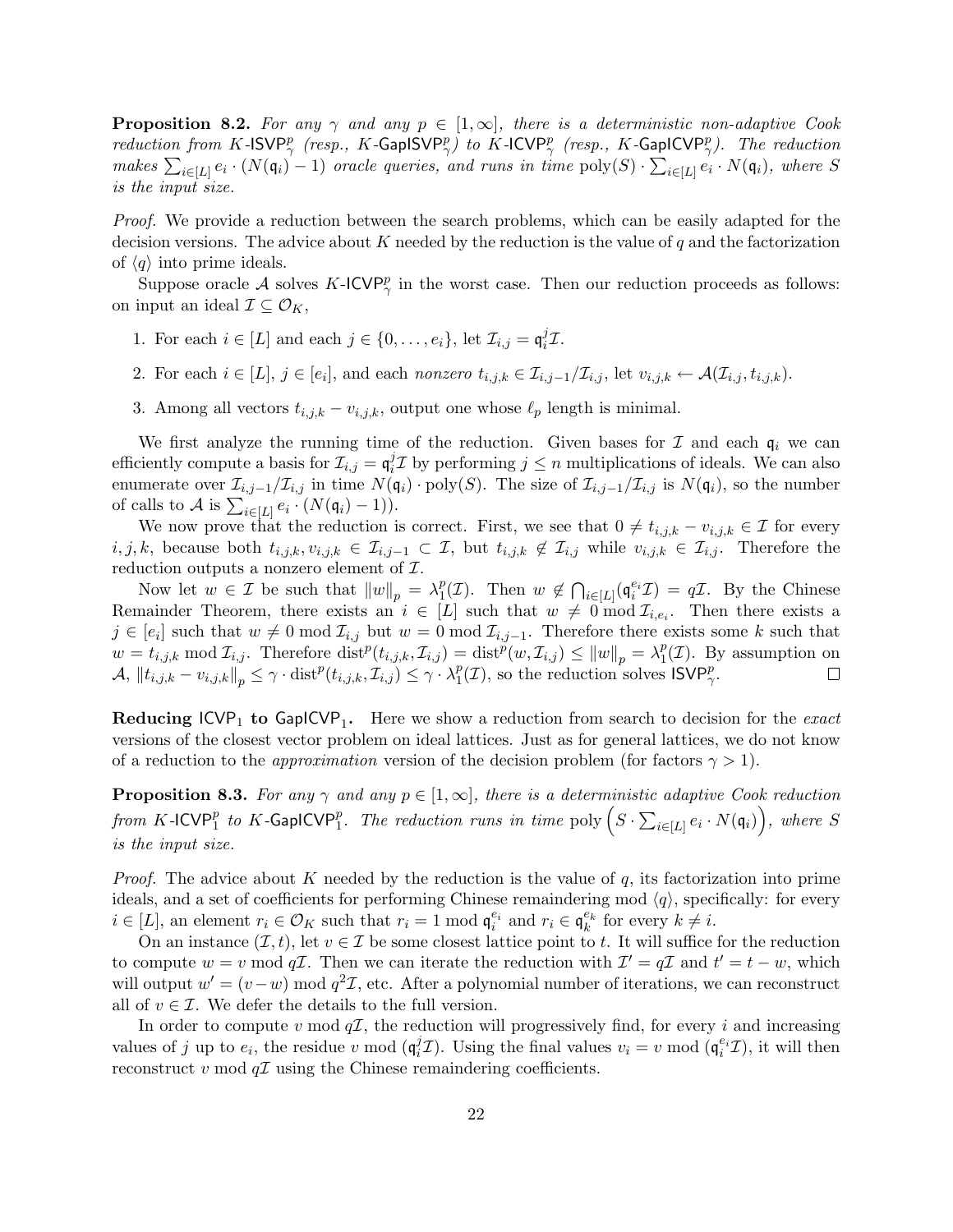Suppose oracle A solves K-GapICVP<sup>p</sup> in the worst case. The reduction proceeds as follows: on input  $(\mathcal{I}, t)$  where  $\mathcal{I}$  is an ideal of  $\mathcal{O}_K$  and  $t \in K$ ,

- 1. Compute the distance  $d = \text{dist}^p(t, \mathcal{I})$  from t to the lattice via binary search. (Details omitted.)
- 2. For  $i \in [L]$  and  $j \in \{0, \ldots, e_i\}$ , let  $\mathcal{I}_{i,j} = \mathfrak{q}_i^j$  $i^{\mathcal{I}}\mathcal{I}$  be as in the reduction of Proposition [8.2.](#page-20-0)
- <span id="page-22-0"></span>3. For each  $i \in [L]$ , let  $v_i = 0$  and  $t' = t$ . Then for each  $j = 1, \ldots, e_i$  do:
	- (a) Find (by enumeration) some  $x \in \mathcal{I}_{i,j-1}/\mathcal{I}_{i,j}$  for which  $\mathcal{A}(\mathcal{I}_{i,j}, t'-x, d) = \text{YES}.$
	- (b) Let  $t' = t' x$ , and  $v_i = v_i + x$ .
- 4. Output  $\sum_{i\in[L]} v_i \cdot r_i \mod q\mathcal{I}$ .

Using arguments similar to those in [\[24\]](#page-28-7), we can show that in Step [\(3a\)](#page-22-0) there is always an x that makes A output YES. It is also not hard to show that the final values of  $v_i$  are as described above, and that the output is v mod  $q\mathcal{I}$  by the Chinese remainder theorem. We defer the details.  $\Box$ 

# 9 Worst-Case to Average-Case Reduction

In this section we give a reduction from solving the problem IGVP (actually, its equivalent incremental version) in the worst case to solving SAIS on the average. We complete the section by connecting ISVP to IGVP for concrete choices of the family  $K$  of number fields.

<span id="page-22-1"></span>**Theorem 9.1** (Main Reduction). For any infinite family of number fields  $\mathcal{K} = \{K_n\}$ ,  $p \in [1, \infty]$ ,  $m(n)$ ,  $q(n)$ ,  $\beta(n) = \text{poly}(n)$  and  $\gamma(n)$  that satisfy the conditions below, there is a polynomial-time number field-preserving reduction from solving K-IncIGVP<sup>p, $\eta_{\epsilon}$ </sup> (equivalently, K-IGVP<sup>p, $\eta_{\epsilon}$ </sup>) in the worst case to solving K-SAIS $_{q,m,\beta}^{\infty}$  on the average with non-negligible probability.

The conditions on the parameters are as follows:

1. For  $p \in [1,\infty)$ ,  $\gamma(n) \geq c_p \cdot \beta(n) \cdot \sqrt{m(n)} \cdot n^{1/p}$  for a constant  $c_p$  depending only on p; For  $p = \infty$ ,  $\gamma(n) \geq c_{\infty} \cdot \beta(n) \cdot \sqrt{m(n)}$ . √  $\overline{\log n}$  for a universal constant  $c_{\infty}$ .

2. 
$$
q(n) \ge 2 \cdot \beta(n) \cdot m(n) \cdot n \cdot g^{\infty}(\mathcal{O}_{K_n}).
$$

*Proof.* The parameters  $\epsilon$ ,  $\gamma$ ,  $m$ ,  $q$ , and  $\beta$  are all functions of n, and the number fields  $K_n$  are from the family  $K$  indexed by n. For notational clarity we will often omit this dependence on n.

Advice about K. For instances of K-IncIGVP where  $K = K_n$  is a number field in K, the advice about K needed by the reduction is an integral basis  $B = \{b_1, \ldots, b_n\} \subset \mathcal{O}_K$  of K that is as short as possible in  $\ell_{\infty}$  length. By Lemma [6.3,](#page-14-0) there exists such a basis B with  $||B||_{\infty} = g^{\infty}(\mathcal{O}_K) \le$  $C \cdot \mathcal{D}_K \sqrt{\log n}$  for some constant C. Actually, it suffices merely to have  $||B||_{\infty} = \text{poly}(n)$ , if we require  $q(n)$  to be correspondingly larger.

**Rounding in** K. Our reduction will need to "round off" elements in  $K = K_n$  to nearby (but not necessarily nearest) algebraic integers in  $\mathcal{O}_K$ . The rounding algorithm will take a  $w \in K$  and the integral basis B of K discussed above, and will output some algebraic integer denoted  $|w|_B \in \mathcal{O}_K$ . This can be accomplished by taking the representation of w in the basis B,  $w = \sum_{i \in [n]} c_i b_i$  where  $c_i \in \mathbb{Q}$ , and rounding each coefficient to the nearest integer:  $\lfloor w \rfloor_B = \sum_{i \in [n]} \lfloor c_i \rfloor b_i$ . This algorithm outputs  $[w]_B \in \mathcal{O}_K$  such that  $\|w - [w]_B\|_{\infty} \leq \frac{n}{2}$  $\frac{n}{2} \cdot ||B||_{\infty}$  (by the triangle inequality). We write  $|w| = |w|_B$  when B is clear from context.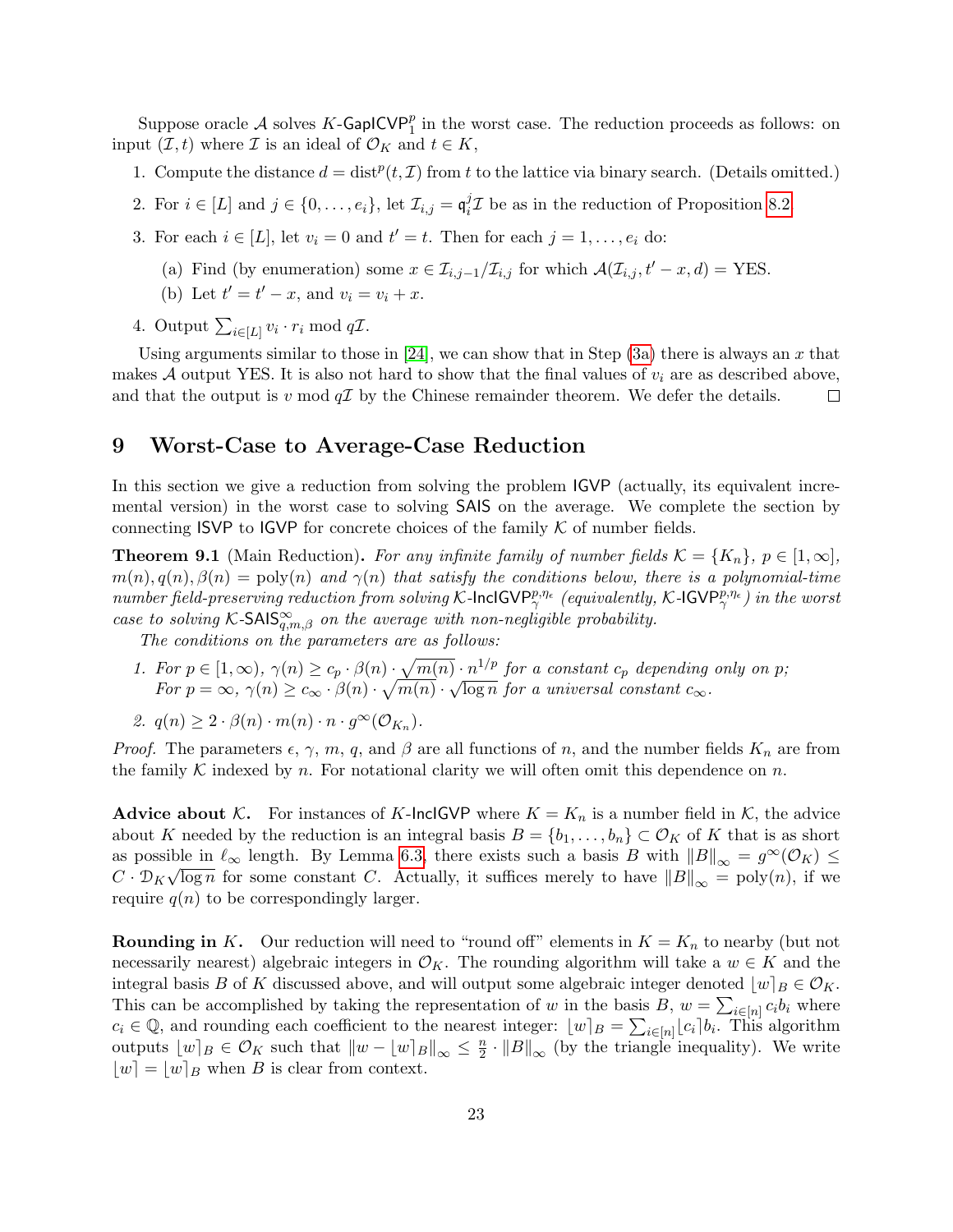**The reduction.** Suppose oracle F solves the average-case problem K-SAIS<sub>a,m,β</sub> with non-negligible probability. We construct an algorithm to solve  $\mathcal{K}\text{-}\textsf{InclGVP}^{p,\eta_{\epsilon}}_{\gamma}$  as follows:

On input  $(\mathcal{I}, x)$  where  $\mathcal I$  is an ideal of  $\mathcal O_K$  and  $x \in \mathcal I$  with  $||x||_p > \gamma \cdot \eta_\epsilon(\mathcal{I}),$ 

- 1. For  $j = 1$  to  $m$ ,
	- Sample a uniform  $v_i \in \mathcal{I}/\langle x \rangle$ .
	- Sample  $y_j \sim D_s^K$ , where  $s = 2 ||x||_p / \gamma \geq 2\eta_{\epsilon}(\mathcal{I})$ . Let  $y'_j = y_j \text{ mod } \mathcal{I}$ .
	- Let  $w_j = qx^{-1}(v_j + y'_j) \bmod \langle q \rangle$ . Let  $a_j = \lfloor w_j \rfloor_B \bmod \langle q \rangle$ .
- 2. Let  $\mathbf{a} = (a_1, \ldots, a_m)$  and let  $\mathbf{z} = (z_1, \ldots, z_m) \leftarrow \mathcal{F}(A)$ . Output

<span id="page-23-0"></span>
$$
x' = \sum_{j \in [m]} \left( \frac{x(w_j - \lfloor w_j \rfloor)}{q} - y_j \right) \cdot z_j. \tag{1}
$$

Analysis. The correctness of the reduction follows from several claims, which we state and prove in turn. In all of the claims, probabilities are taken over the randomness of the reduction and of  $\mathcal{F}$ .

<span id="page-23-2"></span>**Claim 9.2.** The probability that  $z \in \Psi_q(\mathbf{a})$  is non-negligible in n.

*Proof.* It suffices to bound the statistical distance  $\Delta(\mathbf{a}, \mathsf{U}^m(\mathcal{O}_K/\langle q\rangle))$  by  $m \cdot \epsilon/2 = \nu(n)$ . Each  $a_j$ is independent, so by the triangle inequality it suffices to bound  $\Delta(a_i, \mathsf{U}(\mathcal{O}_K/\langle q\rangle))$  by  $\epsilon/2$ .

First, by Lemma [4.3,](#page-9-1)  $\Delta(y'_j, K/\mathcal{I}) \leq \epsilon/2$  (i.e.,  $y'_j$  is almost uniform over  $K/\mathcal{I}$ ), and because  $v_j$  is uniform over  $\mathcal{I} / \langle x \rangle$ , we have  $\Delta(v_j + y'_j, \mathsf{U}(K/\langle x \rangle)) \leq \epsilon/2$ . Because  $w_j = qx^{-1}(v_j + y'_j)$ , we have  $\Delta(w_i, \mathsf{U}(K/\langle q\rangle)) \leq \epsilon/2$ . It follows by the description of the rounding algorithm that  $\Delta(a_j, \mathsf{U}(\mathcal{O}_K/\langle q \rangle)) \leq \epsilon/2$ , as desired.  $\Box$ 

Claim 9.3. If  $z \in \Psi_q(\mathbf{a})$ , then  $x' \in \mathcal{I}$ .

*Proof.* From Equation [\(1\)](#page-23-0), we can rewrite  $x'$  as:

<span id="page-23-1"></span>
$$
x' = \sum_{j \in [m]} \left( \frac{xw_j}{q} - y_j \right) \cdot z_j - x \cdot \sum_{j \in [m]} \frac{\lfloor w_j \rfloor z_j}{q} \tag{2}
$$

We start by analyzing the second term of Equation [\(2\)](#page-23-1). By construction,

$$
\sum_{j \in [m]} \lfloor w_j \rceil z_j = \sum_{j \in [m]} a_j z_j \bmod \langle q \rangle.
$$

By hypothesis  $\mathbf{z} \in \Psi_q(\mathbf{a}),$  so  $\sum a_j z_j \in \langle q \rangle$ , and we conclude  $x \cdot \sum \frac{\lfloor w_j \rfloor z_j}{q} \in \langle x \rangle \subseteq \mathcal{I}$ .

Now we turn to the first term of Equation [\(2\)](#page-23-1). By definition of  $w_i$ ,

$$
\frac{xw_j}{q} = (v_j + y'_j) \bmod \langle x \rangle.
$$

Therefore

$$
\left(\frac{xw_j}{q} - y_j\right) \cdot z_j = (v_j + y'_j - y_j) \cdot z_j \mod \langle x \rangle.
$$

Both  $v_j, y'_j - y_j \in \mathcal{I}$ , and  $z_j \in \mathcal{O}_K$  by hypothesis. Therefore  $(v_j + y'_j - y_j) \cdot z_j \in \mathcal{I}$ , and because  $\langle x \rangle \subseteq \mathcal{I}$ , we conclude that the first term of Equation [\(2\)](#page-23-1) is also in  $\mathcal{I}$ .  $\Box$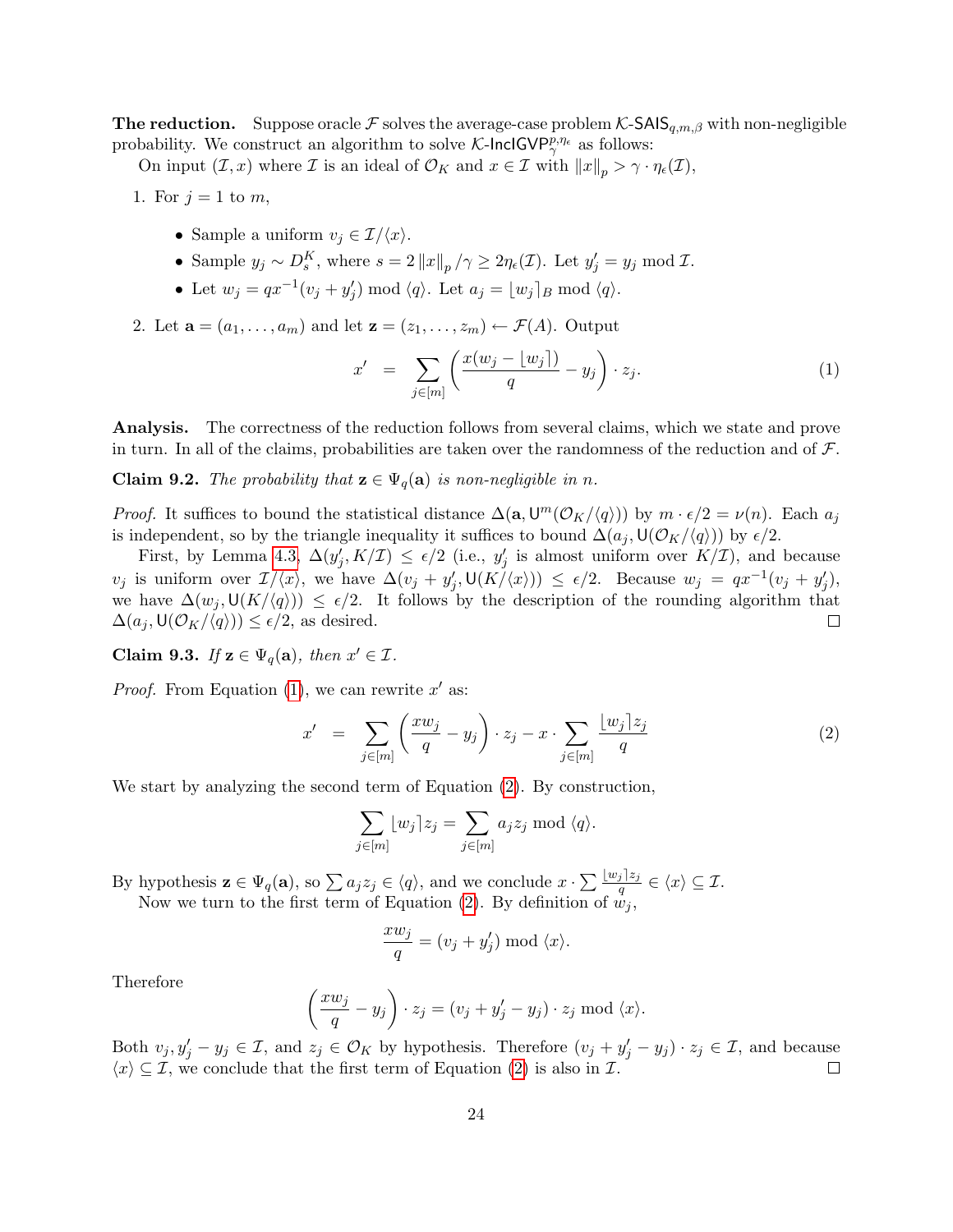<span id="page-24-1"></span>**Claim 9.4.** Conditioned on  $\mathbf{z} \in \Psi_q(\mathbf{a})$ ,  $||x'||_p \leq \frac{||x||_p}{2}$  $rac{v_{\parallel p}}{2}$  with probability at least  $1/2$ .

Proof. By rewriting Equation [\(1\)](#page-23-0) and the triangle inequality, we have:

<span id="page-24-0"></span>
$$
||x'||_p \leq \sum_{j \in [m]} \left\| \frac{x(w_j - \lfloor w_j \rfloor) z_j}{q} \right\|_p + \left\| \sum_{j \in [m]} y_j z_j \right\|_p.
$$
 (3)

We start by bounding the first summation of [\(3\)](#page-24-0). For all  $j \in [m]$ , we have

$$
\left\| \frac{x(w_j - \lfloor w_j \rfloor) z_j}{q} \right\|_p \leq \frac{1}{q} \left\| x \right\|_p \cdot \left\| w_j - \lfloor w_j \rfloor \right\|_\infty \cdot \left\| z_j \right\|_\infty.
$$

By the rounding algorithm, we have  $||w_j - \lfloor w_j |||_{\infty} \leq \frac{n}{2}$  $\frac{n}{2}$  ||B||<sub>∞</sub>, and by hypothesis,  $||z_j||_{\infty} \leq \beta$ . Then the first summation of [\(3\)](#page-24-0) is at most

$$
||x||_p \cdot \frac{\beta mn \, ||B||_{\infty}}{2q}.
$$

By hypothesis  $q \ge 2\beta mn ||B||_{\infty}$ , so the quantity above is at most  $||x||_p / 4$  with certainty.

We now bound the second term from  $(3)$ . By a now-standard argument [\[38,](#page-29-2) [36,](#page-29-7) [42,](#page-30-1) [33\]](#page-29-8), conditioned on any value of  $y'_j$ , the value  $y_j - y'_j$  is distributed according to  $D_{\mathcal{I},s,-y'_j}$ , and is independent of **a** and **z**. We will bound the value  $\parallel$  $\sum_{j\in[m]} y_j z_j \Big\|_p$  conditioned on any fixed values of  $y'_j$ , which by averaging implies the bound on the unconditioned value. By Lemma [6.7,](#page-17-0)

$$
\Pr\left[\left\|\sum\nolimits_{j\in[m]} y_jz_j\right\|_p > L\right] = \Pr\left[\left\|\sum\nolimits_{j\in[m]} z_j \cdot ((y_j - y_j') - (-y_j'))\right\|_p > L\right] \le 1/2,
$$

where for  $p \in [1,\infty)$ ,

$$
L = c'_p \cdot s \cdot \beta \cdot \sqrt{m} \cdot n^{1/p}
$$

(for  $p = \infty$ , the  $n^{1/p}$  term is replaced by  $\sqrt{\log n}$ ). Because  $s = 2 ||x||_p / \gamma$  and by definition of  $\gamma$ , we have for  $p \in [1,\infty)$ , √

$$
L \le \frac{2c'_p \cdot ||x||_p \cdot \beta \cdot \sqrt{m} \cdot n^{1/p}}{c_p \cdot \beta \cdot \sqrt{m} \cdot n^{1/p}} = \frac{||x||_p}{4}
$$

for appropriate constant  $c_p$ , and similarly for  $p = \infty$ . Therefore  $\parallel$  $\sum_{j\in[m]} y_j z_j \Big\|_p \leq \|x\|_p / 4$  with probability at least  $1/2$ , so by  $(3)$  the claim follows.  $\Box$ 

<span id="page-24-2"></span>**Claim 9.5.** Conditioned on  $z \in \Psi_q(\mathbf{a}), x' \neq 0$  with overwhelming probability.

*Proof.* The main idea is that  $x' = 0$  if and only if a sample from  $D_{\mathcal{I},s,c}$  hits one particular "bad" value. Lemma [4.6](#page-9-2) guarantees that the probability of this event is negligibly small.

By definition of  $w_j$ ,

$$
\frac{xw_j}{q} = t_j + v_j + y'_j
$$

for some  $t_j \in \langle x \rangle$ . Therefore

$$
x' = 0 \iff \sum_{j \in [m]} \left( t_j + v_j + y'_j - y_j - \frac{x \lfloor w_j \rfloor}{q} \right) \cdot z_j = 0.
$$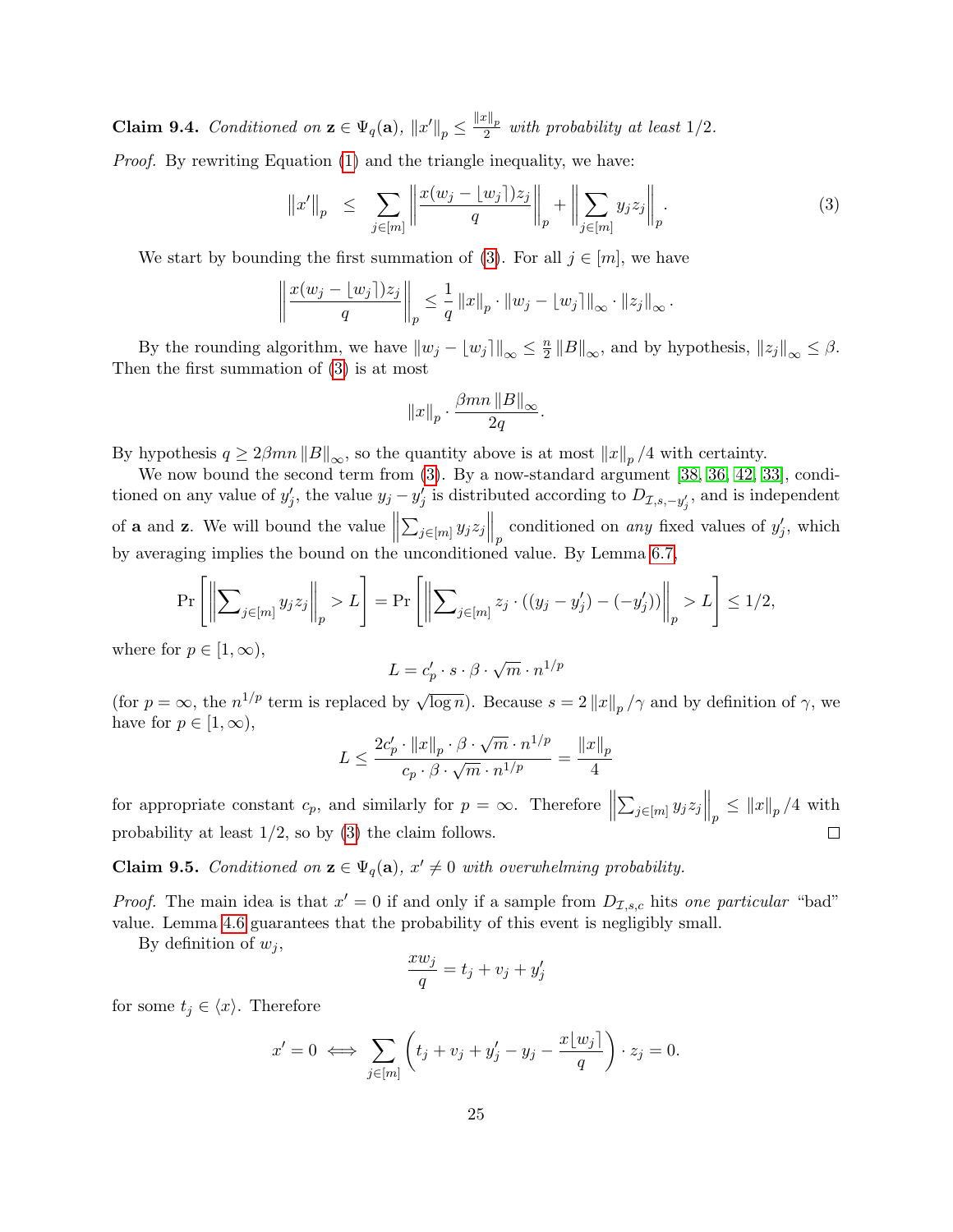Because  $z \neq 0$ , there exists i such that  $z_j \neq 0$ ; assume without loss of generality that  $i = 1$ . Then by rearranging, we get  $x' = 0$  if and only if:

<span id="page-25-0"></span>
$$
y_1 - y_1' = \left( t_1 + v_1 - \frac{x \lfloor w_j \rfloor}{q} \right) + z_1^{-1} \sum_{i=2}^m \left( t_j + v_j + y_j' - y_j - \frac{x \lfloor w_j \rfloor}{q} \right) \cdot z_j. \tag{4}
$$

As in the proof of Claim [9.4,](#page-24-1) conditioned on the value of  $y'_1$ ,  $y_1 - y'_1$  distributed according to  $D_{\mathcal{I},s,-y'_1}$  and is independent of all other variables appearing in Equation [\(4\)](#page-25-0). There are two cases: if the right-hand side of Equation [\(4\)](#page-25-0) is not in  $\mathcal{I}$ , then the equation is satisfied with probability zero because the support of  $D_{\mathcal{I},s,-y'_1}$  is  $\mathcal{I}$ . If the right-hand side of Equation [\(4\)](#page-25-0) is in  $\mathcal{I}$ , then because  $s \geq 2 \cdot \eta_{\epsilon}(\mathcal{I})$ , Lemma [4.6](#page-9-2) guarantees that the equation is only satisfied with probability  $2^{-n} \cdot \frac{1+\epsilon}{1-\epsilon} = \nu(n).$ П

By Claims [9.2](#page-23-2) through [9.5](#page-24-2) and the union bound, the reduction solves K-InclGVP $_{\gamma}^{p,\eta_{\epsilon}}$  with nonnegligible probability. This can be amplified to overwhelming probability by standard repetition techniques for worst-case problems. Theorem [9.1](#page-22-1) follows.  $\Box$ 

Theorem [9.1](#page-22-1) concerns the average-case problem  $\mathsf{SAIS}_{q,m,\beta}^{\infty}$ , whose solutions must have  $\ell_{\infty}$  length at most  $\beta$ . We can also show that the more relaxed average-case problem SAIS $_{q,m,\beta}^r$ , whose solutions must have  $\ell_r$  length at most  $\beta \cdot (mn)^{1/r}$ , is as hard as  $\mathsf{ISVP}_\gamma^p$  for any  $p \leq r$ , for almost identical connection factors. This may make it easier to construct cryptographic applications.

**Theorem 9.6.** Generalizing Theorem [9.1,](#page-22-1) there is a reduction from K-InclGVP<sup>p, $\eta_{\epsilon}$ </sup> to K-SAIS $_{q,m,\beta}^{r}$ for any  $1 \leq p \leq r < \infty$ , subject to the following conditions on the parameters:

- 1.  $\gamma(n) \geq c_p \cdot \beta(n) \cdot (m(n))^{\max\{1/2,1/r\}} \cdot n^{1/p}$  for a constant  $c_p$  depending only on p.
- 2.  $q(n) \geq 2 \cdot \beta(n) \cdot (m(n) \cdot n)^{1+1/r} \cdot g^{\infty}(\mathcal{O}_{K_n}).$

Proof. The reduction is the same as the one from the proof of Theorem [9.1,](#page-22-1) and most of the proof remains the same as well. The only change is to the proof of Claim [9.4.](#page-24-1)

To prove Claim [9.4,](#page-24-1) we need to analyze the two terms of [\(3\)](#page-24-0). For the first term, we only need the fact that for all  $j \in [m]$ ,  $||z_j||_{\infty} \le ||z||_{\infty} \le ||z||_r$ . By the definition of the problem K-SAIS $_{q,m,\beta}^r$ , we have  $||\mathbf{z}||_r \leq \beta \cdot (mn)^{1/r}$ . By the (strengthened) hypothesis on q, the first term remains bounded by  $||x||_p / 4$ .

For the second term of [\(3\)](#page-24-0), we use Lemma [6.8](#page-17-1) rather than Lemma [6.7.](#page-17-0) By the hypothesis on  $\gamma$ , the second term also remains bounded by  $||x||_p / 4$  with probability at least 1/2. This completes the proof.  $\Box$ 

#### 9.1 Connection to ISVP

In this section we give a reduction from ISVP to SAIS (via IGVP), instantiating all the parameters from Theorem [9.1](#page-22-1) asymptotically, and focusing especially on the role of the root discriminant.

<span id="page-25-1"></span>**Theorem 9.7.** For any infinite family  $K = \{K_n\}$  of number fields where  $\mathcal{D}_{K_n} = \text{poly}(n)$ , any  $p \in [1,\infty)$ , and any  $m(n) = \Theta(\log n)$ , there exist

$$
q(n) = O(n \cdot \log^{1.5} n) \cdot \mathcal{D}_{K_n} \qquad \beta(n) = O(1) \cdot \sqrt{\mathcal{D}_{K_n}} \qquad \gamma(n) = O(\sqrt{\log n}) \cdot \mathcal{D}_{K_n}^{1.5}
$$

such that solving K-ISVP<sup>p</sup><sub>7</sub> in the worst case reduces to solving K-SAIS<sup>∞</sup><sub>q,m, $\beta$ </sub> on the average. For  $p = \infty$ , there exists  $\gamma(n) = O(\log n) \cdot \mathcal{D}_{K_n}^{1.5}$  for which the same applies.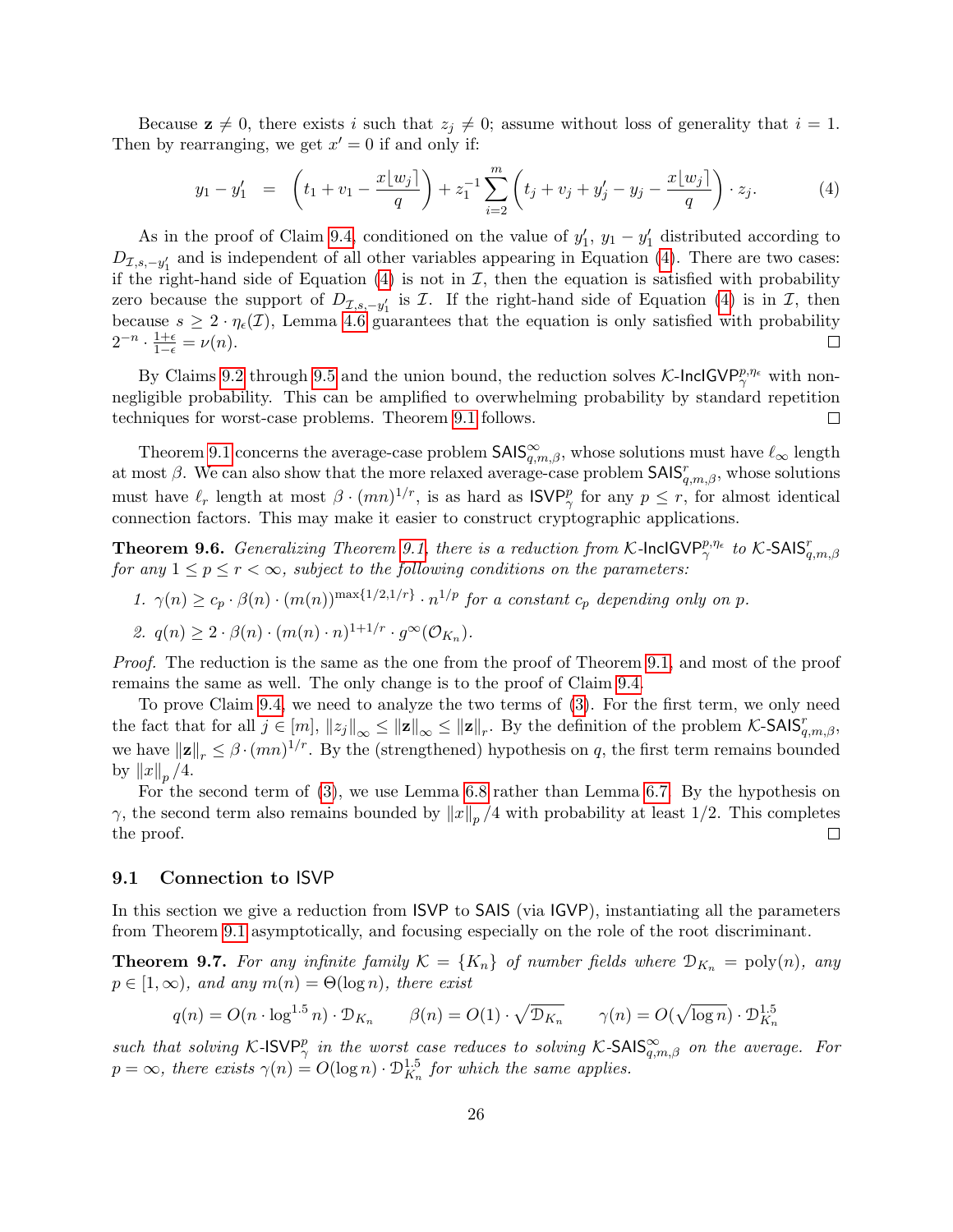*Proof.* Assume that  $p \in [1,\infty)$ , and let  $\epsilon = 2^{-n}$ . By Lemma [6.3,](#page-14-0) there are integral bases  $B_n$  (of  $K_n$ ) with  $||B_n||_{\infty} = O(\sqrt{\log n}) \cdot \mathcal{D}_{K_n}$ . To satisfy the conditions in Theorem [9.1,](#page-22-1) we can choose some

$$
q(n) = O(\beta(n) \cdot n \cdot \log^{1.5} n) \cdot \mathcal{D}_{K_n}
$$
  
\n
$$
\beta(n) = O(q(n)^{1/m(n)}) \cdot \sqrt{\mathcal{D}_{K_n}} = O(\text{poly}(n)^{1/\log n}) \cdot \sqrt{\mathcal{D}_{K_n}} = O(1) \cdot \sqrt{\mathcal{D}_{K_n}}.
$$

Applying Theorem [9.1,](#page-22-1) K-IGVP<sup>p,η<sub>ε</sub></sup> reduces to K-SAIS<sup>∞</sup><sub>q,m,β</sub> for some  $\gamma'(n) = O(n^{1/p}\sqrt{\log n}) \cdot \sqrt{\mathcal{D}_{K_n}}$ . We now connect  $K$ -IGVP to  $K$ -ISVP. By Lemma [6.2](#page-14-1) and Lemma [6.5,](#page-15-0)

$$
\lambda_1^p(\mathcal{I}) \ge n^{1/p} \cdot N^{1/n}(\mathcal{I}) \ge \frac{n^{1/p}}{\mathcal{D}_{K_n}} \cdot \eta_{\epsilon}(\mathcal{I})
$$

for any ideal  $\mathcal{I} \subseteq \mathcal{O}_{K_n}$ . Therefore solving K-IGVP $_{\gamma'}^{p,\eta_{\epsilon}}$  also solves K-ISVP $_{\gamma}^p$  for some  $\gamma(n)$  = O(  $\sqrt{\log n}$  ·  $\mathcal{D}_{K_n}^{1.5}$ . For  $p = \infty$ , a similar analysis applies.

**Corollary 9.8.** There exists an infinite family  $K = \{K_n\}$  of number fields such that for any  $p \in [1,\infty)$  and any  $m(n) = \Theta(\log n)$ , there exist

$$
q(n) = O(n \log^{1.5} n) \qquad \beta = O(1) \qquad \gamma(n) = O(\sqrt{\log n})
$$

such that solving K-SAIS $_{q,m,\beta}^{\infty}$  on the average with non-negligible probability is at least as hard as solving K-ISVP<sup>p</sup> in the worst case. For  $p = \infty$ , there exists  $\gamma(n) = O(\log n)$  for which the same claim applies.

*Proof.* Follows from Theorem [9.7](#page-25-1) by choosing K to be a family such that  $\limsup_{n\to\infty} \mathcal{D}_{K_n} = C$  for some constant C. As we have mentioned before, such families exist by the theory of infinite towers of Hilbert class fields (cf. [\[46\]](#page-30-2)).  $\Box$ 

# <span id="page-26-0"></span>10 Future Work

Our work opens up many avenues of investigation. The most important open problem, in our view, is the explicit construction of families of number fields having small root discriminant. By "explicit construction" we mean an *efficient* algorithm which, given  $n$ , outputs a full description of the degree-n number field from the family. Such constructions would also have applications in coding theory [\[32,](#page-29-15) [25\]](#page-28-16). It would be even nicer to find an explicit construction which provides, by design, the non-uniform advice that is needed by our reductions.

Another important problem is to better understand the worst-case search version of SVP for ideal lattices over number fields. The situation seems to be quite different from that of general lattices, because in our case the *decision* version of SVP is easy for factors as small as  $\sqrt{\mathcal{D}_K}$ . It lattices, because in our case the *decision* version of SVP is easy for factors as small as  $\sqrt{\mathcal{D}_K}$ . would also be interesting to consider quantum algorithms for search-SVP on ideal lattices.

Our bound on the smoothing parameter for ideal lattices is most useful when the root discriminant of the number field is at most  $O(\sqrt{n})$ . Beyond that point, the prior bound relating the smoothing parameter to  $\lambda_n$  may be stronger [\[38\]](#page-29-2). We leave it as an open problem to unify these two bounds for ideal lattices, for the full range of interesting values of the root discriminant.

In contrast to prior work on average-case hardness from lattice problems (e.g., [\[4,](#page-27-0) [23,](#page-28-10) [38,](#page-29-2) [42,](#page-30-1) [33\]](#page-29-8)), we do not yet know how to obtain cryptographic hardness (e.g. collision-resistant hash functions) from ideal lattices over an arbitrary good number field  $K$ . The reason is that we seem to require an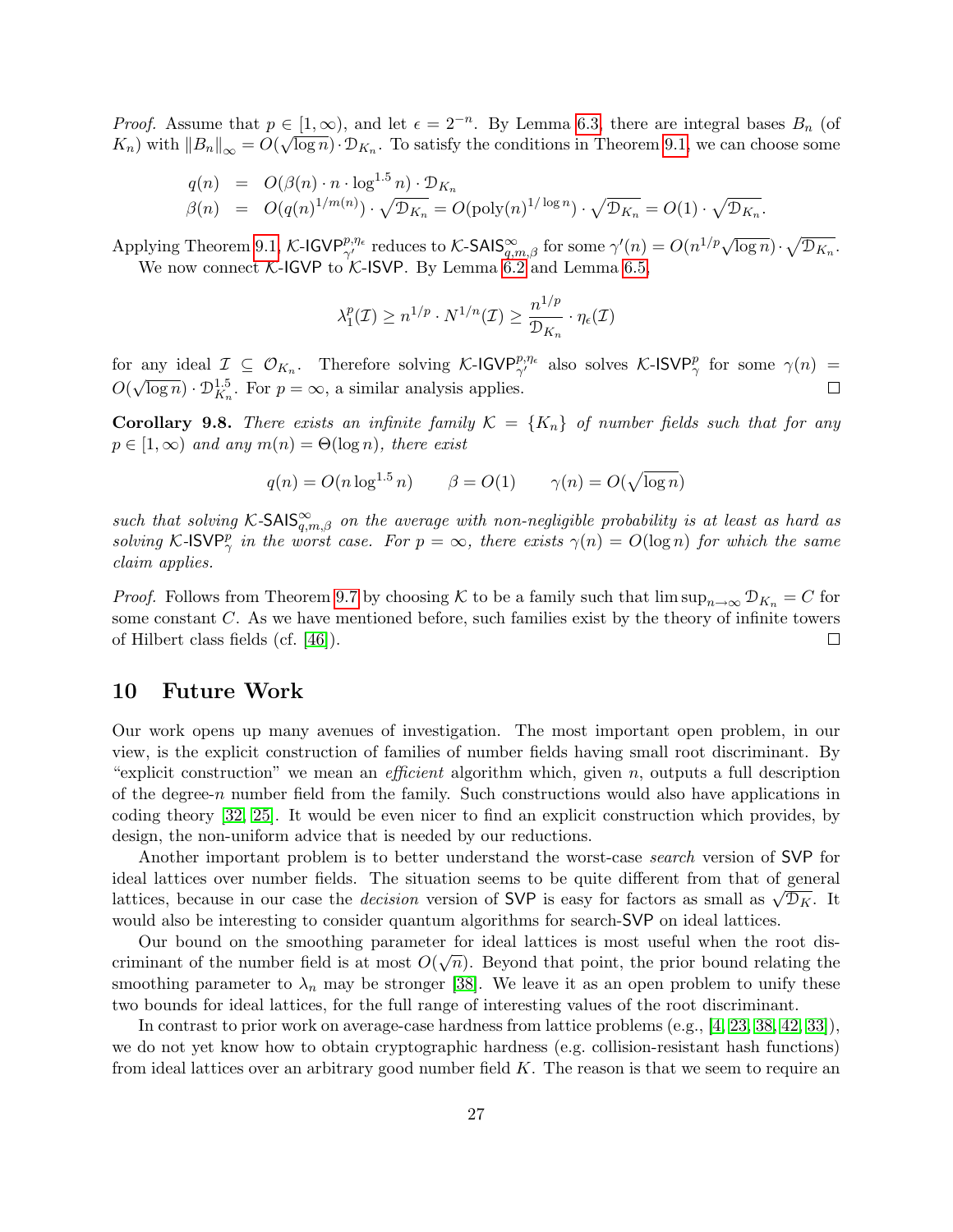efficient injective mapping from function inputs (bit strings) to sufficiently short vectors  $\mathbf{z} \in \mathcal{O}_{K}^{m}$ . This appears to require some additional advice about the number field.

For example, if we had an "almost-orthogonal" short basis for  $\mathcal{O}_K^m$ , then it would be possible to produce elements of  $\mathcal{O}_K^m$  that are short enough in  $\ell_2$  length, simply by summing up subsets of the basis vectors. This would suffice for cryptographic hardness, assuming the worst-case difficulty of SVP on ideal lattices in the  $\ell_p$  norm for some  $p \leq 2$ .<sup>[7](#page-27-6)</sup> As mentioned above, it is possible that explicit constructions of number fields might come with the required advice as a side-effect.

A final interesting question is whether the public-key cryptosystem of Regev [\[44\]](#page-30-7) can be adapted to work based on ideal lattices, with a corresponding improvement in its efficiency and connection factor. It seems plausible that this could be done without requiring the encryption and decryption algorithms to use any special advice about the number field (though the security reduction might still require it).

### 11 Acknowledgements

We gratefully acknowledge Eva Bayer-Fluckiger, Dan Boneh, Henri Cohen, Noam Elkies, Alex Healy, Hendrik Lenstra, and Denis Simon for their help regarding algebraic number theory and ideal lattices. We also thank Vadim Lyubashevsky, Daniele Micciancio, and Oded Regev for useful discussions, and the anonymous reviewers for their detailed and constructive feedback.

## References

- <span id="page-27-8"></span>[1] Proceedings of the 37th Annual ACM Symposium on Theory of Computing, Baltimore, MD, USA, May 22-24, 2005. ACM, 2005.
- <span id="page-27-7"></span>[2] Proceedings of the 38th Annual ACM Symposium on Theory of Computing, Seattle, WA, USA, May 21-23, 2006. ACM, 2006.
- <span id="page-27-3"></span>[3] D. Aharonov and O. Regev. Lattice problems in NP  $\cap$  coNP. J. ACM, 52(5):749–765, 2005.
- <span id="page-27-0"></span>[4] M. Ajtai. Generating hard instances of lattice problems (extended abstract). In STOC, pages 99–108, 1996.
- <span id="page-27-2"></span>[5] M. Ajtai. The shortest vector problem in  $L_2$  is NP-hard for randomized reductions (extended abstract). In STOC, pages 10–19, 1998.
- <span id="page-27-5"></span>[6] M. Ajtai and C. Dwork. A public-key cryptosystem with worst-case/average-case equivalence. In STOC, pages 284–293, 1997.
- <span id="page-27-1"></span>[7] M. Ajtai, R. Kumar, and D. Sivakumar. A sieve algorithm for the shortest lattice vector problem. In STOC, pages 601–610, 2001.
- <span id="page-27-4"></span>[8] A. Akavia, O. Goldreich, S. Goldwasser, and D. Moshkovitz. On basing one-way functions on NP-hardness. In STOC [\[2\]](#page-27-7), pages 701–710.

<span id="page-27-6"></span><sup>&</sup>lt;sup>7</sup>For cryptography based on the assumed hardness of SVP in some *arbitrary*  $\ell_p$  length, we would need a way to produce elements of  $\mathcal{O}_K$  that are extremely short in the  $\ell_{\infty}$  length. This seems more difficult to do.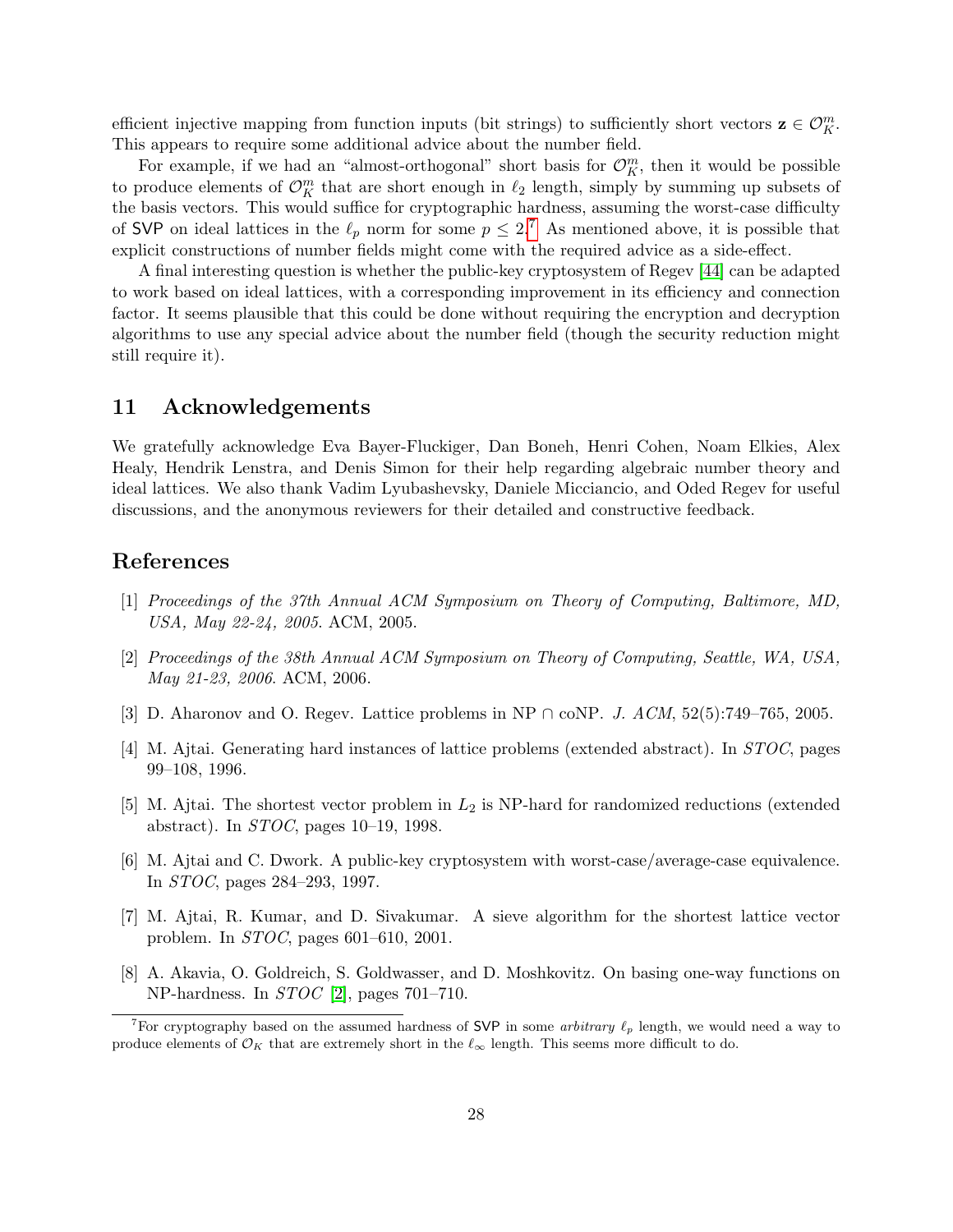- <span id="page-28-14"></span>[9] S. Alaca and K. S. Williams. Introductory Algebraic Number Theory. Cambridge University Press, November 2003.
- <span id="page-28-8"></span>[10] W. Banaszczyk. New bounds in some transference theorems in the geometry of numbers. Mathematische Annalen, 296(4):625–635, 1993.
- <span id="page-28-9"></span>[11] W. Banaszczyk. Inequalites for convex bodies and polar reciprocal lattices in  $R^n$ . Discrete  $\mathcal{C}$ Computational Geometry, 13:217–231, 1995.
- <span id="page-28-6"></span>[12] E. Bayer-Fluckiger. Personal communication.
- <span id="page-28-12"></span>[13] E. Bayer-Fluckiger. A Panorama of Number Theory Or The View from Baker's Garden, chapter 11, pages 168–184. Cambridge University Press, September 2002.
- <span id="page-28-4"></span>[14] J. Bruck and M. Naor. The hardness of decoding linear codes with preprocessing. IEEE Transactions on Information Theory, 36(2):381–385, 1990.
- <span id="page-28-13"></span>[15] J.-Y. Cai. A new transference theorem in the geometry of numbers and new bounds for Ajtai's connection factor. Discrete Applied Mathematics, 126(1):9–31, 2003.
- <span id="page-28-0"></span>[16] J.-Y. Cai and A. Nerurkar. An improved worst-case to average-case connection for lattice problems. In FOCS, pages 468–477, 1997.
- <span id="page-28-1"></span>[17] J.-Y. Cai and A. Nerurkar. Approximating the SVP to within a factor  $(1+1/\text{dim}^{\epsilon})$  is NP-hard under randomized reductions. J. Comput. Syst. Sci., 59(2):221-239, 1999.
- <span id="page-28-15"></span>[18] H. Cohen. A Course in Computational Algebraic Number Theory. Springer, 1993.
- <span id="page-28-3"></span>[19] H. Cohen, F. D. y Diaz, and M. Olivier. A table of totally complex number fields of small discriminants. In ANTS, volume 1423 of Lecture Notes in Computer Science, pages 381–391. Springer, 1998.
- <span id="page-28-11"></span>[20] J. H. Conway and N. J. a Sloane. Sphere Packings, Lattices and Groups. Springer, December 1998.
- <span id="page-28-5"></span>[21] U. Feige and D. Micciancio. The inapproximability of lattice and coding problems with preprocessing. J. Comput. Syst. Sci., 69(1):45–67, 2004.
- <span id="page-28-2"></span>[22] O. Goldreich and S. Goldwasser. On the limits of nonapproximability of lattice problems. J. Comput. Syst. Sci., 60(3):540–563, 2000.
- <span id="page-28-10"></span>[23] O. Goldreich, S. Goldwasser, and S. Halevi. Collision-free hashing from lattice problems. Electronic Colloquium on Computational Complexity (ECCC), 3(42), 1996.
- <span id="page-28-7"></span>[24] O. Goldreich, D. Micciancio, S. Safra, and J.-P. Seifert. Approximating shortest lattice vectors is not harder than approximating closest lattice vectors. Inf. Process. Lett., 71(2):55–61, 1999.
- <span id="page-28-16"></span>[25] V. Guruswami. Constructions of codes from number fields. IEEE Transactions on Information Theory, 49(3):594–603, 2003.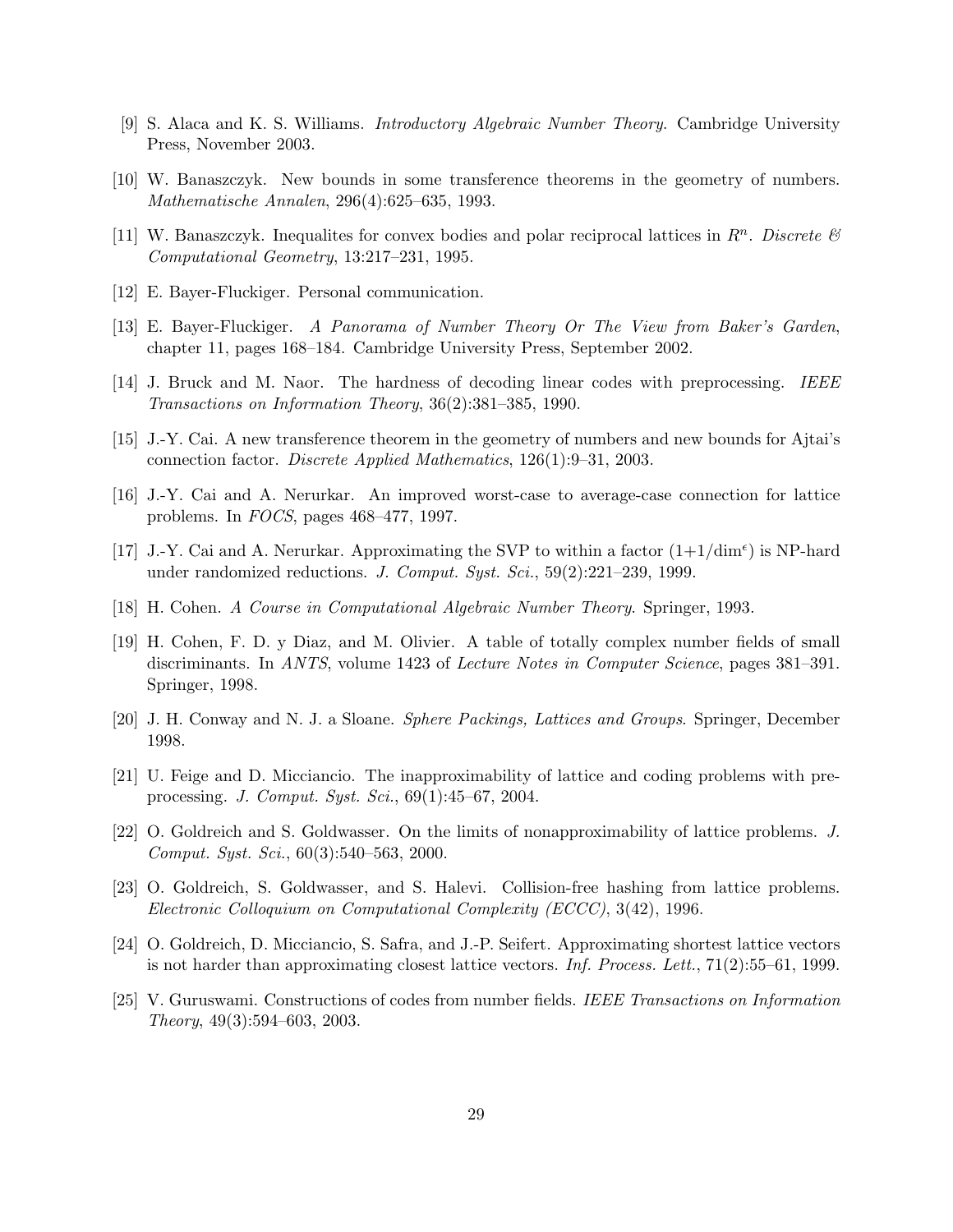- <span id="page-29-6"></span>[26] D. Gutfreund and A. Ta-Shma. New connections between derandomization, worst-case complexity and average-case complexity. Technical Report TR06-108, Electronic Colloquium on Computational Complexity, 2006.
- <span id="page-29-14"></span>[27] J. H. W. Lenstra. Algorithms in algebraic number theory. Bulletin of the American Mathematical Society, 26(2):211–244, April 1992.
- <span id="page-29-10"></span>[28] S. Hallgren. Fast quantum algorithms for computing the unit group and class group of a number field. In *STOC* [\[1\]](#page-27-8), pages 468–474.
- <span id="page-29-5"></span>[29] I. Haviv and O. Regev. Tensor-based hardness of the shortest vector problem to within almost polynomial factors. In STOC, 2007.
- <span id="page-29-4"></span>[30] S. Khot. Hardness of approximating the shortest vector problem in lattices. J. ACM, 52(5):789– 808, 2005.
- <span id="page-29-0"></span>[31] A. K. Lenstra, H. W. Lenstra, and L. Lovász. Factoring polynomials with rational coefficients. Mathematische Annalen, 261(4):515–534, December 1982.
- <span id="page-29-15"></span>[32] H. W. Lenstra. Codes from algebraic number fields. In M. Hazewinkel, J. K. Lenstra, and L. G. L. T. Meertens, editors, Mathematics and computer science II, Fundamental contributions in the Netherlands since 1945, CWI Monograph 4, pages 95–104. Elsevier, North-Holland, Amsterdam, 1986.
- <span id="page-29-8"></span>[33] V. Lyubashevsky and D. Micciancio. Generalized compact knapsacks are collision resistant. In ICALP (2), volume 4052 of Lecture Notes in Computer Science, pages 144–155. Springer, 2006. Full version in ECCC Report TR05-142.
- <span id="page-29-3"></span>[34] D. Micciancio. The shortest vector in a lattice is hard to approximate to within some constant. SIAM J. Comput., 30(6):2008–2035, 2000.
- <span id="page-29-9"></span>[35] D. Micciancio. The hardness of the closest vector problem with preprocessing. IEEE Transactions on Information Theory, 47(3):1212–1215, 2001.
- <span id="page-29-7"></span>[36] D. Micciancio. Generalized compact knapsacks, cyclic lattices, and efficient one-way functions from worst-case complexity assumptions. In FOCS, pages 356–365. IEEE Computer Society, 2002. Full version in ECCC TR04-095.
- <span id="page-29-1"></span>[37] D. Micciancio. Almost perfect lattices, the covering radius problem, and applications to ajtai's connection factor. SIAM J. Comput., 34(1):118–169, 2004.
- <span id="page-29-2"></span>[38] D. Micciancio and O. Regev. Worst-case to average-case reductions based on Gaussian measures. In FOCS, pages 372–381. IEEE Computer Society, 2004.
- <span id="page-29-11"></span>[39] J. Milnor and D. Husemoller. Symmetric Bilinear Forms. Springer, 1973.
- <span id="page-29-13"></span>[40] R. A. Mollin. Algebraic Number Theory. CRC Press, 1999.
- <span id="page-29-12"></span>[41] C. Peikert. Limits on the hardness of lattice problems in  $\ell_p$  norms. In IEEE Conference on Computational Complexity, 2007. Full version in ECCC Report TR06-148.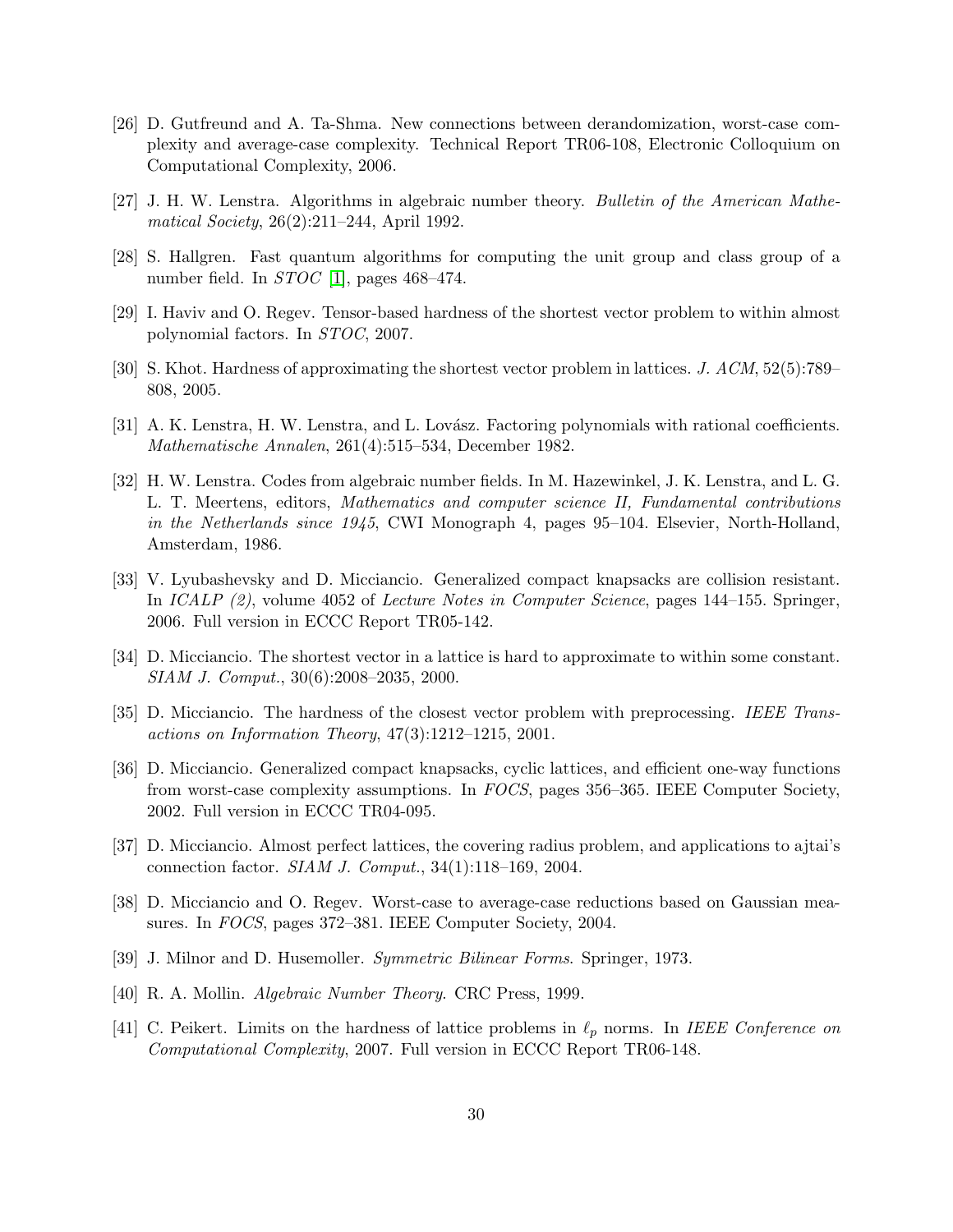- <span id="page-30-1"></span>[42] C. Peikert and A. Rosen. Efficient collision-resistant hashing from worst-case assumptions on cyclic lattices. In TCC, volume 3876 of Lecture Notes in Computer Science, pages 145–166. Springer, 2006. Full version in ECCC TR05-158.
- <span id="page-30-4"></span>[43] O. Regev. New lattice-based cryptographic constructions. J. ACM, 51(6):899–942, 2004.
- <span id="page-30-7"></span>[44] O. Regev. On lattices, learning with errors, random linear codes, and cryptography. In STOC [\[1\]](#page-27-8), pages 84–93.
- <span id="page-30-5"></span>[45] O. Regev and R. Rosen. Lattice problems and norm embeddings. In STOC [\[2\]](#page-27-7), pages 447–456.
- <span id="page-30-2"></span>[46] P. Roquette. On class field towers, chapter IX, pages 231–249. Academic Press, 1967.
- <span id="page-30-0"></span>[47] C.-P. Schnorr. A hierarchy of polynomial time lattice basis reduction algorithms. Theor. Comput. Sci., 53:201–224, 1987.
- <span id="page-30-3"></span>[48] D. Simon. Personal communication.

## <span id="page-30-6"></span>A Proofs

Here we give proofs of Lemmas [6.7](#page-17-0) and [6.8](#page-17-1) on the sums of discrete Gaussians. Throughout this section, for any  $p \in [1,\infty]$  we let  $c_p$  denote an appropriate constant depending only on p which may vary from one expression to the next (to be concrete,  $c_p$  is proportional to  $\sqrt{p}$  for finite p).

We start by stating our main tool, which is an analysis of discrete Gaussians from [\[41\]](#page-29-12). Let  $\mathbf{U} = {\mathbf{u}_1, \dots, \mathbf{u}_d} \subset \mathbb{C}^N$  denote a set of d orthonormal vectors for  $d = 1$  or  $d = 2$ . Define the "U norm" on  $\mathbb{C}^N$  as  $\|\mathbf{x}\|_{\mathbf{U}} = \sum_{i \in [d]} |\langle \mathbf{x}, \mathbf{u}_i \rangle|$ .

<span id="page-30-8"></span>**Proposition A.1** ([\[41\]](#page-29-12)). For any lattice  $\Lambda$  in  $\mathbb{C}^N$ ,  $p \in [1,\infty)$ ,  $\mathbf{c} \in \mathbb{C}^n$ , and **U** as above,

$$
\underset{\mathbf{x} \sim D_{\Lambda, \mathbf{c}}}{\mathrm{E}} \left[ \|\mathbf{x} - \mathbf{c}\|_{\mathbf{U}}^p \right] \leq c_p^p \cdot \frac{\rho(\Lambda)}{\rho_{\mathbf{c}}(\Lambda)}.
$$

(Technically, the lemma from [\[41\]](#page-29-12) is stated in terms of full-rank lattices in  $\mathbb{R}^N$ . However, the subspace span( $\Lambda$ )  $\subseteq \mathbb{C}^N$  with inner product is isomorphic to  $\mathbb{R}^{N'}$  for some  $N'$ ; this is sufficient for the proof to go through in our setting.)

We now recall the notation from Lemmas [6.7](#page-17-0) and [6.8,](#page-17-1) which we keep throughout this section: I is a fractional ideal over a number field K of degree n; m is a positive integer;  $\epsilon \leq 1/(2m+1)$ and  $s \geq \eta_{\epsilon}(\mathcal{I})$  are positive reals;  $z, c \in K^m$  are arbitrary fixed vectors;  $y_j \sim D_{\mathcal{I},s,c_j}$  are independent samples from discrete Gaussians over  $\mathcal{I}$ , and we define

$$
v = \sum_{j \in [m]} z_j \cdot (y_j - c_j).
$$

The goal is to show tail bounds for  $||v||_p$  assuming an appropriate upper bound on  $||\mathbf{z}||_r$ . For simplicity, we will assume without loss of generality that  $s = 1 \geq \eta_{\epsilon}(\mathcal{I})$  throughout this section; the general results all follow by appropriate scaling.

Recall also that  $\sigma_i$  is the *i*th embedding of K, and  $\sigma: K \to \mathbb{R}^{r_1} \times \mathbb{C}^{2r_2}$  is the canonical embedding of K, whose image is contained in the *n*-dimensional subspace  $H \subseteq \mathbb{R}^{r_1} \times \mathbb{C}^{2r_2}$ .

<span id="page-30-9"></span>We start by deriving a bound on the moments of  $|\sigma_i(v)|$ , which will be needed in the proofs of both Lemma [6.7](#page-17-0) and Lemma [6.8.](#page-17-1) For each  $i \in [n]$ , define  $\mathbf{r}_i = (\sigma_i(z_1), \dots, \sigma_i(z_m)) \in \mathbb{C}^m$ .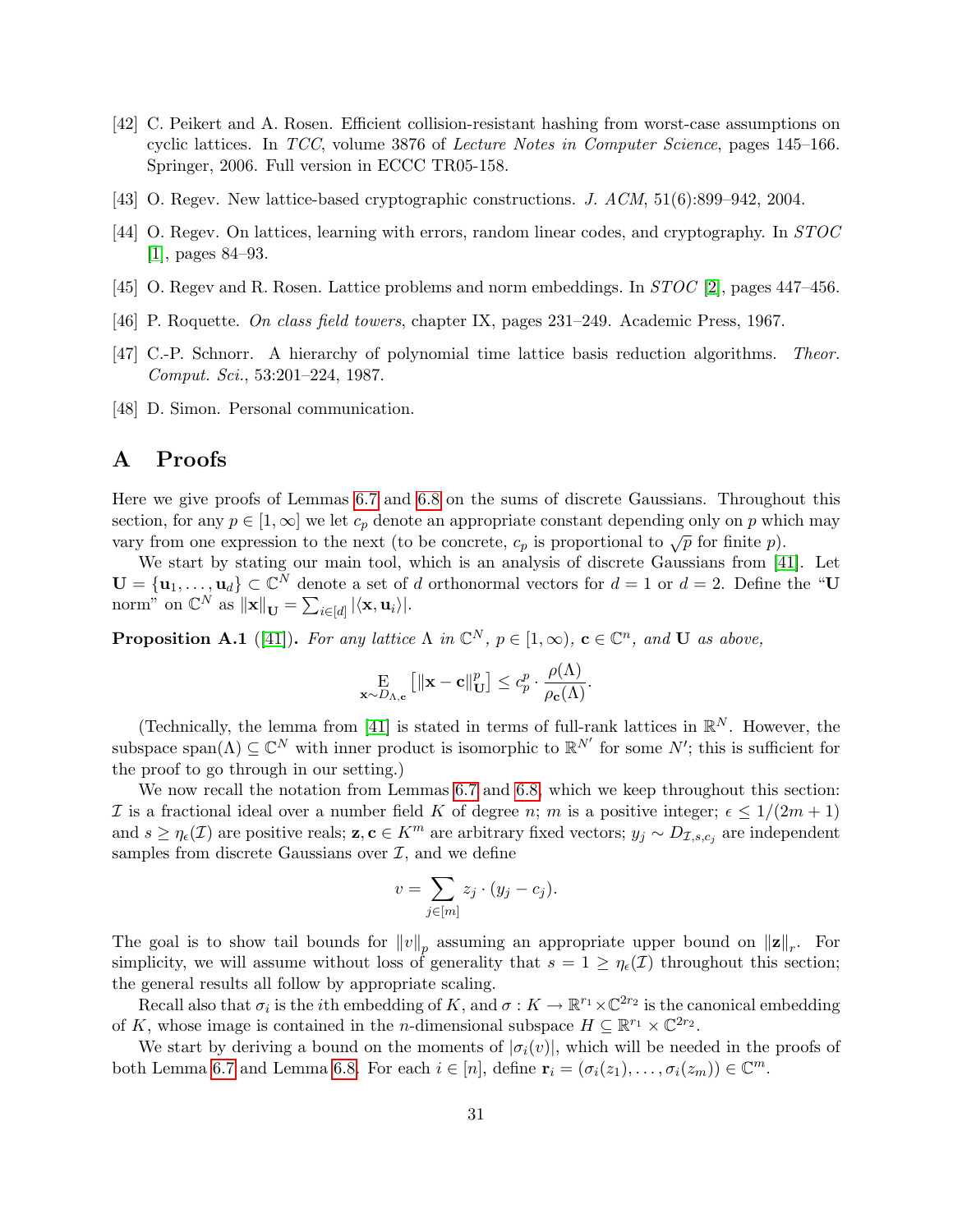**Lemma A.2.** For any  $p \in [1,\infty)$  and every  $i \in [n]$ , we have:

$$
\mathrm{E}\left[|\sigma_i(v)|^p\right] \leq c_p^p \cdot \|\mathbf{r}_i\|_2^p.
$$

Proof. We first start by setting up some notation for the application of Proposition [A.1.](#page-30-8) Just as in Section [6.3,](#page-16-1) define  $\sigma: K^m \to (\mathbb{R}^{r_1} \times \mathbb{C}^{2r_2})^m$  via coordinate-wise application of  $\sigma$ . Then let  $\Lambda' = \sigma(\mathcal{I} \times \cdots \times \mathcal{I}) \subset H^m$  be the Cartesian product of m copies of  $\sigma(\mathcal{I})$ , forming a lattice of rank mn. Likewise, let  $\mathbf{c}' = \sigma(c_1, \ldots, c_m) \in H^m$ , and  $\mathbf{y}' = \sigma(y_1, \ldots, y_m) \in H^m$ .

By some routine calculations (see [\[41,](#page-29-12) Proof of Corollary 5.2]), one can show that  $y'$  is distributed according to  $D_{\Lambda',\mathbf{c}'},$  and that from the hypothesis  $\epsilon \leq 1/(1+2m)$  we have

$$
\frac{\rho(\Lambda')}{\rho_{\mathbf{c}'}(\Lambda')} \le (1 + \frac{1}{m})^m < \exp(1).
$$

We now separate the proof into two cases, based on whether  $\sigma_i$  is a real embedding  $(i \in [r_1])$ or a complex embedding  $(r_1 < i \leq n)$ . The former case is somewhat simpler, so we start with it.

Define  $\mathbf{w} \in H$  by  $w_i = 1$ , and  $w_k = 0$  for all  $k \neq i$ . Then for any  $x \in K$ , we have  $\sigma_i(x) =$  $\langle \sigma(x), \mathbf{w} \rangle$ . Therefore

$$
\sigma_i(v) = \sum_{j \in [m]} \sigma_i(z_j) \cdot \sigma_i(y_j - c_j)
$$
  
\n
$$
= \sum_{j \in [m]} \langle \sigma(y_j - c_j), \sigma_i(z_j) \cdot \mathbf{w} \rangle
$$
  
\n
$$
= \langle \mathbf{y'} - \mathbf{c'}, \underbrace{(\sigma_i(z_1) \cdot \mathbf{w}, \dots, \sigma_i(z_m) \cdot \mathbf{w})}_{\tilde{\mathbf{w}} = r \cdot \mathbf{u} \in H^m} \rangle
$$
  
\n
$$
= r \langle \mathbf{y'} - \mathbf{c'}, \mathbf{u} \rangle,
$$

where  $\mathbf{u} \in H^m$  is the unit vector parallel to  $\tilde{\mathbf{w}}$ , and  $r^2 = \langle \tilde{\mathbf{w}}, \tilde{\mathbf{w}} \rangle = \sum_{j \in [m]} \sigma_i^2(z_j) = ||\mathbf{r}_i||_2^2$  $\frac{2}{2}$ . Now set  $\mathbf{U} = {\mathbf{u}},$  so  $|\sigma_i(v)| = ||\mathbf{r}_i||_2 \cdot ||\mathbf{y}' - \mathbf{c}'||_{\mathbf{U}}$ . By Proposition [A.1,](#page-30-8) we get the desired bound on  $\mathrm{E}\left[|\sigma_i(v)|^p\right].$ 

We now turn to the case that  $\sigma_i$  is a complex embedding. We may assume that  $r_1 < i \leq r_1 + r_2$ , for if  $i > r_1 + r_2$ , we have  $\sigma_i(v) = \sigma_{i-r_2}(v)$  and hence  $|\sigma_i(v)| = |\sigma_{i-r_2}(v)|$ . Now define  $\mathbf{w} \in H$  to be the vector that "selects" the real part of the *i*th coordinate of any  $x \in H$  via Hermitian inner product, i.e.,  $\langle \mathbf{x}, \mathbf{w} \rangle = \text{Re} \{x_i\}.$  Concretely,  $w_i = w_{i+r_2} = 1/2$  and  $w_k = 0$  otherwise.

As above, we can show that  $\text{Re}\{\sigma_i(v)\} = \langle \mathbf{y}' - \mathbf{c}', \tilde{\mathbf{w}} \rangle = r \langle \mathbf{y}' - \mathbf{c}', \mathbf{u} \rangle$  where  $\mathbf{u} \in H^m$  is the unit vector parallel to appropriate  $\tilde{\mathbf{w}} \in H^m$  and

$$
r^{2} = \langle \tilde{\mathbf{w}}, \tilde{\mathbf{w}} \rangle = \sum_{j \in [m]} \left( \left| \frac{\sigma_{i}(z_{j})}{2} \right|^{2} + \left| \frac{\sigma_{i+r_{2}}(z_{j})}{2} \right|^{2} \right) = \sum_{j \in [m]} \frac{|\sigma_{i}(z_{j})|^{2}}{2} = \frac{\|\mathbf{r}_{i}\|_{2}^{2}}{2}.
$$

Similarly, let  $w' \in H$  be the vector that selects the imaginary part of the *i*th coordinate of  $\mathbf{x} \in H$ , i.e.  $\langle \mathbf{x}, \mathbf{w}' \rangle = \text{Im} \{x_i\}$ . Concretely,  $w'_i = -w'_{i+r_2} = \sqrt{-1}/2$ , and  $w_k = 0$  otherwise. Then as above, we have  $\text{Im}\{\sigma_i(v)\} = r\langle \mathbf{y}' - \mathbf{c}', \mathbf{u}' \rangle$ , where  $r^2 = ||\mathbf{r}_i||_2^2$  $\frac{2}{2}$ /2. Furthermore, one can check that **u** and  $\mathbf{u}'$  are orthogonal (this stems from the fact that **w** and  $\mathbf{w}'$  are orthogonal).

Now set  $\mathbf{U} = {\mathbf{u}, \mathbf{u}'}.$  We have  $|\sigma_i(v)| \leq |\text{Re} \{\sigma_i(v)\}| + |\text{Im} \{\sigma_i(v)\}| = \frac{\|\mathbf{r}_i\|_2}{\sqrt{2}} \cdot ||\mathbf{y}' - \mathbf{c}'||_{\mathbf{U}}$ . Applying Proposition [A.1,](#page-30-8) we get the desired bound on  $\mathbb{E} [|\sigma_i(v)|^p]$ .  $\Box$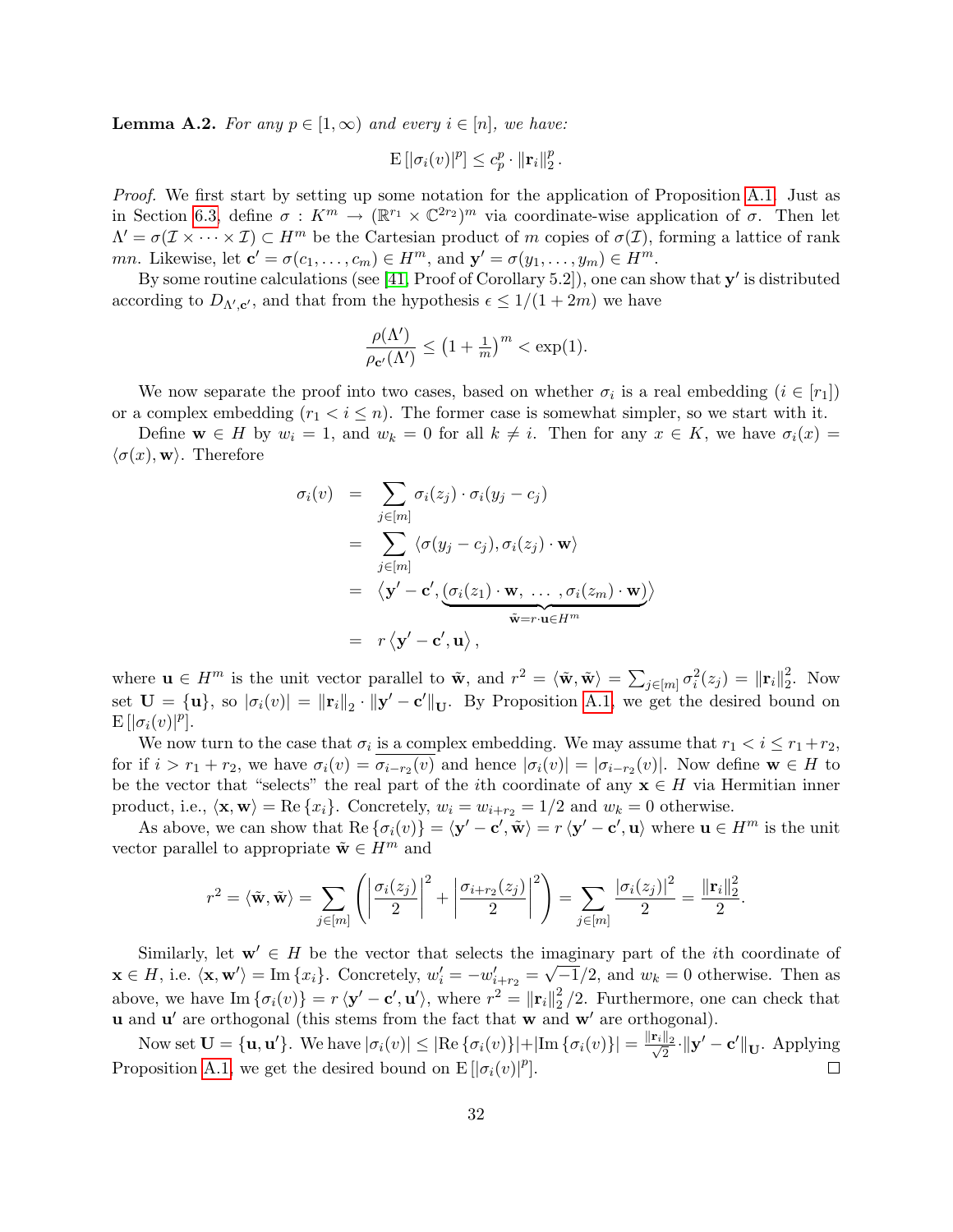For analyzing  $||v||_{\infty}$ , we will also need the following:

<span id="page-32-0"></span>**Lemma A.3.** For every  $i \in [n]$ , we have

$$
\Pr\left[|\sigma_i(v)| > c_\infty \cdot \|\mathbf{r}_i\|_2 \cdot \sqrt{\log n}\right] \le \frac{1}{2n}.
$$

Proof. The proof is almost identical to the one above, but instead uses a tail inequality on discrete  $\Box$ Gaussians [\[41,](#page-29-12) Lemma 5.3].

We now prove Lemmas [6.7](#page-17-0) and [6.8,](#page-17-1) which we restate below (with  $s = 1$ ) for convenience.

**Lemma A.4** (Restatement of Lemma [6.7\)](#page-17-0). If  $||\mathbf{z}||_{\infty} \leq \beta$ , then  $\Pr[||v||_p > L] \leq \frac{1}{2}$  $\frac{1}{2}$ , where

$$
L = c_p \cdot \beta \cdot \sqrt{m} \cdot \begin{cases} n^{1/p} & \text{for} \quad p \in [1, \infty) \\ \sqrt{\log n} & \text{for} \quad p = \infty \end{cases}
$$

*Proof.* We start with the case  $p \in [1,\infty)$ . We have:

E

$$
\begin{aligned}\n\left[ \left\| v \right\|_p^p \right] &= \sum_{i \in [n]} \mathbf{E} \left[ |\sigma_i(v)|^p \right] \\
&\leq c_p^p \cdot \sum_{i \in [n]} \left\| \mathbf{r}_i \right\|_2^p \qquad \text{(Lemma A.2)} \\
&\leq c_p^p \cdot \sum_{i \in [n]} (\sqrt{m})^p \cdot \left\| \mathbf{r}_i \right\|_\infty^p \qquad \text{(}\left\| \mathbf{r}_i \right\|_2 \leq \sqrt{m} \cdot \left\| \mathbf{r}_i \right\|_\infty) \\
&\leq c_p^p \cdot (\sqrt{m})^p \cdot \beta^p \cdot n. \qquad \left( \left\| \mathbf{r}_i \right\|_\infty \leq \left\| \mathbf{z} \right\|_\infty \leq \beta \right)\n\end{aligned}
$$

Therefore by Jensen's inequality,  $E\left[\|v\|_p\right] \leq c_p \cdot \beta \cdot \sqrt{m} \cdot n^{1/p}$ . Finally, Markov's inequality yields the claim.

Now we consider the case  $p = \infty$ . Because  $\left\|\mathbf{r}_i\right\|_2 \leq \sqrt{m} \cdot \left\|\mathbf{r}_i\right\|_{\infty} \leq \sqrt{m} \cdot \beta$ , by Lemma [A.3](#page-32-0) we have  $Pr [|\sigma_i(v)| > L] \leq 1/2n$ . By the union bound over all  $i \in [n]$ , the claim follows.  $\Box$ 

**Lemma A.5** (Restatement of Lemma [6.8\)](#page-17-1). If  $||\mathbf{z}||_r \leq \beta \cdot (mn)^{1/r}$  for some  $r \in [1, \infty)$ , then for any  $p \leq r$  we have  $\Pr[\Vert v \Vert_p > L] \leq \frac{1}{2}$  $\frac{1}{2}$ , where

$$
L = c_p \cdot \beta \cdot m^{\max\{1/2, 1/r\}} \cdot n^{1/p}.
$$

*Proof.* We recall Hölder's inequality, which implies that for  $1 \le p \le r \le \infty$  and any  $\mathbf{x} \in \mathbb{C}^N$ , we have  $\|\mathbf{x}\|_p \le N^{1/p-1/r} \cdot \|\mathbf{x}\|_r$ .

First, define  $\mathbf{t} = (\|\mathbf{r}_1\|_r, \ldots, \|\mathbf{r}_n\|_r) \in \mathbb{R}^n$ . Observe that

$$
\|\mathbf{t}\|_{r} = \left(\sum_{i\in[n]} \|\mathbf{r}_{i}\|_{r}^{r}\right)^{1/r} = \left(\sum_{i\in[n],j\in[m]} |\sigma_{i}(z_{j})|^{r}\right)^{1/r} = \|\mathbf{z}\|_{r} \leq \beta \cdot (mn)^{1/r}.
$$